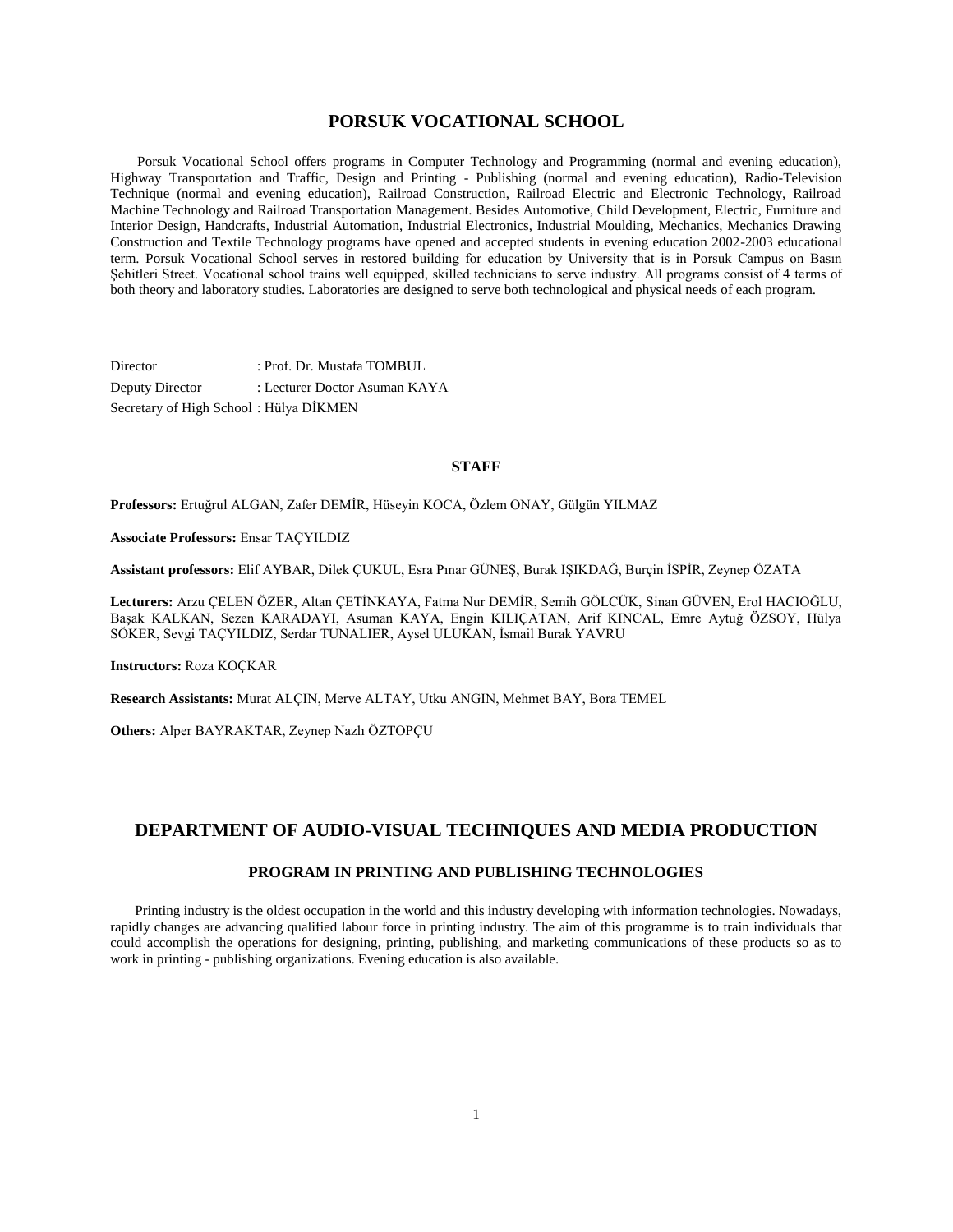## **PROGRAM**

## **I. SEMESTER**

| <b>BYT 101</b>            | <b>Printing Equipment</b>           | $2+1$     | 3,0  |
|---------------------------|-------------------------------------|-----------|------|
| <b>BYT</b> 103            | Fonts and Typography                | $2+1$     | 3,0  |
| <b>BYT 105</b>            | Introduction to Printing and        |           |      |
|                           | Publication                         | $2+1$     | 3,0  |
| ILT <sub>105</sub>        | General and Technical               |           |      |
|                           | Communication                       | $2+0$ 2,0 |      |
| $ING 175$ (Eng) English I |                                     | $3+0$     | 3,0  |
| <b>ISL 421</b>            | Entrepreneurship                    | $2+0$ 3.0 |      |
| <b>MAT 125</b>            | <b>General Mathematics</b>          | $3+1$     | 4,0  |
| <b>SAN 111</b>            | <b>Fundamental Art Education I</b>  | $3+0$     | 3,0  |
| <b>TAR 165</b>            | Atatürk's Principles and History of |           |      |
|                           | <b>Turkish Revolution I</b>         | $2+0$     | 2,0  |
| <b>TÜR 125</b>            | Turkish Language I                  | $2+0$     | 2,0  |
|                           | Elective Course (1)                 |           | 2,0  |
|                           |                                     |           | 30,0 |

## **III. SEMESTER**

|                | BYT 201 (Eng) Technical English   | $3+0$     | 3,0 |
|----------------|-----------------------------------|-----------|-----|
| <b>BYT 203</b> | Desktop Publishing                | $2+2$ 3.0 |     |
| <b>BYT 205</b> | Binding and Cardboard Packing     |           |     |
|                | Production                        | $2+2$ 4,0 |     |
| <b>BYT 207</b> | <b>Offset Printing Technology</b> | $2+2$ 4,0 |     |
| <b>BYT 209</b> | <b>Cost Calculation</b>           | $2+2$ 3.0 |     |
| <b>BYT 211</b> | Computerized Page Design II       | $2+2$     | 4.0 |
|                | Departmental Elective Courses     |           |     |
|                | (2)                               |           | 6,0 |
|                | Elective Course (1)               |           | 3,0 |
|                |                                   |           |     |

## **DEPARTMENTAL ELECTIVE COURSES**

|                | BYT 213 Total Quality Management in Printing |           |  |
|----------------|----------------------------------------------|-----------|--|
|                | Industry                                     | $2+2$ 3.0 |  |
| BYT 214        | Information Technology in Printing           |           |  |
|                | Industry                                     | $2+2$ 3.0 |  |
|                | BYT 215 Product Planning and Management in   |           |  |
|                | Printing Industry                            | $2+2$ 3.0 |  |
|                | BYT 217 Web Publishing                       | $2+2$ 3.0 |  |
| <b>ETK 211</b> | <b>Professional Ethics</b>                   | $2+0$ 3,0 |  |
| FOT 107        | Photography                                  | $2+1$ 3.0 |  |
|                |                                              |           |  |

#### **II. SEMESTER**

| <b>BİL 150</b> | Fundamentals of Information         |           |     |
|----------------|-------------------------------------|-----------|-----|
|                | Technology                          | $4+0$ 5,0 |     |
| <b>BYT 102</b> | Print Business and Publishing       | $1+1$ 2,0 |     |
| <b>BYT 104</b> | Reproduction and Color Theory       | $3+0$ 3.5 |     |
| <b>BYT 106</b> | Computerized Page Design I          | $2 + 1$   | 3,0 |
| <b>GTS 201</b> | <b>Visual Communication Design</b>  | $2+2$ 5,0 |     |
|                | $ING 176$ (Eng) English II          | $3+0$     | 3,0 |
| <b>TAR 166</b> | Atatürk's Principles and History of |           |     |
|                | Turkish Revolution II               | $2+0$     | 2.0 |
| <b>TRS 102</b> | <b>Technical Drawing</b>            | $2+2$ 4.5 |     |
| <b>TÜR 126</b> | Turkish Language II                 | $2+0$     | 2.0 |
|                |                                     |           |     |

30,0

#### **IV. SEMESTER**

| <b>BYT 202</b> | <b>Digital Printing Technology</b>       | $2+2$ 4.0 |     |
|----------------|------------------------------------------|-----------|-----|
| <b>BYT 204</b> | <b>Production Qaulity Management</b>     |           |     |
|                | <b>Systems</b>                           | $2+0$ 3.0 |     |
| <b>BYT 206</b> | Marketing and Advertising Practices      | $2+1$ 3,0 |     |
| <b>BYT 208</b> | Project                                  | $2+2$ 4.0 |     |
| <b>BYT 210</b> | <b>Other Printing Techniques</b>         | $3+1$ 4,0 |     |
| <b>BYT 212</b> | Publishing Applications in Turkey        | $2+1$     | 3,0 |
| <b>GTS 217</b> | Computer Aided Graphic Design I          | $2+1$     | 3,0 |
|                | <b>Departmental Elective Courses (2)</b> |           | 6,0 |
|                |                                          |           |     |

 $\overline{30,0}$ 

TÜR 120 Turkish Sign Language 3+0 3,0

## **ELECTIVE COURSES**

| BEÖ 155 Physical Education  | $2+0$ 2.0 |  |
|-----------------------------|-----------|--|
| KÜL 199 Cultural Activities | $0+2$ 2.0 |  |
| SAN 155 Hall Dances         | $0+2$ 2.0 |  |
| THU 203 Community Services  | $0+2$ 3.0 |  |

# **DEPARTMENT OF COMPUTER TECHNOLOGIES**

30,0

## **COMPUTER PROGRAMMING**

 Usage of computers at homes and in offices spread wide due to recent developments in IT technologies. Computer networks, software development for web, office and specific purposes, hardware, maintenance and back office, system administration are concepts of Computer Technology and Programming. Graduated students who will have computer technician title are well trained in theoretical and application fields.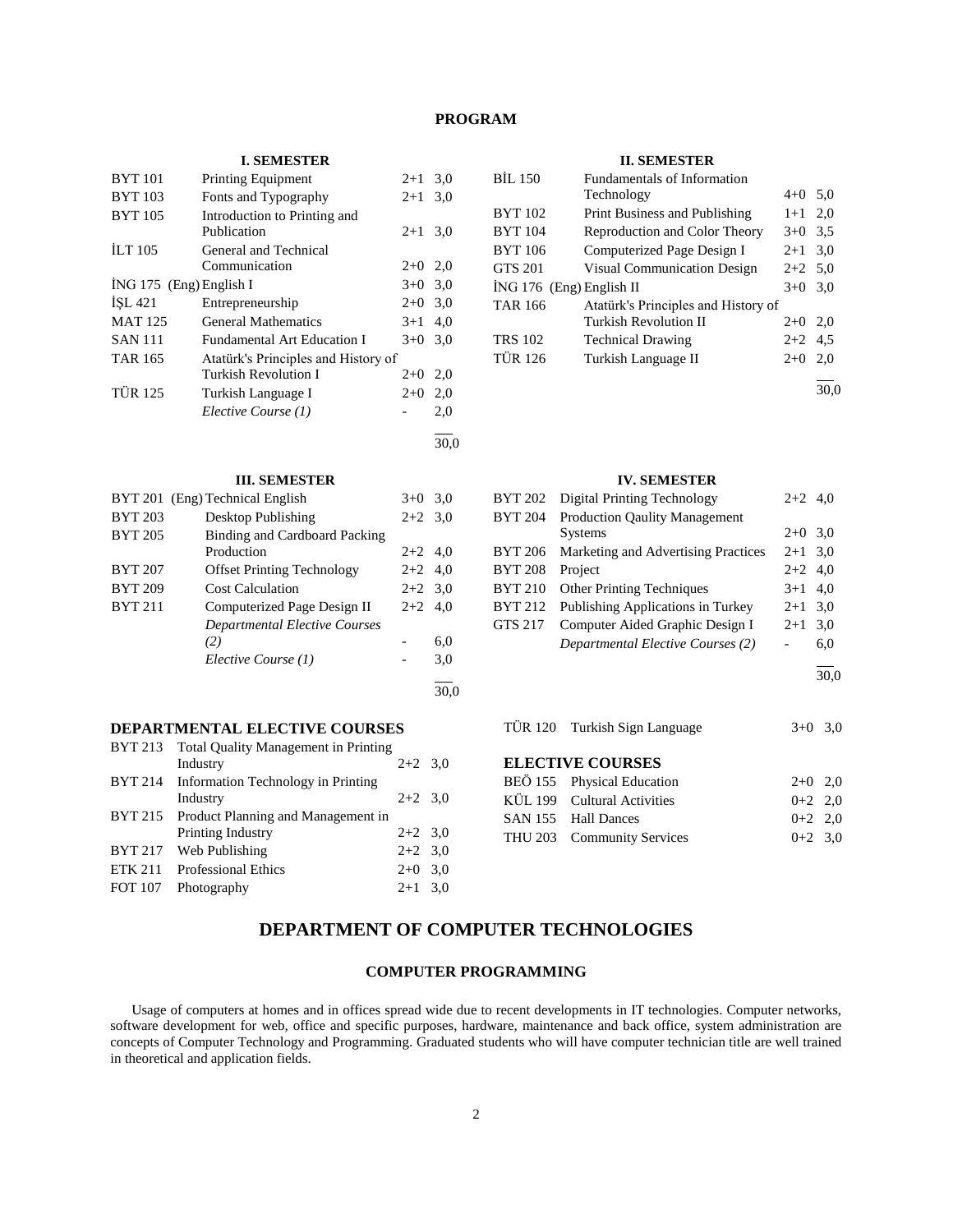# **PROGRAM**

## **I. SEMESTER**

| <b>BTP 101</b>            | Algorithms and Introduction to      |           |     |
|---------------------------|-------------------------------------|-----------|-----|
|                           | Programming                         | $3+1$     | 5,0 |
| <b>BTP 103</b>            | <b>Integrated Office</b>            | $3+1$ 5.0 |     |
| <b>ELO</b> 109            | <b>Basic Electronics</b>            | $3+1$     | 5,0 |
| $ING 175$ (Eng) English I |                                     | $3+0$     | 3,0 |
| <b>MAT121</b>             | Mathematics I                       | $3+1$     | 4.0 |
| <b>TAR 165</b>            | Atatürk's Principles and History of |           |     |
|                           | Turkish Revolution I                | $2+0$     | 2.0 |
| <b>TEK 107</b>            | Scientific Principles of            |           |     |
|                           | Technology                          | $3+1$     | 4.0 |
| <b>TÜR 125</b>            | Turkish Language I                  | $2+0$     | 2,0 |
|                           |                                     |           |     |
|                           |                                     |           |     |

## **III. SEMESTER**

| <b>BTP 201</b> | <b>Operating Systems</b>                | $3+1$     | 4.0 |
|----------------|-----------------------------------------|-----------|-----|
| <b>BTP 203</b> | Database and Operation Systems II       | $3+1$     | 4.0 |
| <b>BTP 205</b> | Visual Programming I                    | $3+1$     | 4,0 |
| <b>BTP 207</b> | Internet Programming I                  | $3+1$ 4.0 |     |
| <b>BTP 209</b> | <b>Computer Network Systems</b>         | $1+1$ 2.0 |     |
| <b>BTP 211</b> | <b>Technical English I</b>              | $1 + 1$   | 2.0 |
| ILT $105$      | General and Technical Communication 2+0 |           | 2.0 |
|                | Departmental Elective Courses (2)       |           | 8.0 |
|                |                                         |           |     |

#### 30,0

## **DEPARTMENTAL ELECTIVE COURSES**

| <b>BTP 210</b> | Control by Computer                     | $3+1$   | 4.0 |
|----------------|-----------------------------------------|---------|-----|
| <b>BTP 213</b> | Delphi Programming I                    | $3+1$   | 4,0 |
| <b>BTP 214</b> | Delphi Programming II                   | $3+1$   | 4.0 |
| <b>BTP 215</b> | C Programming I                         | $3+1$   | 4,0 |
| <b>BTP 216</b> | C Programming II                        | $3+1$   | 4,0 |
| <b>BTP 217</b> | Visual Basic Programming I              | $3+1$   | 4,0 |
| <b>BTP 218</b> | Visual Basic Programming II             | $3+1$   | 4,0 |
| <b>BTP 219</b> | Computer Aided Design and               |         |     |
|                | Modeling                                | $3+1$   | 4.0 |
| <b>BTP 220</b> | Research Techniques and Seminar         | $1+1$   | 2,0 |
| <b>BTP 221</b> | Project                                 | $0 + 4$ | 2.0 |
| <b>BTP 242</b> | <b>Statistics Practices at Computer</b> | $3+1$   | 4,0 |
| <b>BTP 244</b> | Electronic Commerce and Marketing       |         |     |
|                | Techniques on the Internet              | $3+1$   | 4.0 |

## **II. SEMESTER**

| <b>BTP 102</b>             | Database and Management             |           |     |
|----------------------------|-------------------------------------|-----------|-----|
|                            | Systems I                           | $3+1$     | 4.0 |
| <b>BTP 104</b>             | Data Structures and Programming     | $3+1$     | 4.0 |
| <b>BTP 106</b>             | Computer Hardware                   | $2+2$ 5.0 |     |
| <b>GRA 110</b>             | Graphic and Animation               | $3+1$     | 4,0 |
| $ING 176$ (Eng) English II |                                     | $3+0$ 3.0 |     |
| <b>MAT 122</b>             | Mathematics II                      | $3+1$     | 4.0 |
| <b>TAR 166</b>             | Atatürk's Principles and History of |           |     |
|                            | Turkish Revolution II               | $2+0$     | 2.0 |
| <b>TÜR 126</b>             | Turkish Language II                 | $2+0$     | 2,0 |
|                            | Elective Course (1)                 |           | 2.0 |
|                            |                                     |           |     |

30,0

## **IV. SEMESTER**

| <b>BTP 202</b> | <b>System Analysis and Design</b>      | $2+2$ 4,0 |     |
|----------------|----------------------------------------|-----------|-----|
| <b>BTP 204</b> | Microcomputer Systems and              |           |     |
|                | Assembler                              | $3 + 1$   | 4,0 |
| <b>BTP 206</b> | Visual Programming II                  | $3+1$ 4.0 |     |
| <b>BTP 208</b> | <b>Internet Programming II</b>         | $3+1$ 4.0 |     |
| <b>BTP 212</b> | <b>Technical English II</b>            | $1+1$ 2,0 |     |
| İSL 209        | <b>Business Management</b>             | $2+0$ 2,0 |     |
| <b>KGS 104</b> | <b>Quality Assurance and Standards</b> | $2+0$     | 2,0 |
|                | Departmental Elective Course (1)       |           | 4,0 |
|                | Elective Course (1)                    |           | 4,0 |
|                |                                        |           |     |

30,0

| DJT 203 Digital Electronic        | $3+1$ 4,0 |  |
|-----------------------------------|-----------|--|
| ISL 421 Entrepreneurship          | $2+0$ 3,0 |  |
| MUH 233 Accounting Techniques and |           |  |
| Commercial Software I             | $1+1$ 2,0 |  |
| MUH 234 Accounting Techniques and |           |  |
| Commercial Software II            | $1+1$ 2,0 |  |
| TÜR 120 Turkish Sign Language     | $3+0$ 3.0 |  |

| BEÖ 155 Physical Education  | $2+0$ 2.0 |  |
|-----------------------------|-----------|--|
| KÜL 199 Cultural Activities | $0+2$ 2.0 |  |
| SAN 155 Hall Dances         | $0+2$ 2.0 |  |
| THU 205 Community Services  | $0+2$ 4.0 |  |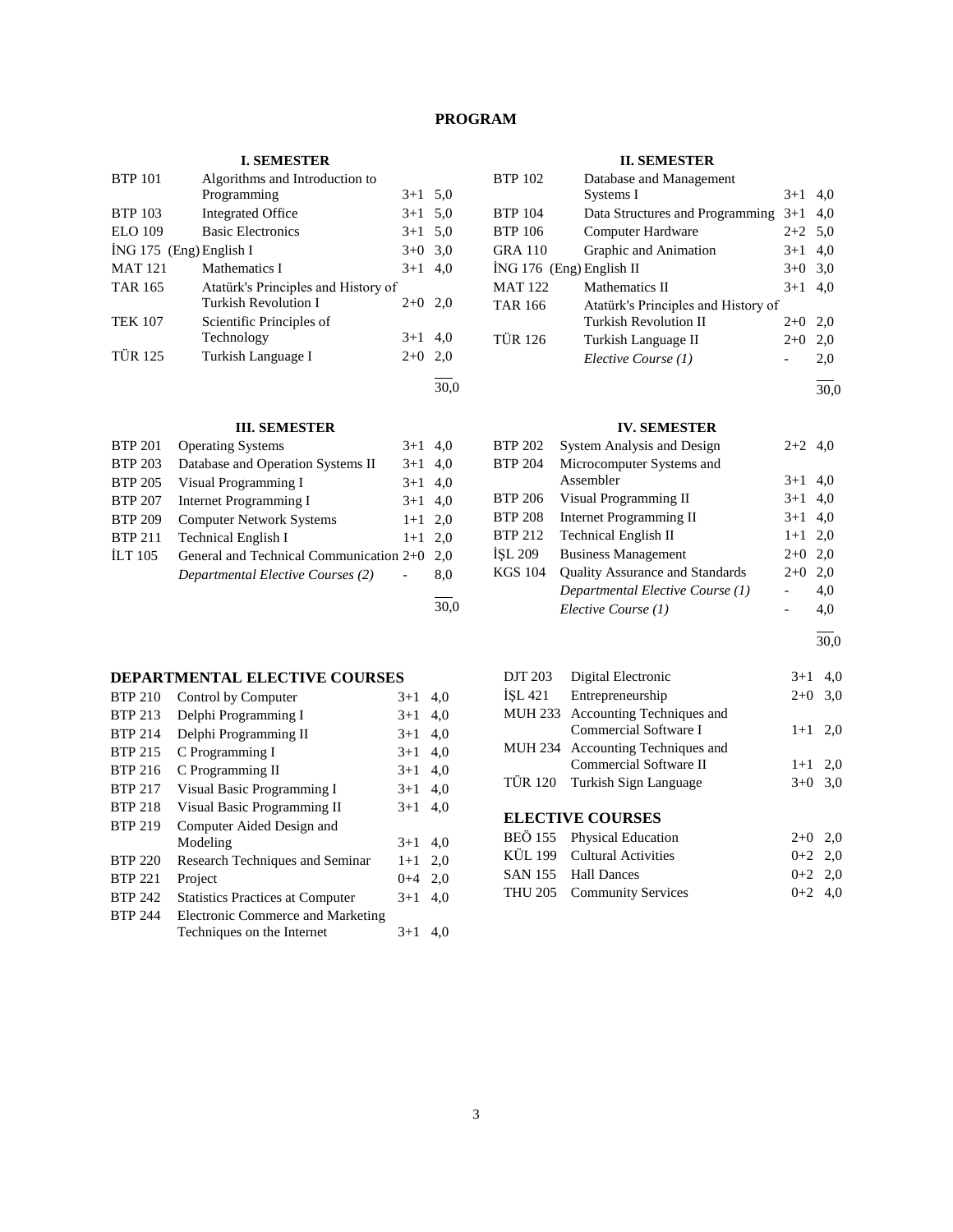# **DEPARTMENT OF CONSTRUCTION DIVISION**

## **PROGRAM IN BUILDING INSPECTION**

# **PROGRAM**

30,0

30,0

## **I. SEMESTER**

| İNG 175 (Eng) English I |                                      | $3+0$     | 3,0 |
|-------------------------|--------------------------------------|-----------|-----|
| <b>MAT 121</b>          | Mathematics I                        | $3+1$     | 4,0 |
| <b>MEK 104</b>          | <b>Statics Strength of Materials</b> | $3+0$     | 4.5 |
| <b>TAR 165</b>          | Atatürk's Principles and History of  |           |     |
|                         | <b>Turkish Revolution I</b>          | $2+0$ 2,0 |     |
| <b>TOP 102</b>          | Surveying                            | $2+2$ 4.5 |     |
| <b>TÜR 125</b>          | Turkish Language I                   | $2+0$ 2,0 |     |
| <b>YPD 101</b>          | <b>Building Inspection</b>           | $2 + 1$   | 3,0 |
| <b>YPD 103</b>          | <b>Structural Design I</b>           | $3+1$     | 4,0 |
| <b>YPD 105</b>          | <b>Construction and Material</b>     | $3+0$     | 3,0 |
|                         |                                      |           |     |

## **III. SEMESTER**

| <b>ILT 105</b> | General and Technical Communication 2+0 2,0 |           |     |
|----------------|---------------------------------------------|-----------|-----|
| <b>INS 229</b> | Reinforced Concrete Design                  | $2+2$ 4,0 |     |
| <b>KGS 104</b> | <b>Quality Assurance and Standards</b>      | $2+0$     | 2,0 |
| <b>MEK 211</b> | Soil Mechanics                              | $3+0$ 4.0 |     |
| MİM 217        | <b>Architectural Drawing Project</b>        | $2+3$ 4,0 |     |
| <b>YPD 201</b> | Repairs and Strengthening of                |           |     |
|                | <b>Structures</b>                           | $2+0$ 2,0 |     |
| <b>YPD 203</b> | <b>Technical English</b>                    | $2+0$     | 2,0 |
| <b>YPD 205</b> | Application of Building Inspection          | $2+2$     | 4,0 |
|                | Departmental Elective Courses (2)           |           | 6,0 |
|                |                                             |           |     |

## **DEPARTMENTAL ELECTIVE COURSES**

| INS 231        | <b>Static of Structure</b>       | $3+0$     | 3,0 |
|----------------|----------------------------------|-----------|-----|
| <b>INS 232</b> | Analyses of Concrete             | $3+0$     | 3,0 |
| <b>INS 235</b> | Methods of Concrete Technology   | $2+2$ 3.0 |     |
| <b>INS 236</b> | <b>Steel Structure Design</b>    | $3+0$     | 3,0 |
| <b>INS 237</b> | Application of Geotechnics       | $2+1$ 3.0 |     |
| <b>SPL 201</b> | City Admiration and Environment  | $3+0$     | 3,0 |
| <b>SPL 202</b> | Plans of Map and Expropriation   | $2+0$     | 3,0 |
| <b>TÜR 120</b> | Turkish Sign Language            | $3+0$     | 3,0 |
| <b>YPD 206</b> | <b>Structures and Earthquake</b> | $2+0$     | 3,0 |
|                |                                  |           |     |

## **II. SEMESTER**

| <b>BIL 150</b>             | Fundamentals of Information         |           |     |
|----------------------------|-------------------------------------|-----------|-----|
|                            | Technology                          | $4 + 0$   | 5,0 |
| $ING 176$ (Eng) English II |                                     | $3+0$     | 3,0 |
| <b>MAT 122</b>             | Mathematics II                      | $3+1$     | 4.0 |
| <b>TAR 166</b>             | Atatürk's Principles and History of |           |     |
|                            | Turkish Revolution II               | $2+0$ 2,0 |     |
| <b>TEK 107</b>             | Scientific Principles of            |           |     |
|                            | Technology                          | $3+1$     | 4,0 |
| <b>TRA 108</b>             | Highways                            | $2+0$ 2,0 |     |
| <b>TÜR 126</b>             | Turkish Language II                 | $2+0$ 2,0 |     |
| <b>YPD 102</b>             | Guidelines for Earthquake           |           |     |
|                            | <b>Resistant Construction</b>       | $2+0$     | 2,0 |
| <b>YPD 104</b>             | Structural Design II                | $2+0$     | 2,0 |
| <b>YPD 106</b>             | Occupational Health and Safety      | $2+0$     | 2,0 |
|                            | Elective Course (1)                 |           | 2,0 |
|                            |                                     |           |     |

30,0

#### **IV. SEMESTER**

| <b>INS 230</b> | Soil Improvement Methods              | $3+0$     | 4.0  |
|----------------|---------------------------------------|-----------|------|
| ISL 209        | <b>Business Management</b>            | $2+0$     | 2,0  |
| MIM 216        | <b>Architectural Project Analysis</b> | $2+1$     | 3,0  |
| <b>TRA 218</b> | Transportation                        | $2 + 1$   | 3,0  |
| <b>YPD 202</b> | Damage in Buildings                   | $3+0$ 3.0 |      |
| <b>YPD 204</b> | <b>Building Site Organization</b>     | $2+0$     | 2.0  |
| <b>YPD 208</b> | Building Inspection and Legal Aspects |           |      |
|                | of Reconstruction                     | $2+1$     | 3.0  |
| <b>YPD 210</b> | Water Supply and Sewerage             | $2+2$     | 4.0  |
|                | Departmental Elective Course (1)      |           | 3,0  |
|                | Elective Course (1)                   |           | 3.0  |
|                |                                       |           | 30.0 |

| YPD 207 | Introduction to Computer Aided              |           |  |
|---------|---------------------------------------------|-----------|--|
|         | Design                                      | $2+1$ 3.0 |  |
|         | YPD 212 Geographical Infonmation Systems in |           |  |
|         | <b>Building Inspection</b>                  | $2+1$ 3.0 |  |

| BEÖ 155 Physical Education  | $2+0$ 2.0 |  |
|-----------------------------|-----------|--|
| KÜL 199 Cultural Activities | $0+2$ 2.0 |  |
| SAN 155 Hall Dances         | $0+2$ 2.0 |  |
| THU 203 Community Services  | $0+2$ 3.0 |  |
|                             |           |  |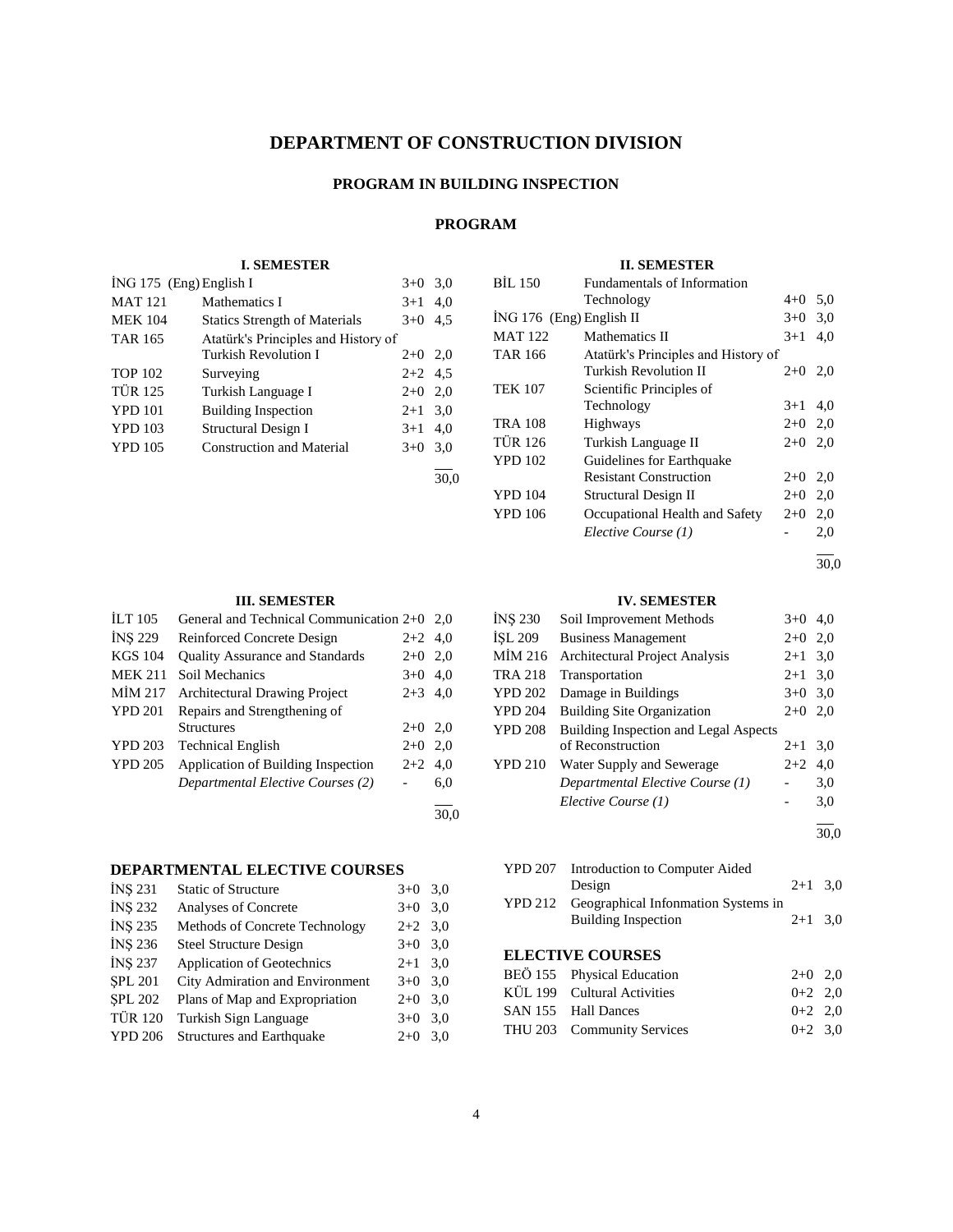# **DEPARTMENT OF DESING**

## **GRAPHIC DESING PROGRAM**

# **PROGRAM**

#### **I. SEMESTER**

| <b>BIL 129</b>            | Information and Communication      |           |     |
|---------------------------|------------------------------------|-----------|-----|
|                           | Technologies                       | $2 + 1$   | 3,0 |
| <b>BIL 150</b>            | <b>Fundamentals of Information</b> |           |     |
|                           | Technology                         | $4+0$ 5,0 |     |
| GTS 107                   | Drawing I                          | $2+1$ 3.5 |     |
| ING 175 $(Eng)$ English I |                                    | $3+0$ 3,0 |     |
| <b>MAT 125</b>            | <b>General Mathematics</b>         | $3+1$ 4,0 |     |
| <b>SAN 111</b>            | <b>Fundamental Art Education I</b> | $3+0$ 3.0 |     |
| <b>SNT</b> 111            | History of Arts I                  | $2+0$ 2,0 |     |
| <b>TİP 111</b>            | Typography I                       | $2+1$ 2,5 |     |
| <b>TÜR 125</b>            | Turkish Language I                 | $2+0$     | 2,0 |
|                           | Elective Course (1)                |           | 2,0 |
|                           |                                    |           |     |

#### 30,0

## **III. SEMESTER**

| ANI 225        | Animation                           | $2+1$     | 3,0  |
|----------------|-------------------------------------|-----------|------|
| <b>GRA 211</b> | Web Design                          | $1+1$ 2,0 |      |
| <b>GTS 201</b> | <b>Visual Communication Design</b>  | $2+2$ 5.0 |      |
| GTS 205        | <b>Printing Techniques</b>          | $3+0$ 3.5 |      |
| GTS 217        | Computer Aided Graphic Design I     | $2+1$ 3.0 |      |
| GTS 219        | Original Printmaking I              | $2+1$ 2.5 |      |
| GTS 221        | Packing Design I                    | $2+1$ 3.0 |      |
| <b>TAR 165</b> | Atatürk's Principles and History of |           |      |
|                | <b>Turkish Revolution I</b>         | $2+0$     | 2,0  |
|                | Departmental Elective Course (1)    |           | 3,0  |
|                | Elective Course (1)                 |           | 3,0  |
|                |                                     |           | 30.0 |

## **DEPARTMENTAL ELECTIVE COURSES**

| <b>ETK 211</b> | <b>Professional Ethics</b>                 | $2+0$ | 3,0 |
|----------------|--------------------------------------------|-------|-----|
| GTS 202        | <b>International Advertising</b>           | $2+0$ | 3,0 |
| <b>GTS 207</b> | <b>Internet Advertising</b>                | $3+1$ | 3.0 |
| <b>GTS 208</b> | <b>Technical English</b>                   | $3+0$ | 3,0 |
| <b>GTS 209</b> | Positioning Strategies in Advertising      | $3+1$ | 3.0 |
| GTS 214        | Organization and Management in             |       |     |
|                | <b>Advertising Agencies</b>                | $3+1$ | 3,0 |
| GTS 216        | <b>Semiotics</b>                           | $3+1$ | 3,0 |
| <b>GTS 229</b> | Illustrator Graphic Applications I         | $3+1$ | 3,0 |
| GTS 230        | <b>Illustrator Graphic Applications II</b> | $3+1$ | 3,0 |
|                |                                            |       |     |

#### **II. SEMESTER**

| <b>FOT 107</b>             | Photography                         | $2+1$     | 3,0 |
|----------------------------|-------------------------------------|-----------|-----|
| <b>GTS 108</b>             | Drawing II                          | $2 + 1$   | 3.5 |
| <b>GTS 110</b>             | <b>Introduction Graphic Design</b>  | $2 + 1$   | 3,0 |
| <b>GTS 112</b>             | <b>Illustration</b>                 | $2 + 1$   | 3,0 |
| $ING 176$ (Eng) English II |                                     | $3+0$     | 3,0 |
| <b>SAN 112</b>             | <b>Fundamental Art Education II</b> | $3+0$     | 3,0 |
| <b>SNT 114</b>             | History of Art II                   | $2+0$ 3,0 |     |
| <b>TIP 112</b>             | Typography II                       | $2+0$     | 2,0 |
| <b>TRS 102</b>             | <b>Technical Drawing</b>            | $2+2$ 4.5 |     |
| <b>TÜR 126</b>             | Turkish Language II                 | $2+0$     | 2,0 |
|                            |                                     |           |     |

30,0

### **IV. SEMESTER**

| GTS 212        | Desktop Publishing                   | $2+2$ 3.0 |     |
|----------------|--------------------------------------|-----------|-----|
| GTS 218        | Computer Aided Graphic Design II     | $2 + 1$   | 3.0 |
| GTS 220        | Original Printmaking II              | $2+2$     | 4.0 |
| GTS 222        | Packing Design II                    | $2 + 1$   | 3.0 |
| <b>GTS 224</b> | Project                              | $0+2$ 3.0 |     |
| GTS 226        | Visual Communication and             |           |     |
|                | Advertising                          | $2+1$     | 3.0 |
| <b>GTS 228</b> | <b>Graphic Production Techniques</b> | $2+1$     | 3,0 |
| <b>TAR 166</b> | Atatürk's Principles and History of  |           |     |
|                | Turkish Revolution II                | $2+0$     | 2.0 |
|                | Departmental Elective Courses (2)    |           | 6,0 |
|                |                                      |           |     |

| İSN 102 | <b>Public Relations</b>       | $3+0$ 3.0 |  |
|---------|-------------------------------|-----------|--|
|         | TÜR 120 Turkish Sign Language | $3+0$ 3.0 |  |

| BEÖ 155 Physical Education  | $2+0$ 2.0 |  |
|-----------------------------|-----------|--|
| KÜL 199 Cultural Activities | $0+2$ 2.0 |  |
| SAN 155 Hall Dances         | $0+2$ 2.0 |  |
| THU 203 Community Services  | $0+2$ 3.0 |  |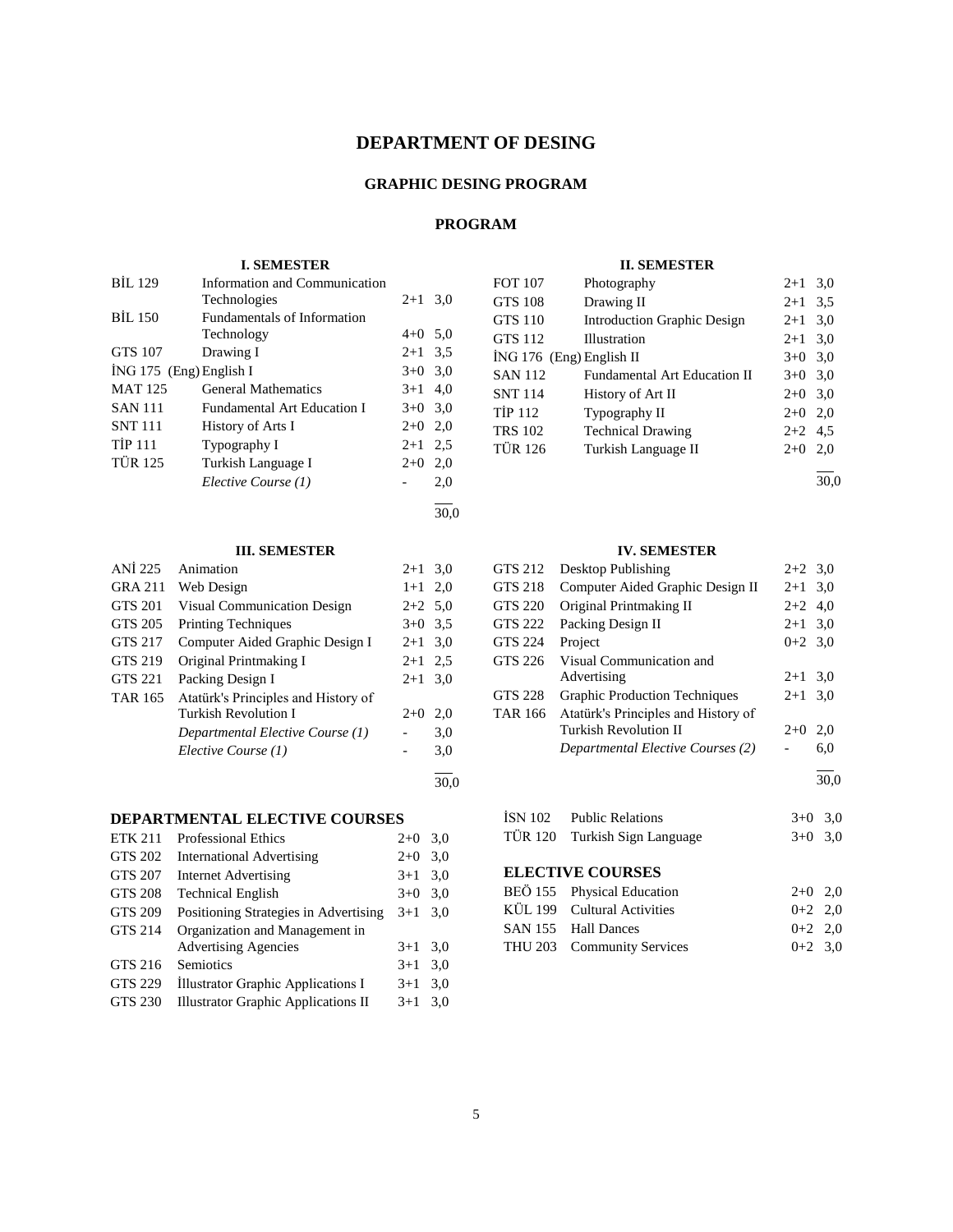## **PROGRAM IN GENERATION. TRANSMISSION AND DISTRIBUTION OF ELECTRICITY**

## **PROGRAM**

## **I. SEMESTER**

| <b>BIL 137</b>          | Computer I                          | $2+0$ 2.5 |      |
|-------------------------|-------------------------------------|-----------|------|
| <b>ELE</b> 103          | Electrical and Electronical         |           |      |
|                         | Measurements                        | $3+1$ 5.0 |      |
| <b>ELE</b> 105          | Direct Current Circuit Analysis     | $3+1$ 5,5 |      |
| <b>ELO</b> 104          | Analog Electronics                  | $3+1$     | 4,0  |
| İNG 175 (Eng) English I |                                     | $3+0$     | 3,0  |
| <b>MAT 121</b>          | Mathematics I                       | $3+1$     | 4.0  |
| <b>TAR 165</b>          | Atatürk's Principles and History of |           |      |
|                         | Turkish Revolution I                | $2+0$     | 2,0  |
| <b>TÜR 125</b>          | Turkish Language I                  | $2+0$     | 2,0  |
|                         | Elective Course (1)                 |           | 2,0  |
|                         |                                     |           | 30.0 |

## **III. SEMESTER**

| <b>EEÜ</b> 201 | <b>Electrical Energy Generation</b>   | $2 + 1$   | 3,0  |
|----------------|---------------------------------------|-----------|------|
| EEÜ 205        | <b>Energy and Environment</b>         | $2+0$     | 2,0  |
| <b>EEÜ</b> 208 | <b>Energy Management and Policies</b> | $2+0$     | 2,0  |
| <b>ELE</b> 106 | Electric Systems (Networks) and       |           |      |
|                | <b>Foundations</b>                    | $1+1$ 2,0 |      |
| <b>ELE 212</b> | <b>Electricity Installation Plans</b> | $3+1$ 5.0 |      |
| ELE 227        | <b>Electrical Machines</b>            | $3+1$     | 3,0  |
| <b>ELO 205</b> | Power Electronics                     | $3+1$     | 5,0  |
| <b>ELO 211</b> | Microprocessors / Microcontrollers    | $3+1$     | 5,0  |
|                | Departmental Elective Course (1)      |           | 3,0  |
|                |                                       |           | 30.0 |

## **DEPARTMENTAL ELECTIVE COURSES**

| <b>EEÜ 232</b> | Hydrojen Energy and Usage       | $3+1$     | 3,0 |
|----------------|---------------------------------|-----------|-----|
| <b>EEÜ 234</b> | <b>Solar Energy Systems</b>     | $3 + 1$   | 3,0 |
| EEÜ 236        | Production of Electricity with  |           |     |
|                | Wind                            | $3+1$ 3.0 |     |
| <b>EEÜ 238</b> | Hydroenergy                     | $3+1$ 3.0 |     |
| <b>EEÜ 240</b> | <b>Thermal Power Plant</b>      | $3+1$ 3.0 |     |
| <b>EEÜ</b> 242 | Geothermal Energy               | $3+1$     | 3,0 |
| <b>EEÜ</b> 244 | <b>Energy Plant Management</b>  | $3+1$ 3.0 |     |
|                | EEÜ 246 (Eng) Technical English | $3+1$ 3.0 |     |
| <b>EEÜ</b> 248 | <b>Fuels and Combustion</b>     |           |     |
|                | Technology                      | $3+1$     | 3.0 |
|                |                                 |           |     |

## **II. SEMESTER**

| <b>BIL 140</b>             | Computer Aided Design I              | $2+0$     | 2,0 |
|----------------------------|--------------------------------------|-----------|-----|
| <b>EEU</b> 104             | <b>High Voltage Technics</b>         | $1 + 1$   | 2,0 |
| EEU 106                    | <b>Traditional Sources of Energy</b> | $2+1$ 2,0 |     |
| <b>ELE 104</b>             | Alternative Current Circuit          |           |     |
|                            | Analysis                             | $3+1$     | 5,0 |
| <b>ELO</b> 103             | <b>Digital Electronics</b>           | $3+1$     | 4,0 |
| $ING 176$ (Eng) English II |                                      | $3+0$     | 3,0 |
| <b>MAT 122</b>             | Mathematics II                       | $3+1$     | 4.0 |
| TAR 166                    | Atatürk's Principles and History of  |           |     |
|                            | Turkish Revolution II                | $2+0$     | 2,0 |
| <b>TEK 107</b>             | Scientific Principles of             |           |     |
|                            | Technology                           | $3+1$     | 4,0 |
| <b>TÜR 126</b>             | Turkish Language II                  | $2+0$     | 2,0 |
|                            |                                      |           |     |

30,0

## **IV. SEMESTER**

| <b>EEU</b> 202 | <b>Electricity and Energy Project</b>      | $2+2$ 4.0 |     |
|----------------|--------------------------------------------|-----------|-----|
| <b>EEÜ 203</b> | Electrical Energy Transmission and         |           |     |
|                | Distribution                               | $2+1$ 2,0 |     |
| <b>EEU</b> 204 | <b>Energy Analysis and Savings</b>         | $2+0$ 2,0 |     |
| <b>EEÜ</b> 206 | Renewable Sources of Energy                | $2+0$ 2,0 |     |
| <b>EEÜ 210</b> | Contract, Exploration and Planning         | $2 + 1$   | 3,0 |
| EEÜ 212        | <b>Occupational Safety</b>                 | $2+0$     | 2,0 |
| ELE 207        | Electrical Maintenance and                 |           |     |
|                | Troubleshooting                            | $1+1$     | 3,0 |
| <b>ELE 215</b> | <b>Electromechanical Control Systems</b>   | $3+1$     | 4.0 |
| ELE 222        | Related Electrical Service and Systems 1+1 |           | 2,0 |
|                | Departmental Elective Course (1)           |           | 3,0 |
|                | Elective Course (1)                        |           | 3,0 |
|                |                                            |           |     |

 $\frac{1}{30,0}$ 

## ELO 212 Advanced Digital Applications 3+1 4,0 TÜR 120 Turkish Sign Language 3+0 3,0

| BEÖ 155 Physical Education  | $2+0$ 2.0 |  |
|-----------------------------|-----------|--|
| KÜL 199 Cultural Activities | $0+2$ 2.0 |  |
| SAN 155 Hall Dances         | $0+2$ 2.0 |  |
| THU 203 Community Services  | $0+2$ 3.0 |  |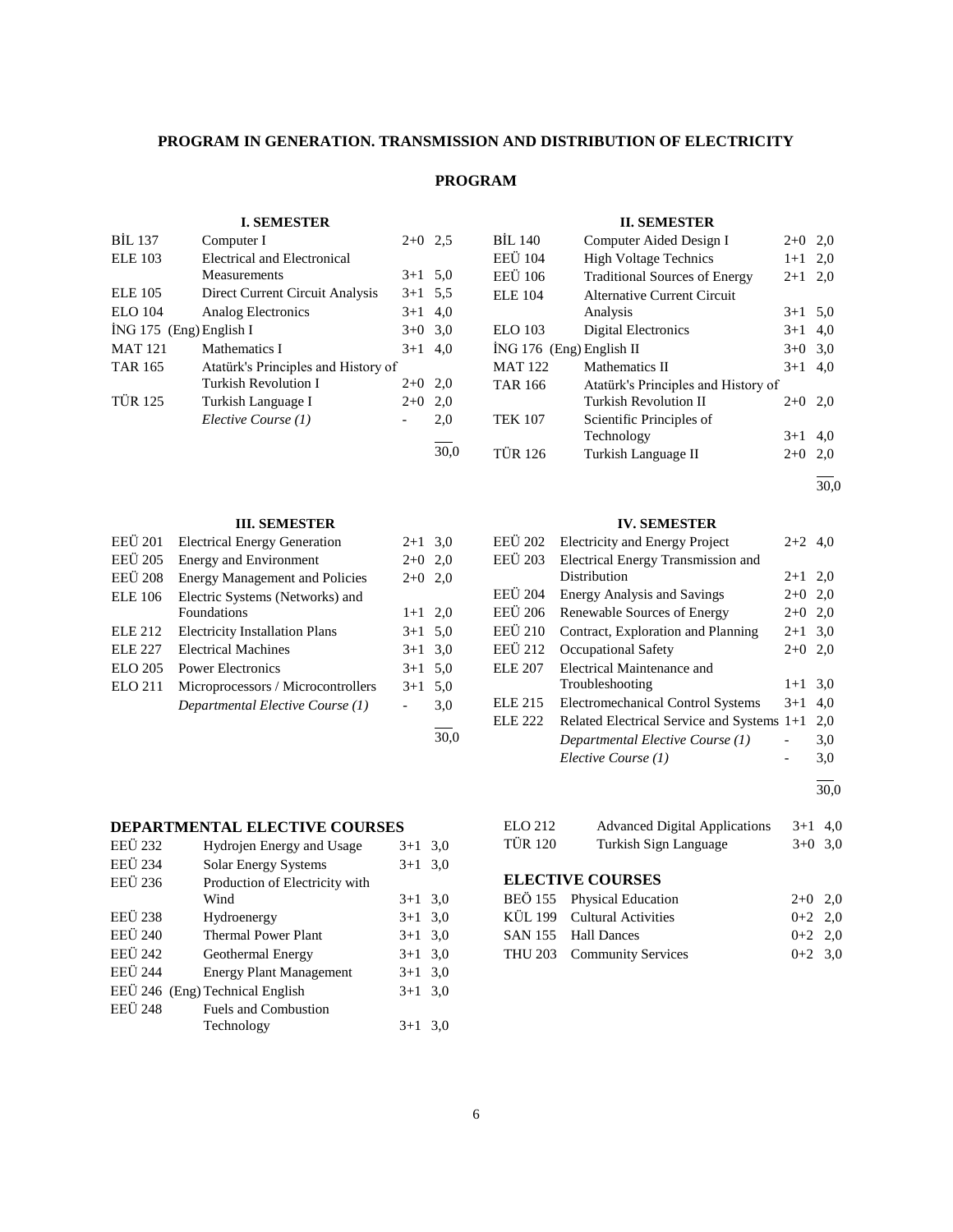# **DEPARTMENT OF ELECTRONICS AND AUTOMATION**

## **PROGRAM IN MECHATRONICH**

# **PROGRAM**

#### **I. SEMESTER**

| <b>BIL 137</b>            | Computer I                          | $2+0$ | 2.5 |
|---------------------------|-------------------------------------|-------|-----|
| $ING 175$ (Eng) English I |                                     | $3+0$ | 3,0 |
| <b>MAK 117</b>            | <b>Manufacturing Process I</b>      | $3+1$ | 4,0 |
| <b>MAT 121</b>            | Mathematics I                       | $3+1$ | 4.0 |
| <b>MTR 101</b>            | Circuit Analysis                    | $3+0$ | 3.5 |
| <b>MTR 103</b>            | Introduction to Mechatronics        | $3+0$ | 3.0 |
| <b>TAR 165</b>            | Atatürk's Principles and History of |       |     |
|                           | <b>Turkish Revolution I</b>         | $2+0$ | 2,0 |
| <b>TEK 107</b>            | Scientific Principles of            |       |     |
|                           | Technology                          | $3+1$ | 4.0 |
| <b>TÜR 125</b>            | Turkish Language I                  | $2+0$ | 2,0 |
|                           | Elective Course (1)                 |       | 2,0 |
|                           |                                     |       |     |

30,0

## **III. SEMESTER**

| <b>BIL 287</b> | Computer Aided Design II               | $2+0$     | 2,0  |
|----------------|----------------------------------------|-----------|------|
| <b>MAK 227</b> | Materials Technology II                | $3+1$     | 4,0  |
| <b>MAK 229</b> | Mechanical Science and Elements        | $3+1$     | 5,0  |
| <b>MAK 240</b> | <b>Hydraulic and Pneumatic Systems</b> | $3+1$     | 4.0  |
| MİK 201        | Microprocessors/Microcontrollers       | $1+1$     | 2,0  |
| MTR 201        | Programmable Logic Controllers         |           |      |
|                | (PLC)                                  | $1+1$ 2,0 |      |
| <b>MTR 203</b> | Mechatronic System Components          | $2+0$ 2,0 |      |
| <b>MTR 205</b> | Process Control I                      | $1+1$     | 2,0  |
| <b>MTR 207</b> | Sensors and Transducers                | $1+1$     | 2,0  |
| <b>TER 201</b> | Thermodynamics                         | $2+0$     | 2,0  |
|                | Elective Course (1)                    |           | 3,0  |
|                |                                        |           | 30.0 |

## **DEPARTMENTAL ELECTIVE COURSES**

|                | ELO 214 Automatic Control              | $3+1$ 4,0 |  |
|----------------|----------------------------------------|-----------|--|
|                | ENO 208 Robot Technology               | $3+1$ 4,0 |  |
| <b>ENO 209</b> | Control with Computer                  | $3+1$ 4,0 |  |
|                | ENO 210 Microcontroller Based Control  | $3+1$ 4,0 |  |
|                | ISL 421 Entrepreneurship               | $2+0$ 3.0 |  |
|                | MAK 252 Energy Management              | $1+1$ 2,0 |  |
|                | MTR 212 Process Measurements           | $3+1$ 3.0 |  |
|                | MTR 214 Applications of Mechatronic in |           |  |
|                | Industry                               | $1+1$ 2.0 |  |
|                |                                        |           |  |

| <b>II. SEMESTER</b>        |                                     |           |     |  |
|----------------------------|-------------------------------------|-----------|-----|--|
| BIL 140                    | Computer Aided Design I             | $2+0$ 2,0 |     |  |
| ELO 110                    | Digital Electronics                 | $3+0$ 3.0 |     |  |
| ELO 112                    | <b>Analog Electronics</b>           | $3+0$     | 3,0 |  |
| $ING 176$ (Eng) English II |                                     | $3+0$     | 3,0 |  |
| <b>MAK 128</b>             | Materials Technology I              | $3+0$     | 3,0 |  |
| <b>MAT 122</b>             | Mathematics II                      | $3+1$     | 4,0 |  |
| <b>MEK 108</b>             | Mechanics                           | $2+0$ 2,0 |     |  |
| <b>MTR 102</b>             | <b>Measurement Techniques</b>       | $1+1$     | 2.0 |  |
| <b>TAR 166</b>             | Atatürk's Principles and History of |           |     |  |
|                            | Turkish Revolution II               | $2+0$     | 2.0 |  |
| <b>TRS 104</b>             | <b>Technical Drawing</b>            | $2+2$     | 4,0 |  |
| <b>TÜR 126</b>             | Turkish Language II                 | $2+0$     | 2,0 |  |
|                            |                                     |           |     |  |

30,0

## **IV. SEMESTER**

| <b>ELE 228</b> | <b>Electrical Machines and Drivers</b>          | $3+1$     | 4.0 |
|----------------|-------------------------------------------------|-----------|-----|
| <b>ENO 204</b> | Data Addition and Control with                  |           |     |
|                | Computers                                       | $3+1$ 5.0 |     |
| ISL 209        | <b>Business Management</b>                      | $2+0$ 2,0 |     |
| KGS 104        | <b>Quality Assurance and Standards</b>          | $2+0$ 2,0 |     |
| <b>MTR 202</b> | Process Instrumentation and Control             | $1+1$ 2,0 |     |
| <b>MTR 204</b> | Electro hydraulics/Electro pneumatics $2+1$ 3.0 |           |     |
| <b>MTR 206</b> | Process Control II                              | $1+1$ 2,0 |     |
| <b>MTR 208</b> | Mechatronic System Design                       | $1+1$ 2,0 |     |
|                | MTR 210 Technical English                       | $2+0$     | 2,0 |
|                | Departmental Elective Courses (2)               |           | 6,0 |
|                |                                                 |           |     |

30,0

| MTR 218 Fuzzy Logic           | $3+1$ 4.0 |  |
|-------------------------------|-----------|--|
| TÜR 120 Turkish Sign Language | $3+0$ 3.0 |  |

| BEÖ 155 Physical Education  | $2+0$ 2.0 |  |
|-----------------------------|-----------|--|
| KÜL 199 Cultural Activities | $0+2$ 2.0 |  |
| SAN 155 Hall Dances         | $0+2$ 2.0 |  |
| THU 203 Community Services  | $0+2$ 3.0 |  |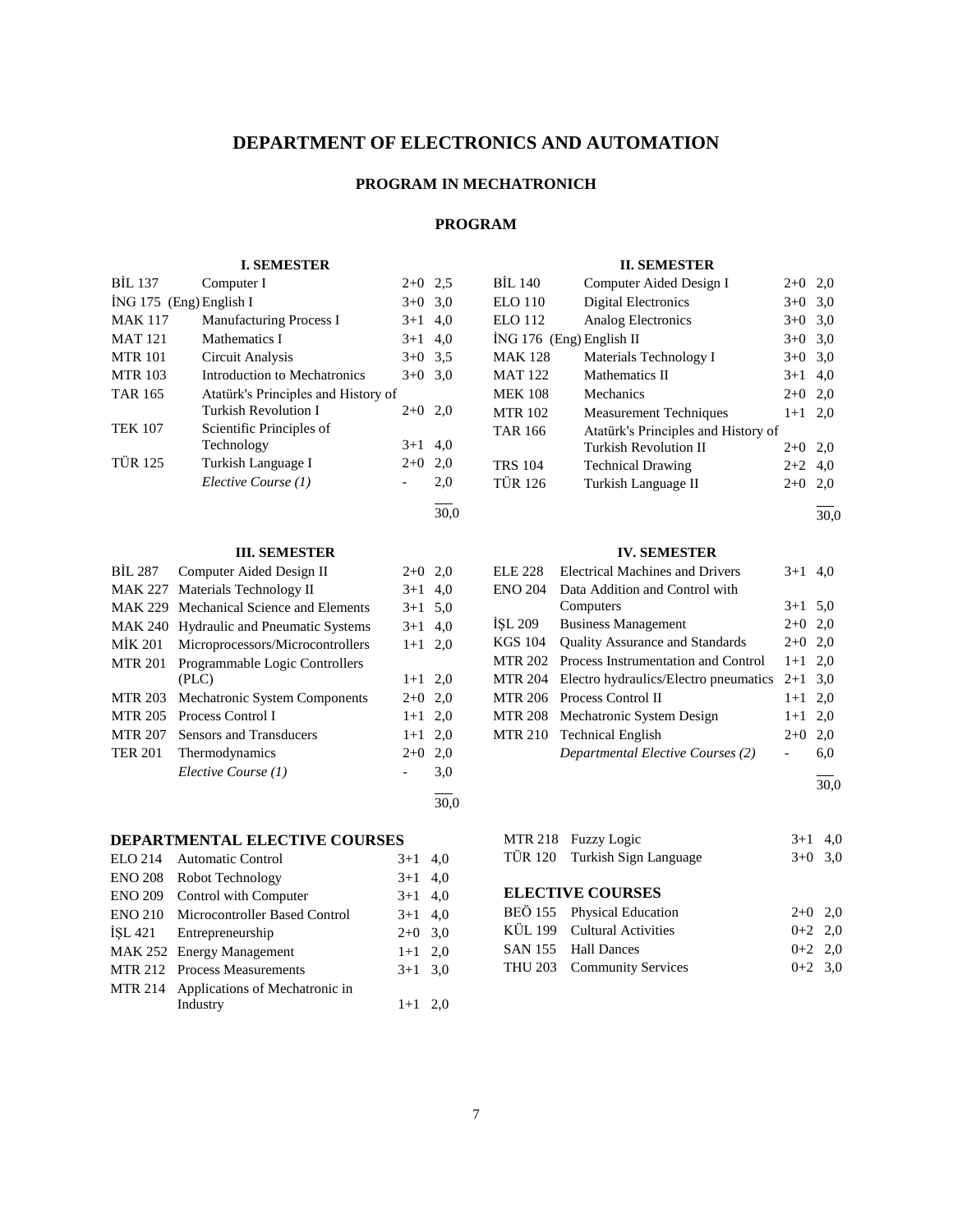## **PROGRAM IN RADIO AND TELEVISION TECHNOLOGY**

 The maintenance and application of all the electronic equipments of audio and video production and editing in radio and television studios and broadcast centres, are thought. The workshops are provided by the Open Educational Faculty Radio and TV Production Center Studios located in campus. The latest technology is applied in studios for educational purposes. Our students have an opportunity to practise their theoric knowledge and to be integrated to business life by getting training in important enterprises about Radio and Television industry (TRT and Private Televisions). Students have to get training total 30 working days. The graduates get Radio & TV Technician title. Evening Education is also available.

# **PROGRAM**

#### **II. SEMESTER**

| <b>ELO</b> 111          | <b>Basic Electronic</b>           | $2 + 1$ | 3,0  |
|-------------------------|-----------------------------------|---------|------|
| <b>FOT 107</b>          | Photography                       | $2 + 1$ | 3,0  |
| İNG 175 (Eng) English I |                                   | $3+0$   | 3,0  |
| <b>MAT125</b>           | <b>General Mathematics</b>        | $3+1$   | 4.0  |
| <b>RTV 119</b>          | Audio Technics I                  | $3+0$   | 4,0  |
| <b>RTV 121</b>          | Measurement and Maintenance at    |         |      |
|                         | <b>RTV</b>                        | $2+1$   | 3,0  |
| <b>RTV 123</b>          | Video Technics I                  | $1+1$   | 2,0  |
| <b>RTV 125</b>          | <b>Radio Broadcasting Systems</b> | $2+2$   | 4.0  |
| <b>TÜR 125</b>          | Turkish Language I                | $2+0$   | 2,0  |
|                         | Elective Course (1)               |         | 2,0  |
|                         |                                   |         | 30.0 |

**I. SEMESTER**

#### **III. SEMESTER**

| <b>RTV 110</b> | <b>New Communication Technologies</b> | $2+0$   | 2.5  |
|----------------|---------------------------------------|---------|------|
| <b>RTV 229</b> | <b>Television Program Production</b>  |         |      |
|                | Techniques                            | $2 + 1$ | 3,0  |
| <b>RTV 231</b> | <b>Digital Recording Systems</b>      | $2 + 1$ | 3,0  |
| <b>RTV 233</b> | Digital Audio Video Archiving         | $2+1$   | 3,0  |
| <b>RTV 235</b> | <b>Television Business</b>            | $2 + 1$ | 2.5  |
| <b>RTV 237</b> | Camera Technics                       | $1+1$   | 2.0  |
| <b>RTV 239</b> | Video Editing Technics                | $2+1$   | 3,0  |
| TAR 165        | Atatürk's Principles and History of   |         |      |
|                | <b>Turkish Revolution I</b>           | $2+0$   | 2.0  |
|                | Departmental Elective Courses (3)     |         | 9,0  |
|                |                                       |         | 30.0 |

#### **DEPARTMENTAL ELECTIVE COURSES**

| ANI 216        | Graphic Animation at TV            | $2 + 1$ | 3,0 |
|----------------|------------------------------------|---------|-----|
| ISL 421        | Entrepreneurship                   | $2+0$   | 3,0 |
| <b>RTV 217</b> | Creation, Production and Broadcast |         |     |
|                | Process of TV Program              | $2+0$   | 3,0 |
| <b>RTV 232</b> | The Basic Techniques of Diction,   |         |     |
|                | Announcing and Sound Recording     | $2+1$   | 3,0 |
| <b>RTV 234</b> | Working Life in Media              | $2 + 1$ | 3,0 |
| <b>RTV 241</b> | <b>Television Reporting</b>        | $2+1$   | 3,0 |
| <b>RTV 248</b> | <b>Television Advertising</b>      | $2+1$   | 3,0 |
| <b>RTV 258</b> | Vision Mixer                       | $2+1$   | 3.0 |

| <b>BIL 150</b>             | Fundamentals of Information            |           |  |
|----------------------------|----------------------------------------|-----------|--|
|                            | Technology                             | $4+0$ 5,0 |  |
| $ING 176$ (Eng) English II |                                        | $3+0$ 3.0 |  |
| <b>RTV 102</b>             | Video Technique II                     | $2+0$ 3.0 |  |
| <b>RTV 112</b>             | Studio Equipment and Usage             | $2+1$ 3.0 |  |
| <b>RTV 114</b>             | <b>General Communication</b>           | $3+0$ 3.0 |  |
| <b>RTV 116</b>             | Radyo Programming                      | $2+2$ 4,0 |  |
| <b>RTV 118</b>             | <b>Television Broadcasting Systems</b> | $3+0$ 3.0 |  |
| <b>RTV 120</b>             | Audio Technics II                      | $3+0$ 4,0 |  |
| <b>TÜR 126</b>             | Turkish Language II                    | $2+0$ 2,0 |  |
|                            |                                        |           |  |
|                            |                                        |           |  |

## **IV. SEMESTER**

|                | RTV 222 (Eng) Technical English  | $3+0$   | 3,0 |
|----------------|----------------------------------|---------|-----|
| <b>RTV 236</b> | Digital Video Effect Systems     | $2+1$   | 3,0 |
| <b>RTV 238</b> | IP Based Broadcasting            | $2+1$   | 3,0 |
| <b>RTV 240</b> | <b>Lighting Technics</b>         | $1 + 1$ | 2,0 |
| <b>RTV 242</b> | Video Editing Applications       | $1+2$   | 3,0 |
| <b>RTV 244</b> | Interactive Television           | $2 + 1$ | 3,0 |
| <b>RTV 246</b> | <b>TV Program Production</b>     |         |     |
|                | Applications                     | $1+1$   | 2.0 |
| <b>TAR 166</b> | Atatürk's Principles and History |         |     |
|                | of Turkish Revolution II         | $2+0$   | 2,0 |
|                | Departmental Elective Courses    |         |     |
|                | (2)                              |         | 6,0 |
|                | Elective Course (1)              |         | 3,0 |
|                |                                  |         |     |

30,0

## RTV 260 Media Literacy 2+0 3,0 TÜR 120 Turkish Sign Language 3+0 3,0

| BEÖ 155 Physical Education  | $2+0$ 2.0 |  |
|-----------------------------|-----------|--|
| KÜL 199 Cultural Activities | $0+2$ 2.0 |  |
| SAN 155 Hall Dances         | $0+2$ 2.0 |  |
| THU 203 Community Services  | $0+2$ 3.0 |  |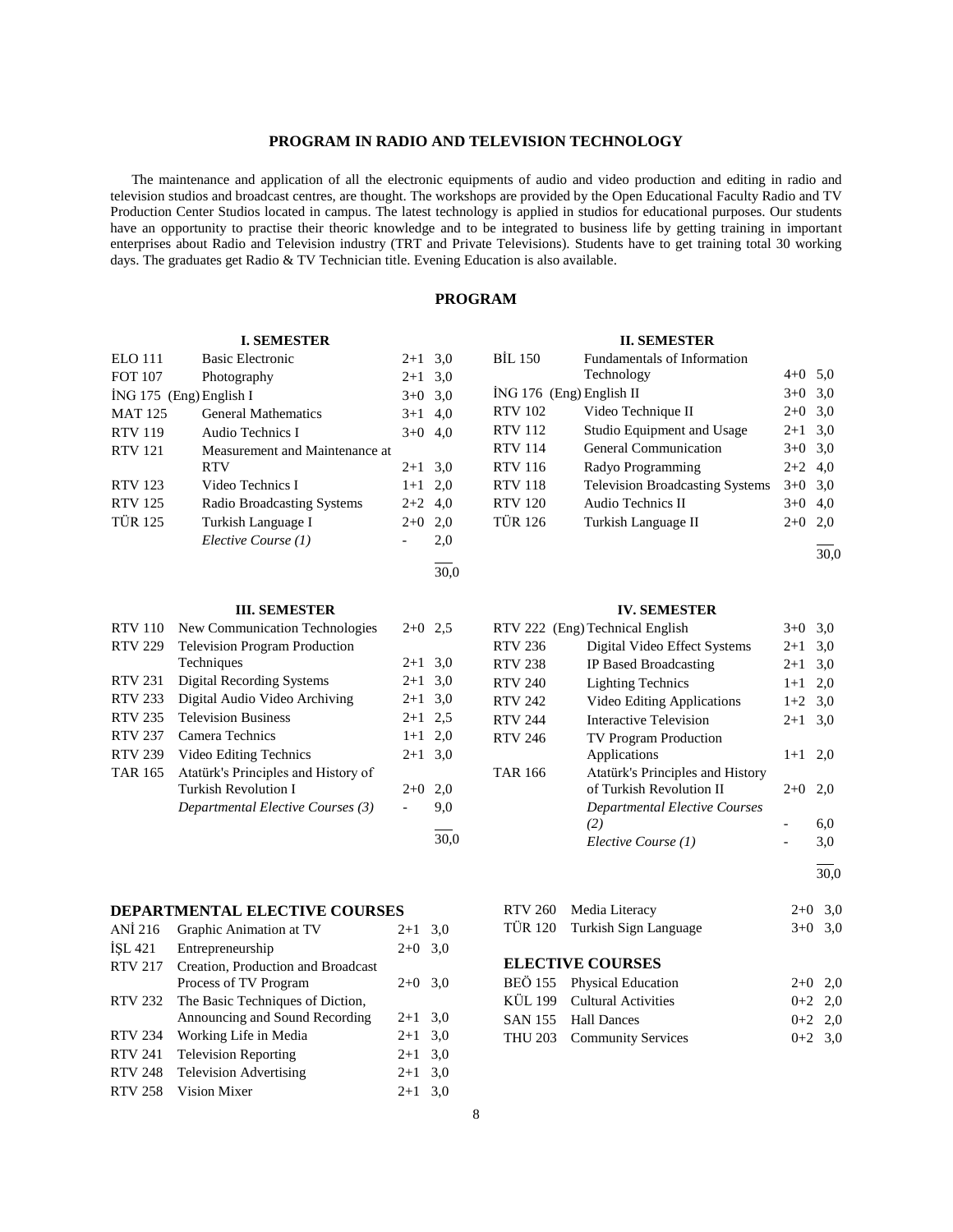# **DEPARTMENT OF MACHINES AND METAL TECHNOLOGIES**

## **PROGRAM IN MECHANICAL DRAWING AND CONSTRUCTION**

# **PROGRAM**

## **I. SEMESTER**

| BİL 137                   | Computer I                          | $2+0$     | 2.5 |
|---------------------------|-------------------------------------|-----------|-----|
| $ING 175$ (Eng) English I |                                     | $3+0$ 3.0 |     |
| <b>MAK 115</b>            | Mechanical Drawing I                | $3+1$     | 4,0 |
| <b>MAK 117</b>            | <b>Manufacturing Process I</b>      | $3+1$     | 4.0 |
| <b>MAK 119</b>            | Mechanical Technology I             | $1+1$ 2.5 |     |
| <b>MAT 121</b>            | Mathematics I                       | $3+1$     | 4.0 |
| <b>TAR 165</b>            | Atatürk's Principles and History of |           |     |
|                           | <b>Turkish Revolution I</b>         | $2+0$     | 2,0 |
| <b>TEK 107</b>            | Scientific Principles of            |           |     |
|                           | Technology                          | $3+1$     | 4.0 |
| <b>TÜR 125</b>            | Turkish Language I                  | $2+0$     | 2,0 |
|                           | Elective Course (1)                 |           | 2,0 |
|                           |                                     |           |     |

# 30,0

## **III. SEMESTER**

| ILT 105 General and Technical Communication $2+0$ 2,0 |           |      |
|-------------------------------------------------------|-----------|------|
| MAK 221 Computer Aided Design I                       | $3+1$ 5.0 |      |
| MAK 225 Engineering Science II                        | $3+1$ 4,0 |      |
| MAK 227 Materials Technology II                       | $3+1$ 4,0 |      |
| MAK 229 Mechanical Science and Elements               | $3+1$ 5.0 |      |
| MEK 209 Mechanics of Materials (Dynamics)             | $3+0$ 3.0 |      |
| MRK 203 Construction I                                | $2+2$ 4,0 |      |
| Departmental Elective Course (1)                      |           | 3,0  |
|                                                       |           | 30.0 |

## **DEPARTMENTAL ELECTIVE COURSES**

| ELE 102 Basics of Electricity          | $2+2$ 3.0 |  |
|----------------------------------------|-----------|--|
| MAK 238 System Analysis and Design     | $2+2$ 3.0 |  |
| MRK 201 Advanced Computer Applications | $2+2$ 3.0 |  |
| MRK 213 Technical English              | $3+0$ 3.0 |  |
| TÜR 120 Turkish Sign Language          | $3+0$ 3.0 |  |

## **II. SEMESTER**

| BİL 138                    | Computer II                         | $2+0$     | 2.5 |
|----------------------------|-------------------------------------|-----------|-----|
| $ING 176$ (Eng) English II |                                     | $3+0$     | 3,0 |
| <b>MAK 104</b>             | <b>Engineering Science I</b>        | $3+1$     | 4,0 |
| <b>MAK 116</b>             | Mechanical Drawing II               | $1 + 1$   | 3,0 |
| <b>MAK 118</b>             | <b>Manufacturing Process II</b>     | $3+1$ 4,0 |     |
| <b>MAK 120</b>             | Mechanical Technology II            | $1 + 1$   | 2.5 |
| <b>MAK 128</b>             | Materials Technology I              | $3+0$     | 3,0 |
| <b>MAT 122</b>             | Mathematics II                      | $3+1$     | 4,0 |
| <b>TAR 166</b>             | Atatürk's Principles and History of |           |     |
|                            | <b>Turkish Revolution II</b>        | $2+0$     | 2,0 |
| <b>TÜR 126</b>             | Turkish Language II                 | $2+0$     | 2,0 |
|                            |                                     |           |     |

30,0

### **IV. SEMESTER**

| KGS 104 | <b>Quality Assurance and Standards</b>  | $2+0$ 2,0 |     |
|---------|-----------------------------------------|-----------|-----|
|         | KLP 201 Mould Design                    | $2+2$ 3.0 |     |
|         | MAK 222 Computer Aided Design II        | $1+1$ 3,0 |     |
|         | MAK 236 Computer Aided Manufacturing    | $3+1$ 4,0 |     |
|         | MAK 240 Hydraulic and Pneumatic Systems | $3+1$ 4.0 |     |
|         | MAK 242 Administrating Management and   |           |     |
|         | <b>Manufacturing Control</b>            | $1+1$ 3,0 |     |
|         | MRK 204 Construction II                 | $2+2$ 3.0 |     |
|         | MRK 216 Measurements Techniques         | $2+0$ 2,0 |     |
|         | MRK 218 Basic Principles of the Machine |           |     |
|         | Construction                            | $3+0$     | 3.0 |
|         | Elective Course (1)                     |           | 3,0 |
|         |                                         |           |     |

30,0

| BEÖ 155 Physical Education  | $2+0$ 2,0 |  |
|-----------------------------|-----------|--|
| KÜL 199 Cultural Activities | $0+2$ 2,0 |  |
| SAN 155 Hall Dances         | $0+2$ 2.0 |  |
| THU 203 Community Services  | $0+2$ 3.0 |  |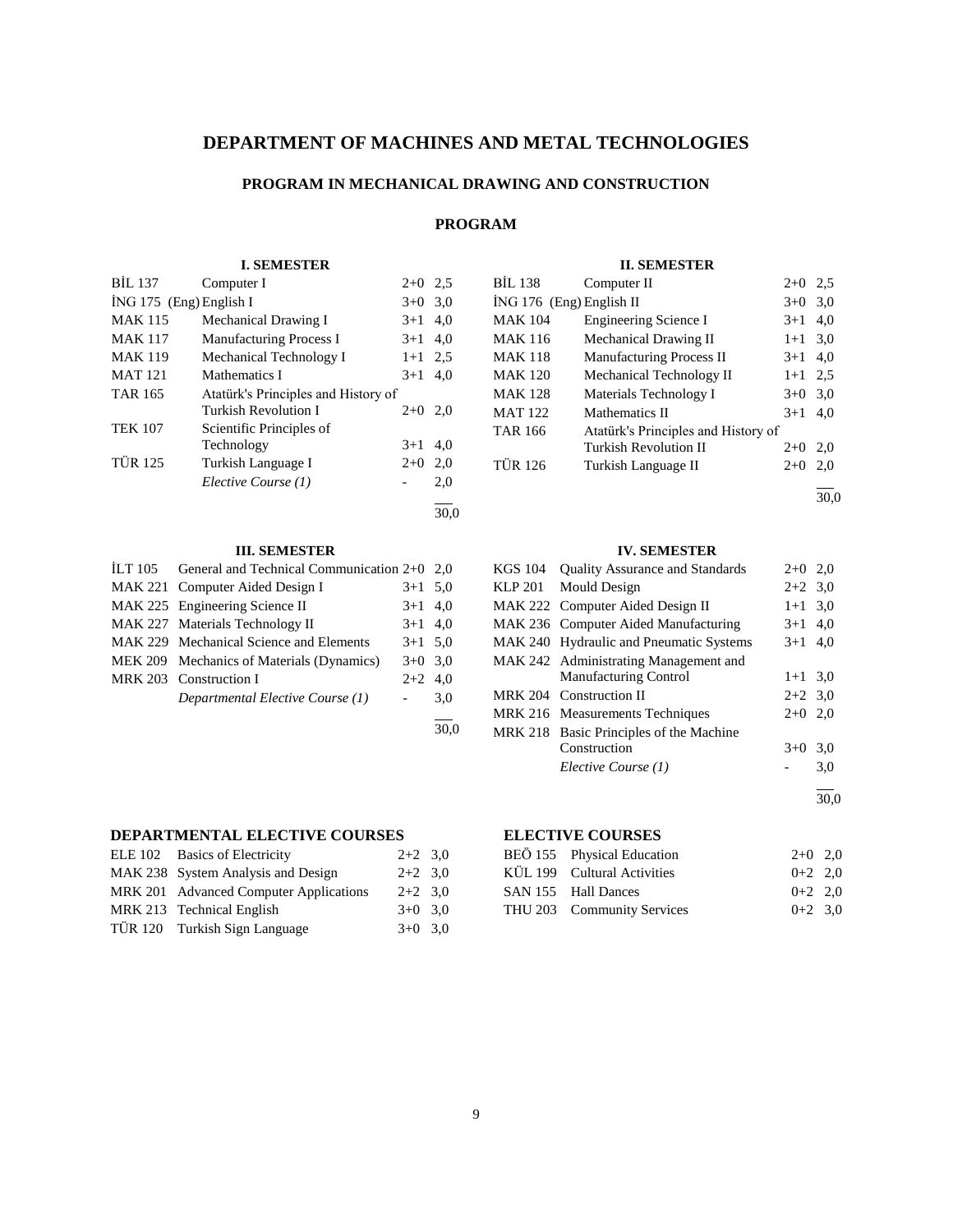**ANİ 216 Graphic Animation at TV 2+1 3,0** Graphic Design: Definition, Uses, Functions; Principles of Graphic Design: Line, Color, Texture, Form, Scale, Direction; Basic Design: Motion graphic design; Language and Technologies of Graphic Narratives; Electronic Graphic Animation: Systems and Functions; Graphic Production: Pixel based, Vector based; 2D and 3D Graphic Animation; Production.

**ANİ 225 Animation 2+1 3,0** Moving Image Design: Definition, Content, Properties, Areas of use; Basic Concepts: Resolution, Pixel, Anti-

aliasing, Bitmap, etc.; Image Formats; Application Programs; Flash, 3D Max, and Other animation programs; Points to Consider in Practice; Exercises.

## **BEÖ 155 Physical Education 2+0 2,0**

Definition of Physical Education and Sports; Aims, Disadvantages of Inactive Life; Various Activities for Physical Education; Recreation; Human Physiology; First Aid; Sports Branches: Definition, Rules and Application; Keep Fit Programs.

## **BİL 129 Information and Communication Technologies 2+1 3,0**

Basic Concepts of Information Technologies: Hardware, Software, Storage, Computer network; Information Technologies and the Society; Word Processing Programs; Image Processing Programs; Presentation Software; Use of Information Networks (the Internet, e-mail); Internet and Communication.

#### **BİL 137 Computer I 2+0 2,5**

Windows Operating System: Introduction and using of desktop and objects, Options of Start Menu; Microsoft Office Suite: Opening file, preparation, arranging, preparation of top and bottom information with MS Word, Cell, line, column, page layout, cell forming and formula editing with MS Excel, Slide editing and slide shows operations with MS PowerPoint, Using of dairy and calendar options, Mail importing and exporting with MS Outlook, Explorer objects and searching the web with Internet Explorer.

#### **BİL 138 Computer II 2+0 2,5**

Basic Concepts of Internet: Servers, Clients, TCP-IP Protocol, Web based Services, (HTTP; SMTP, DNS, FTP, TELNET, POP3, PROXY); Introduction to Web Design: Installing server side software for development; Developing WEB files, FTP Clients; Presentation Software: Applying Templates for Presentation, Generating Presentations, Presentation Editing; Database Application: Generating Tables, Table design, Form generation and data input, Reports and report generating, Shortcut to tables, Queries.

**BİL 140 Computer Aided Design I 2+0 2,0** Introduction to Software Suites: Properties, Menus, Sub menus, Design environment and menus; Circuit Diagram Design and Drawing; Forming Components of a Circuit Diagram, Connections, Blocking and Regulation of Properties; Circuit Analysis and Test Operations: Test equipments, Test operations with simulations; Printing from Plotters and Printers: Printer adjustment, Drawing area; Determining printing properties.

#### **BİL 150 Fundamentals of Information Technology 4+0 5,0**

Introduction to Computer: History of Computer; Operating Systems: Introduction to operating systems; Office Software-Word Processors and Document Systems: General Characteristics of the Office Software; Office-Software-Spreadsheets Programs: Spreadsheets Programs; Office Software-Presentation Programs: Presentation Programs; E Mail-Personal Communication Management: General Characteristics of the E Mailing System; Effective use of the Internet and Internet Security; Network Technologies. Computer Hardware and Error Detection: Types of Computers; Social Networks and Social Media: Social Media and Introduction to Social Media; Special Application Software: Multimedia; Law and Ethics of Informatics: Intellectual Property and Informatics Law; E-Learning: Developments in E-Learning; E-Government Applications; Computer and Network Security; Latest Strategic Technologies of Informatics: Factors Affecting Technological Developments.

## **BİL 287 Computer Aided Design II 2+0 2,0**

Using and Beginning Arrangements; Minimum requirement concept of hardware for software, Installation of software, Operating; Basic Drawing Elements: Basic drawing commands (Circle, Arc, Line?) functions, Forming object and object groups; Correction and Interrogation Operations: Correction and interrogation command functions, Correction and arrangement on object; Spectre Control Operations: Basic spectre command function; Blocking Operations and layers; Measuring and Scanning Process; Operations of Printer and Plotter.

## **BTP 101 Algorithms and Introduction to Programming 3+1 5,0**

Principles of Problem Solving; Phases of Problem Solving; Algorithm and Flow Charts: Description of a problem, Recognizing critical points, Pieces into parts to problem, Converting algorithm into flow charts, Testing, Finding mistakes; Using Of Programming Media and Principles of Code Writing; Using Programming Language Media: Variables, Controlling terms and circles, Describing necessary variables, Writing program code, Running of program and testing, Producing alternative solving for program.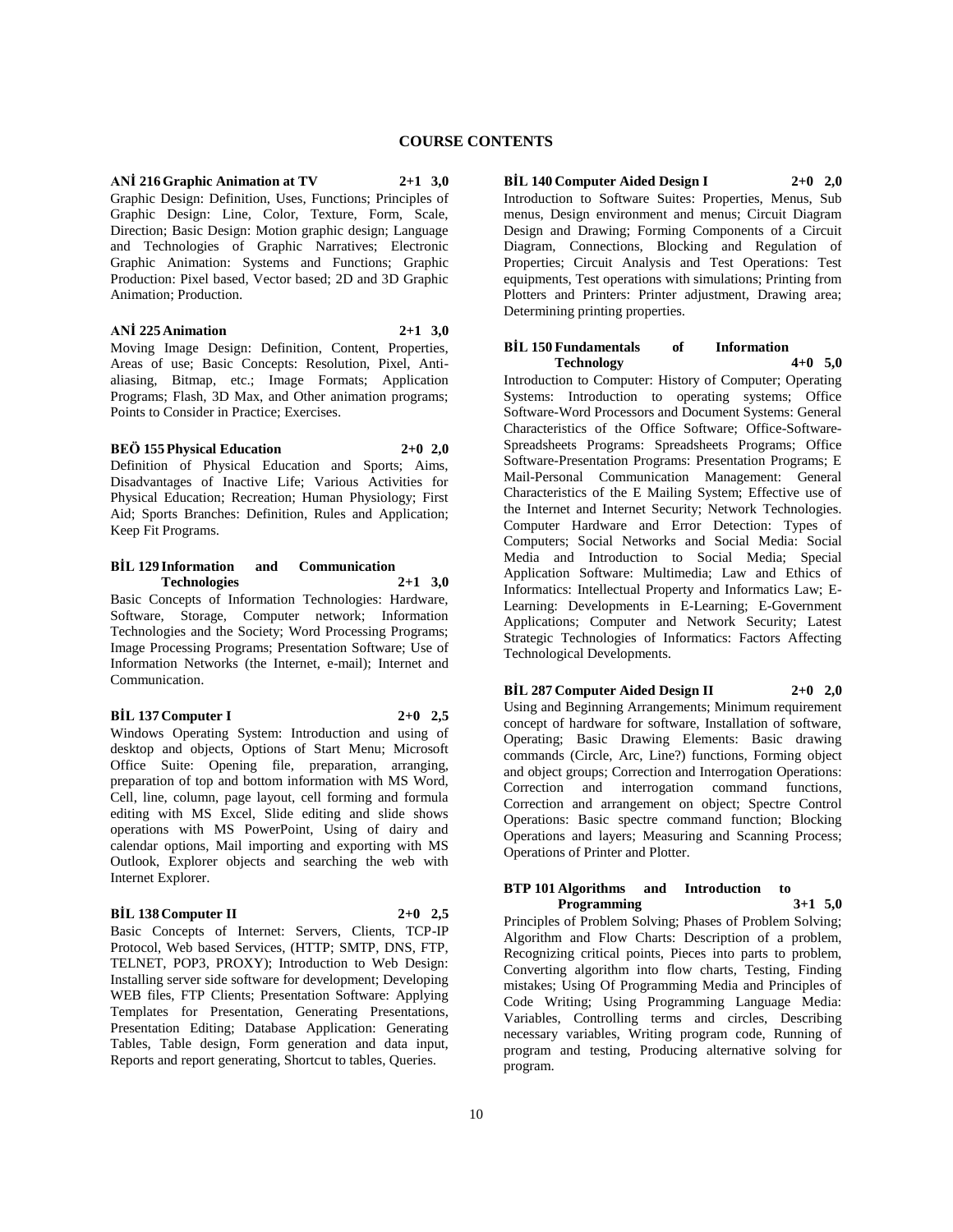**BTP 102 Database and Management Systems I 3+1 4,0** Database, Data Base Management Systems; Basic Concepts and Definitions; Database Architecture: External, Conceptual and Internal levels; Schemas; Data Independence; Data Models: Entity-relationship model, Hierarchical model, Network model and relational model; Dependencies Between Attributes; Normal Forms.

#### **BTP 103 Integrated Office 3+1 5,0**

Using for Various Aims in the Office Environment of Computer Technology; Using of Word Processing Programme; Presenting and Preparing Presentation by Computer Technology; Using of a Presentation Programme; To be able to Create of Working Sheet; Understanding Facilities Provided by Working Environment, Preparing Graphic in Working Sheet; Understanding Importance of Advantages of Using Database Programme.

**BTP 104 Data Structures and Programming 3+1 4,0** Definition of Data; Main Data Types and Data Structures; Connected Lists, Stocks; Conjunctions Nets; Algorithm Difficulty; Basic Algorithms; Memory Usage Registration Concept; Physical and Logical Organization of Registrations; File Usage and Management: Randomised and Directly connected files; Registering and Database; Programming; Controlling of Computer Ports by Programming.

**BTP 106 Computer Hardware 2+2 5,0** Physical Structure of a Computer: Hard disc, Processor, Memory, Disc driver, Floppy disc drive; Removable Memory Units; Backup Units, CDs, Input and Output Units, Connection Points, Keyboard, Mouse, Joystick, Scanner, Digitizer, Sound Card, Graphic card, Expanding cards,

Monitor, Printer, Plotter; Modem; Network cards; Categorization and Comparison of Big-Medium-Small

#### **BTP 201 Operating Systems 3+1 4,0**

Computer Equipment.

File and Directory Processes: File access, Definition of files and groups; Administration Systems: Administrator information, Comprehension of system principles, Creating user account, Inserting and terminating user group; Internet Tools: Mail, FTP, Telnet etc. software usage; Installation and Settings: System installation and application, Implemention of required system settings.

## **BTP 202 System Analysis and Design 2+2 4,0**

System Function and Components; Definition of the Problem and Solution Principles;System Creation Life Cycle; Analysis Tools and Techniques; Data Flow Charts or Modelling of New Information System; Data definition and Information Requirement at Data Dictionary; System Design and Application; Computer Inputs, Outputs, Controlls; Design of Files; Information System Development Steps and System Analysis; Administration Function; Data and Information Concepts; System Analysis Tools; Classification of Information Tools; Computer Aided Software Engineering Tools.

**BTP 203 Database and Operation Systems II 3+1 4,0** Design Criteria: Hierarchical, Network and Relational Database Systems; Data Definition, Data Manipulation and Query Languages; Relational Algebra Operators; Relational Calculus; Examples of Relational Query Languages: Sql, Quel, Qbe; Operational Requirements: Security, Integrity, Accuracy, Concurrency and Performance.

## **BTP 204 Microcomputer Systems and Assembler 3+1 4,0**

Understanding Basic Hardware Units and Structures of a Microcomputer; Processing of Microcomputer Hardware Units; Programming by Low Level Programming Languages of Microcomputer Systems; Assembler Programming Languages and Applications: Structure of assembler programming, Languages and basic concepts of assembler programming language, Statements of assembler programming language, Advantages of assembler programming language.

**BTP 205 Visual Programming I 3+1 4,0** Definition of Variables and Functions as Objects, Characteristics of Objects and to Change These Characteristics; Programming Techniques; Using Objects in Programming; Changing the Characteristics of Objects by Using Functions in Programming; Preparing more Useful Interfaces to Users by Using Objects in Programming; Differences between Classical Programming and Object Oriented Programming.

# **BTP 206 Visual Programming II 3+1 4,0**

Principles of Object Oriented Programming: Fundamentals of language; Language Environment; Visual Programming; Structure of Program; Elements of Language; Simple Types; Sliding Point Data Structures; Indicators, Input/Output Registering; Visual Database Tools; Charts; Data Units; SQL; Objected Oriented Programming: Components, Objects, Developed programming commands.

**BTP 207 Internet Programming I 3+1 4,0** Fundamental Internet Concept: Server client logic, TCP-IP protocol, HTTP, SMTP, DNS, FTP, TELNET, POP3, PROXY concepts; Introduction to WEB Design: Creating Web Files, Usage of FTP software; HTML: HTML commands; Script Usage: Script usage; Design Project; HTML Editors.

**BTP 208 Internet Programming II 3+1 4,0**

Designing Dynamic Page to Prepare Web Site; Installing and Adjusting the Programmes Necessary for the Source Computer; Using HTML Form Tags and HTML Scripts for the Dynamic Pages; Using CGI Language; To be able to Connect to a Database Using CGI Language: Definitions of variable; The usage of the variables; Data Types and Operators; Controlling Terms, Loop Statements, Functions; File Operations.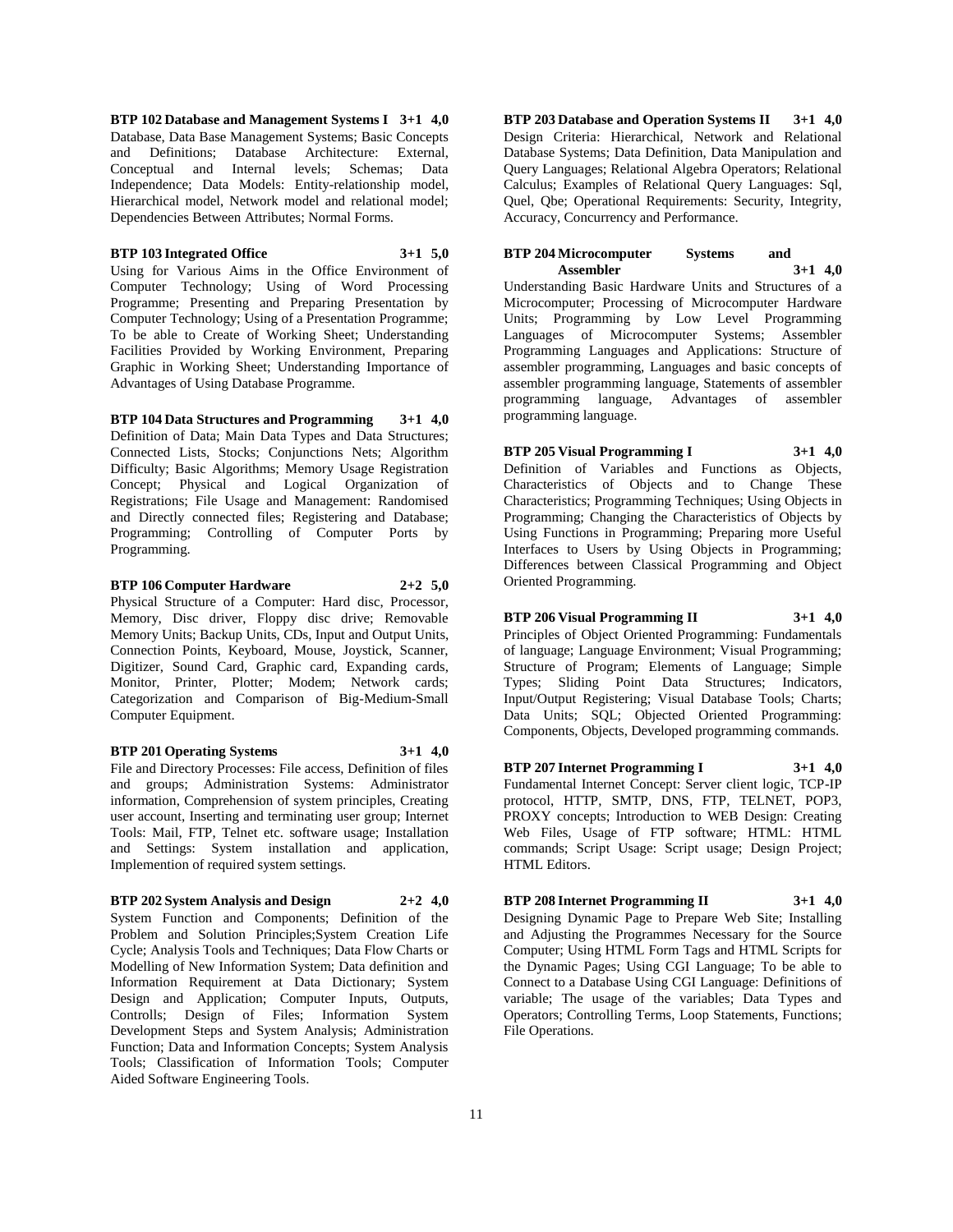**BTP 209 Computer Network Systems 1+1 2,0** Introduction to Computer Networks: LAN, MAN, WAN concepts; Computer Network Cables: Cable types, Proper cable selection; Network Hardware Units: Repeater, Bridge types, Ethernet keys, Routers, Router Connection; Network Protocols: History, FTP protocols, TELNET, SMTP, DNS knowledge and usage, Electronic mail usage and knowledge.

#### **BTP 210 Control by Computer 3+1 4,0**

Basic Properties and Structure of Industrial Computers; Knowing and Inserting and Running the Cards Used in Industrial Computers; Measuring and Controlling Operations by Using Industrial Computers; Network and its Basic Properties Used in Automation Systems; The Network Organization for Measuring and Controlling Systems; Industrial Communication; Communication Controlling Based PC; Controlling Modules and Remote Data Measurement; Dispersed Data Measurement and Controlling System.

#### **BTP 211 Technical English I 1+1 2,0**

Speaking: Using To Be and Simple Present Tense (Main verb) and Adjectives and Post Modifiers; Using Have Got and Has Got and There Is and There Are; Using Would You Mind...? /Would You Mind If I...? /Would You Like Me To...? / Shall I...?; Using Sorry/ I Am Afraid.../ It's All right; Using Must/ Have To/ Have Got To /Need /Necessary; Using A Little/ Only A Little/ A Few/ Only A Few/ Much/ Many/ Two-Third/ Ten Percent; Using Imperatives/ Ordinal Numbers; Using Possible/ Impossible/ Probable/ Improbable/ Can /Can't/ Might/ Must, Listening and Understanding; Writing, Regarding and Understanding.

#### **BTP 212 Technical English II 1+1 2,0**

Speaking: Using Simple Present (Main verb)/Have Got/Has Got/Passive; Using Passive/There Is/There Are/Like/Alike/ Unlike/Differ From/While/As Compared With; Using Simple Present/Present Progressive; Using Simple Future/Be Going To/Future Time Expressions/Passive; Using Adverbial Clauses of Reason and Result; Using Was/Were/Simple Past/Passive/ Past Time Expressions, Listening and Understanding, Writing, Reading and Understanding.

## **BTP 213 Delphi Programming I 3+1 4,0**

Installing Programming Language (Delphi); Compounds of the Programming Language Properties and the Parts of Screen such as Tool Bars; to be able Use the Basic Components; to be able to Arrange the Components Visually; Using the Properties of the Components; Variables on Programme Writing Controlling Terms and Using Loops; Comprehending and Using the Terms and Definitions Related to Class and Object Concept.

**BTP 214 Delphi Programming II 3+1 4,0** Creating and Developing New Components; Forming the Components as Dynamic; The Usage of the Components as Dynamic; Applications; Graphic Operations; Toolbars;

Various Data Base Applications: Input data, Questioning

and reporting, Planning and writing a practical data base; Making the Software Movable, Installing the Software on the Other Computers; Using SQL; Accessing to Various Data Base; Internet Software: Using Active X, Creating HTML files, Message on internet, E-mail, File operations.

**BTP 215 C Programming I 3+1 4,0** Analysis of C Program: Keywords; Variables, Constants and Declaring a Function or an Array; Data Types Used in C; Operators and Precedence; Declaration of Data; Basic I/O Statements: Getchar(), Getch(), Getche(), Putchar(), Gets(), Puts(), Printf(), Scanf(); Loop Statements: For, While, Do-While; Decision Statements: If-Else-Switch-Case; Strings and Arrays: One dimensional arrays, Multidimensional arrays, Pointers, Character strings; Functions.

**BTP 216 C Programming II 3+1 4,0** The Importance of Using Indicator Type Variable; Definition and Usage of Indicator Type Variable; Indicator Arithmetic; the Usage of Indicators Type Functions; To be able to go into the Unmistaken Graphic Environment; Adding Necessary Library Functions to the Software; Understanding and Using the Graphic Statements File Types; Common Statements and Terms About Files; Common Statements and Terms About Files; Common Statements and Terms About Text and Binary Files; File Saving Operations on Text Files; The Control of Computer Ports by Using Programming Language.

**BTP 217 Visual Basic Programming I 3+1 4,0** Comprehending the Structure of Visual Basic Programming; To be able to Understand Operators and Data Types on Visual Basic; To be able to Know Controlling Objects; To be able to Comprehend the Properties and the Methods of Controlling Objects; To be able to Understand Controlling and Loop Statements and Providing Programme Flow by the Desired Way; Comprehending the Logic of the Arrays and Applying Into the Programme; Using the Sub-Programme; Using the File.

**BTP 218 Visual Basic Programming II 3+1 4,0** Object Oriented Programming Logic: Class structure, Encapsulation concept, Inheritance concept, Polymorphism concept; Active X Concept: The components and the controls of Active X, Forming and using Active X DLL and Active X EXE; Database Concept: Database models, Active X data object (ADO) technology, SQL statements; Creating and Controlling Database Using Visual Basic; The Properties and the Controls of Web Browser; Concepts about Data Structure.

**BTP 219 Computer Aided Design and Modeling 3+1 4,0** Installing Designing Software and Modelling Software; Tool Bars and Drawing Elements; Drawing 2D and 3D Elements; Forming Compound and More Complex Figures from 2D and 3D Elements; Making Correction on the Existing Figures; Getting More Affective Images By the Drawings Which Was Done Into the Motion and Turn The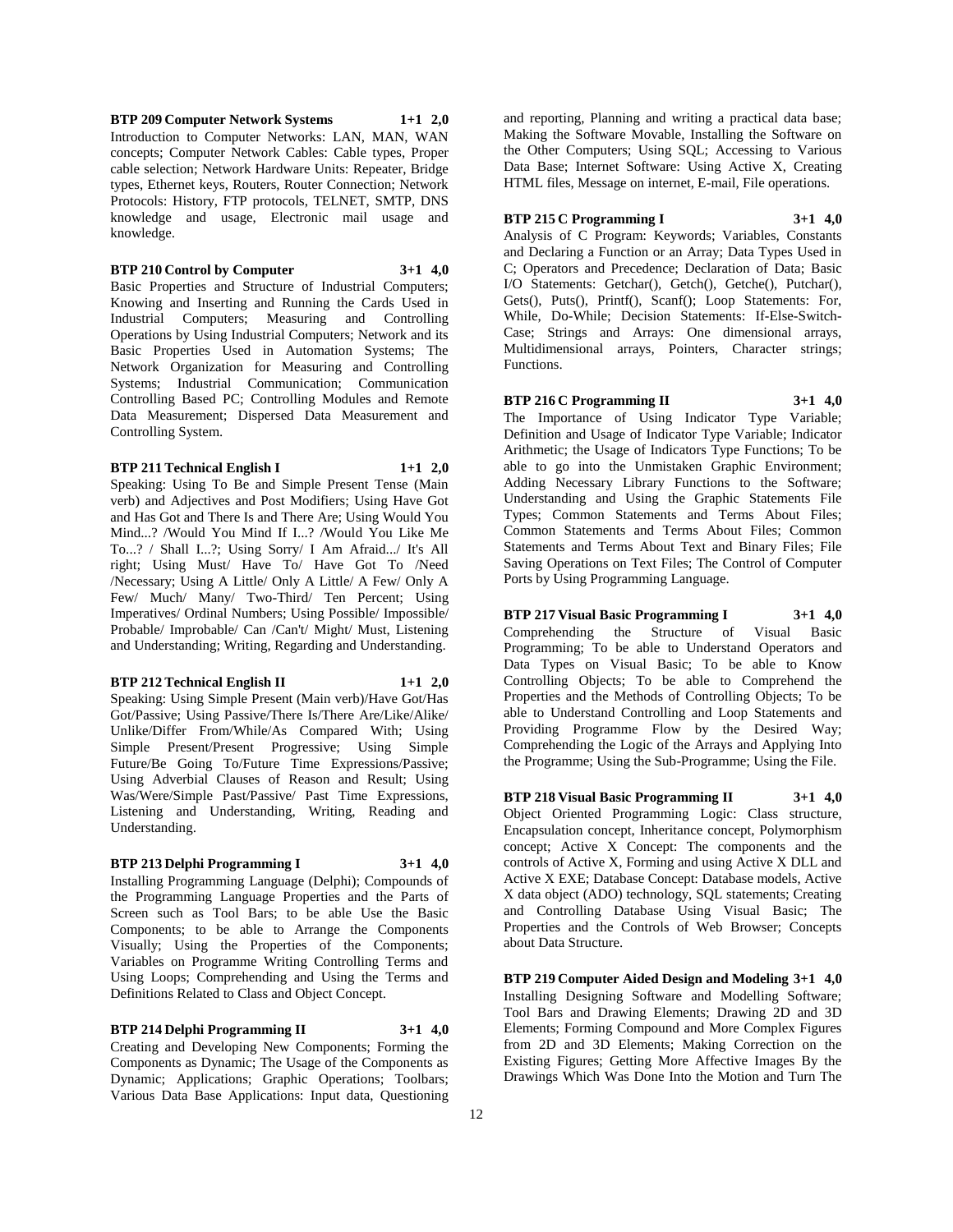Drawings Into the Animation; Using AUTOCAD Programme and Applications.

**BTP 220 Research Techniques and Seminar 1+1 2,0** Collecting and Analysing Data in Terms of Scientific Research; Research; Reporting the Results of the Research according to the Principles of Report Writing; Presentation of Research Subjects; The Usage of the Equipment such as Data show and Slide Machine and Internet (WEB pages) etc.; Introducing to Business Life; To be able Follow The Developments by Searching the Innovations in Computer Field; Developing Self-Confidence by Expressing himself/herself in a Society.

## **BTP 221 Project 0+4 2,0**

Project: Description and context, Procedures, Development tools and OS, Prototype and deadlines, Analysis, System architecture, Project planning and deadlines, Context, Architecture, Data design, Interface design, Process design, Planning and scheduling, Debugging, User guides, Testing, Test processes, Project presentation.

**BTP 242 Statistics Practices at Computer 3+1 4,0** Basic Concepts; Statistical Series, Central Tendency and Measures of Variables; Continuous Random Variables and The Normal Distribution; Sampling; Statistics Estimation, Hypothesis Testing, Chi-Square Tests, Simple Linear Regression; Correlation; Method of Data Collection: Sample survey method, Experimental method, Method of Observation, İnterview, Lining; Statistics Practices of SPSS; Flotation, Preparation Analysis of Data, Analysis of Data and Exposition with SPSS, Draw a table and graph with SPSS; Preparation of Research Report.

#### **BTP 244 Electronic Commerce and Marketing Techniques on the Internet 3+1 4,0**

New Economy and Development of e-Commerce: The Emergence of Internet, Businesses and Business Approaches in the New Economy, Development of Marketing in the Electronic Mediums; Virtual Communities and Consumer Needs; Markets on the Internet; Marketing Process on the Internet: Preparation of Marketing Medium, Characteristics of Internet Users, Development of the Marketing Strategy, Development of the Marketing Mix, Virtual Shopping Models, Payment Systems on the Internet, Consumer Protection on the Internet; Internet Advertising: Attributes and Ground Rules of Advertising, Techniques of Advertising.

#### **BYT 101 Printing Equipment 2+1 3,0**

Fibre and Main Raw Materials Used in Making Paper: Production of cellulose, Additives, Production of glossy paper, Production of cardboard, Calendaring and super calendaring, Production of corrugated cardboard; General Testing Methods for Printing Paper: Paper and climate, Grain direction in paper, Paper problems; Press Inks: Raw materials of inks and their features; General Testing Methods for Printing Inks: Senility of light, Tackiness, Thixotropy, Printability, Drying, Viscosity; Problems of Printing and Solutions to Problems; Printing Plates; Offset

Printing Plates: Definition, Characteristics, Preparation of the plate, Image transfer; Other Materials Used in Offset Printing System.

**BYT 102 Print Business and Publishing 1+1 2,0** General Information: Basic concepts, Objectives, Types, and Legal forms; Business Enterprise; Functions of Businesses; Production Systems: Characteristics, Classification, Evaluation, Evaluation of enterprises in view of on production systems; Production, Organizational Structure and Layout in Printing Companies; Publishing: Definition, Scope and Characteristics; Sample Analysis.

**BYT 103 Fonts and Typography 2+1 3,0** Developments before the Invention of Writing and Alphabets: Pictographic writing, Ideographic writing, Phonetic writing; Font in History; Typography: Definition, Origin and Scope; Printing Fonts and Their Characteristics: Definition, Characteristics, Development, Points to consider in design processes; Structural Characteristics of Printing Fonts; Composition: Definition and concept of space, Letter strings, Image height, Legibility; Text String Types; Quality Control in Typesetting: Image quality, Technical quality; Cost Calculations; Typesetting Applications.

**BYT 104 Reproduction and Color Theory 3+0 3,5** Definition of Reproduction; Introduction of Machines, Tools and Equipment Used in Reproduction Technology; Originals and Classification of Originals; Method of Reproduction: Line reproduction, Halftone reproduction; Tram Points: Sections of tram points, Types of tram points; Sensitometer; Colour Separation: Colour separation filters, Relations of exposing system of plates and colour separation; Colour: Definition, Specifications, Colour vision effect, Psychological effects of colour; Light and Paint Colours; Colour in Reproduction.

## **BYT 105 Introduction to Printing and Publication 2+1 3,0**

General Information: Basic concepts, What is printing, What is publishing; Printing Industry: Definition, Development, Importance; Printing Industry in the World and in Our Country: The present and the future, Printingrelated jobs; Business Processes in the Printing Industry: Pre-printing, printing, post-printing procedures; Professional Terminology Related to Printing Industry; Relationship between Publishing and Printing.

## **BYT 106 Computerized Page Design I 2+1 3,0**

Design and Typesetting: Definition and Scope; Application Programs: Adobe Illustrator, InDesign, Photoshop, Macromedia Freehand, Corel-Draw; Digital Media Pictures Formats: EPS, TIFF, JPEG; Computer Color Formats: RGB, CMYK, Determining the appropriate color format; Exercises: Press release, Packaging, Posters, Magazine design.

## **BYT 201 Technical English 3+0 3,0**

Printing Industry Terminology: Basic operations, Printing systems, Printing, Pre-and post-printing processes;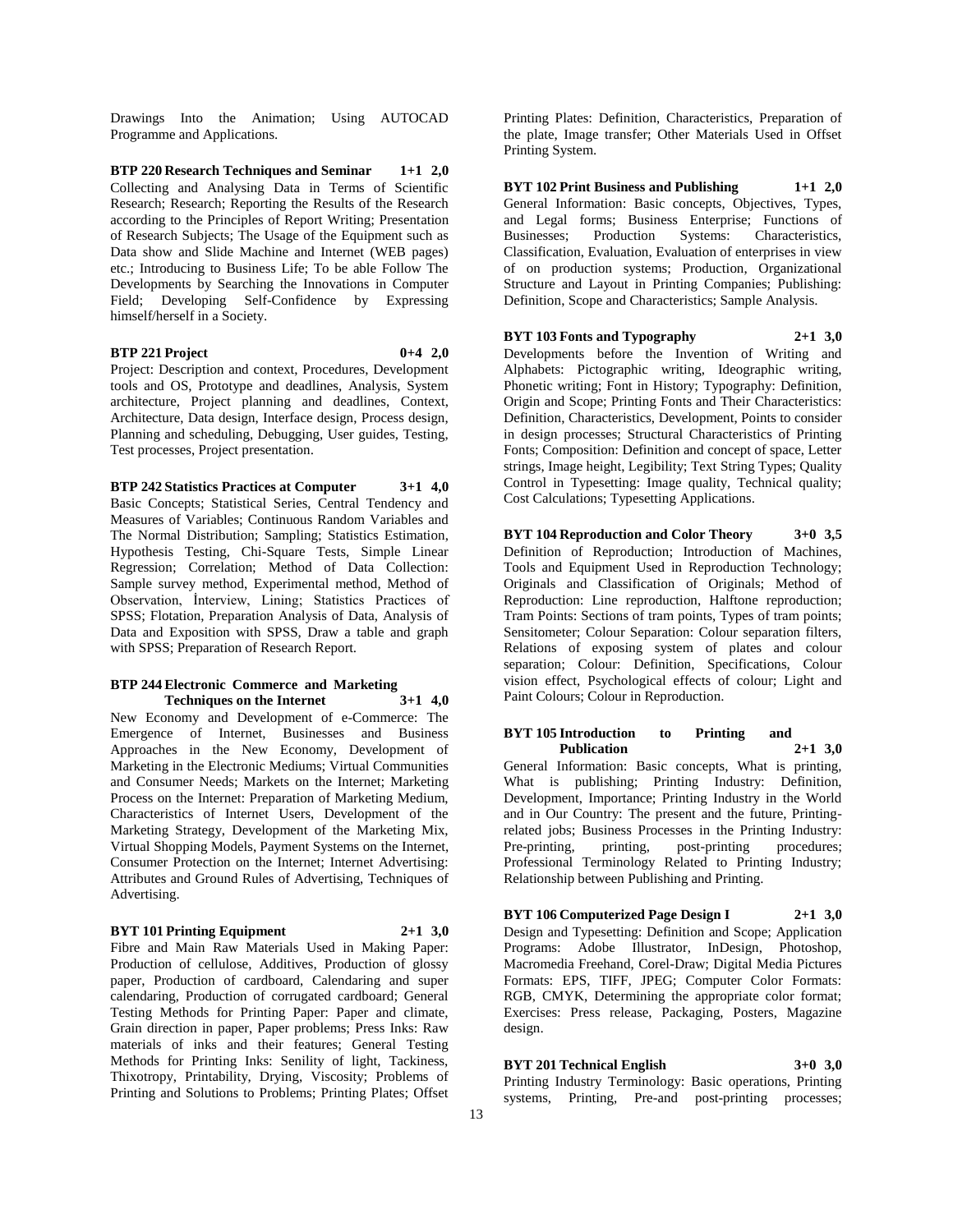Publishing Terminology; Translation of Selected Parts from the Literature on Printing and Publishing; Use of Related Instructional Computer Software and Films in the Classroom; Technical Report Writing.

**BYT 202 Digital Printing Technology 2+2 4,0**

Digital Printing: Definition, Principles, Applications and Advantages; Methods of Digital Printing System; Interior & Exterior Printing: Uses, Points to consider in printing, Raw materials used, Inks and their properties, Post-printing procedures; Digital Printing Quality: Printing problems and their solutions; Relationship between Digital Printing and Offset Printing; Digital Printing System; Workflow and Business Models; Industrial Applications in Digital Printing System: Backing layer, Reel to reel, Short-run, Personalization, Variable data.

#### **BYT 203 Desktop Publishing 2+2 3,0**

Definition of Desktop Publishing; Importance, Development, Introduction to graphic image processing programs and printing layout of page; Data Transfer Methods and Image Formats in Desktop Publishing Programs; Relationship between Desktop Publishing and Printing Processes: Tracing-film output settings appropriate for the printing system, Points to consider in film output; Preparation of Logos, Emblems, etc. on Computer with the Help of Graphic Programs; Projects Including Brochure and Poster Design.

#### **BYT 204 Production Qaulity Management Systems 2+0 3,0**

Standardization: Definition, Objectives and principles, Turkish Standards Institution and its duties of, Regional and international standardization institutions; Quality and Quality Management: Definition of quality and related concepts, Quality approach, Quality costs and risks, Concept of quality control, Total quality management; Professional Standards: Professional standards, Quality problems faced by enterprises, Quality circles in printing industry; Implementation of Quality Control Methods in Press Companies: Quality assurance system in the printing industry, Pre-printing, printing and post-printing stages of quality control processes.

#### **BYT 205 Binding and Cardboard Packing Production 2+2 4,0**

Binding Technology: Definition and basic concepts, Tools, equipment and machines used in bindery; Processes of Binding: Wire seam, Sting seam, Mechanical seam, Mechanical binding, Glue binding; Cardboard and Cartonnage: Definition, Production, Uses; Types of Packaging Production: Preparations, Design, Construction design and manufacturing; Blades Used in Cardboard Box Making; Cardboard box-cutting machines; Cardboard Box Gluing Techniques; Cost Calculations.

**BYT 206 Marketing and Advertising Practices 2+1 3,0** General Information and Basic Concepts: Definition, Scope, Types, Historical development of marketing; Marketing and Communication: Scope of marketing communication; Process of Communication and Functions of Marketing Communication; Consumer Behavior: Definition, Factors affecting consumer behavior and Effects of advertising; Advertising and Advertising Communication; Advertising Production Processes: Preliminary studies, Preparation of ad texts, Advertising and graphic design; Relationship between Advertising and Consumer Culture; Applications: Print advertising design exercises.

# **BYT 207 Offset Printing Technology 2+2 4,0**

Offset Printing System: Definition of offset, Printing rules, Areas of application; Workflow in Offset Printing System: Pre-printing, printing and post-printing processes; Offset Printing Materials and Their Properties; Plates and their properties, Toray waterless printing plates and their properties, Water and damp system, PH, Paper of offset printing, Ink for offset printing, Other materials, Printing solutions; Machines of Offset Printing; Machine Settings: Plate, Blanket and other settings; Quality Criteria for Offset Printing: Slur-Doubling, Dot gain, Trapping, Densitometric measuring; Problems of Offset Printing and Solutions to Problems.

## **BYT 208 Project 2+2 4,0**

Project Description and Project Processes; Determining the Topic and Planning: Selecting subject of the project, Time planning, Work schedule; Project Implementation: Review of national and international literature, Points to consider in literature review, Feasibility study, identifying the materials and location of application, Application; Reporting on the Project: Points to consider in report writing, Report writing, Presentation of the report.

#### **BYT 209 Cost Calculation 2+2 3,0**

Cost Calculations in Printing: Expenses, Items causing expense, Establishing cost centres, Selection of cost calculation system, Estimated costs and real costs; Cost Control: Identifying deviations and corrections; Identifying deviations Establishing and Operating Standard Cost System in Printing; Establishment and Operation of the Standard Cost System in Printing Companies: Determination of standards; Building a Cost System According to the Type of Printing Companies: Definition, Types and Characteristics, Points to consider in the selection of an appropriate cost system; Calculating Total Cost and Cost Per Unit of Products Printed: Calculation rules for typesetting, paper, printing, ink, binding, plate and film costs; Calculation Exercises.

**BYT 210 Other Printing Techniques 3+1 4,0** Production Techniques: Definition, Scope, Historical development, Artistic production systems and industrial production systems; Industrial Propagating Systems: Relationship between printing and printing systems; Basic Printing Systems: Definition and principles of letterpress, offset, screen printing and rotogravure printing, Printing materials, Plate preparation methods; Other Printing Techniques: Flexo, Tampon, Digital, Hologram, Barcode; Printing Systems: Definition and principles of letterpress,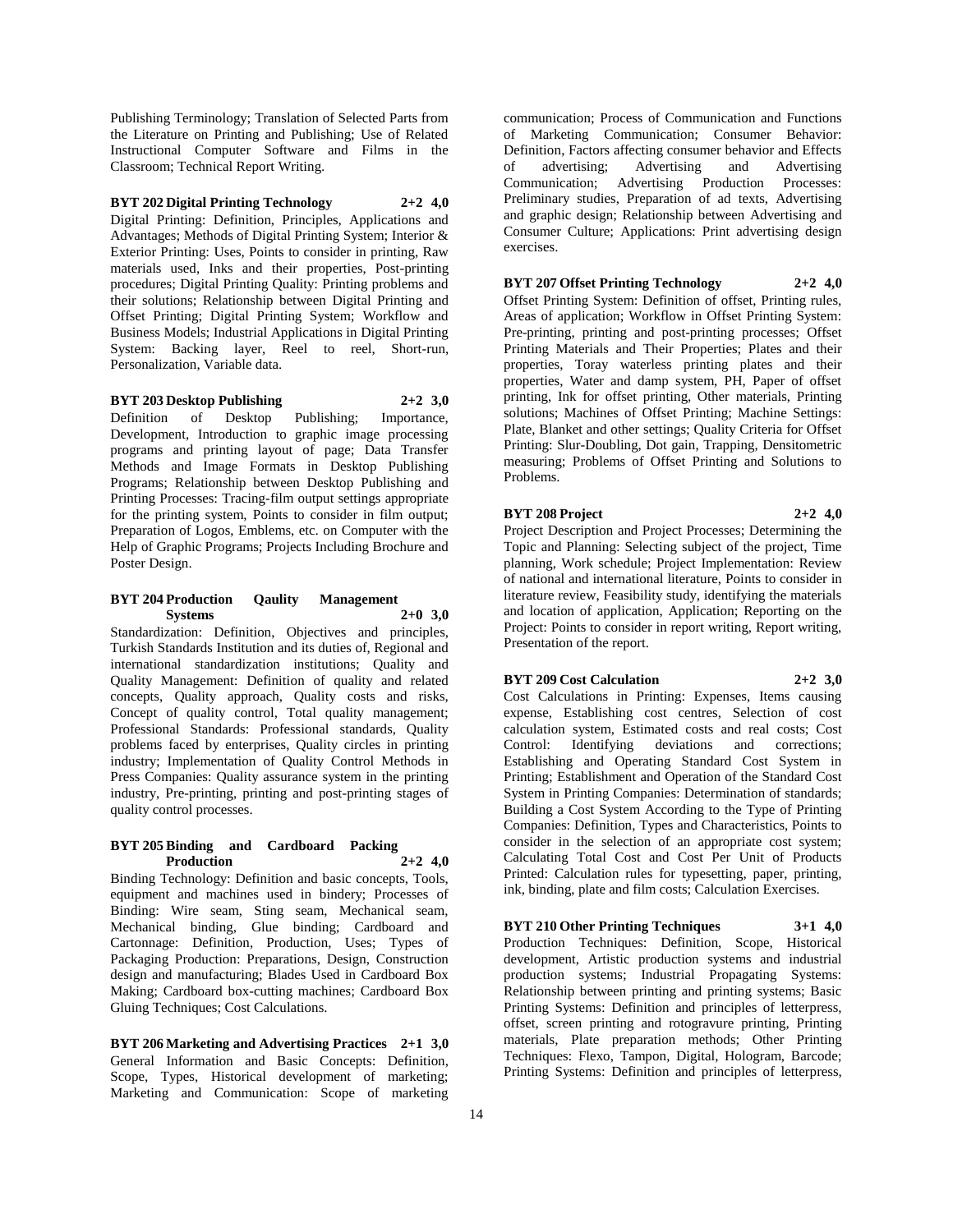offset, screen printing and rotogravure printing, Printing materials, Plate preparation methods.

**BYT 211 Computerized Page Design II 2+2 4,0** Layout Software: Control toolbar and tasks, Tolls, Paragraph, Color palettes; Standard Page and Book Sizes: Structure and properties of the columns in layout, Arrangements to be made according to the characteristics of book binding; Standard Magazine Sizes and Arrangements Required by the Characteristics of Magazine Binding; Exercises: Exercises of book, magazine, newspaper layout.

**BYT 212 Publishing Applications in Turkey 2+1 3,0** Publishing: Definition, Scope and Historical development; Publication Types: Newspaper publishing, Magazine publishing, Book publishing; Legal Dimension of Publishing; Electronic Publishing: Definition, Scope and Advantages; Types of Electronic Publication: Electronic newspapers, Electronic journals, Electronic books; Comparison of Traditional Publishing and Electronic Publishing; Publishing Applications in Turkey and in the World; The Future of Publishing.

## **BYT 213 Total Quality Management in Printing Industry 2+2 3,0**

Total Quality Management (TQM): Definition and Scope, Basic principles, Process tools and techniques; Elements of Total Quality Management; Data Collection and Data Analysis: Histograms, Group works, Development process, Brainstorming, Fishbone diagram, Comparison; Quality Assurance System: Quality system documentation; Total Quality Management in Printing Industry.

#### **BYT 214 Information Technology in Printing Industry 2+2 3,0**

Stages of Printing: Pre-printing, printing, post-printing processes; New Developments in Printing World: Desktop publishing, Design, Machines of film output and development, Printing machines, System of binding, System of packaging, Materials and accessories of printing; Information Technology in Printing Industry; Selection, Correct use, Efficiency; Change Management in Printing Industry: Definition and scope; Public Relations in Printing Industry; Exercises.

#### **BYT 215 Product Planning and Management in Printing Industry 2+2 3,0**

Product Management: Definition and scope, Production systems, Objectives, Functions; Selection of Technology: Aspects of technology, New production technologies; Layout and Material Transfer in Printing Companies: Effect of layout on production systems, Types of workflow, Material transfer factors; Capacity Planning and Business Analysis in Printing Industry: Capacitor measurement criteria, Method development and Work measurement; Production Planning and Quality Control in Printing Industry: Importance of planning, strategy and quality control; Exercises.

## **BYT 217 Web Publishing 2+2 3,0**

Internet and Intranet: Definition, Properties, and History; Organization of Web Content: General settings, Web access control, Content advisor; Web Publishing: Concept of HTML, Commands, Arrangement of HTML documents, FrontPage Dreamweaver, Development of website content; Customizations of Content; Maintenance of Website; Personal Webpage: Development of content, Web domain, Methods for making a website popular, Adding the website into search engines; Digital Publishing; Preparation of Digital Education Material; Transfer and Control of Products Ready for Printing on the Internet.

## **DJT 203 Digital Electronic 3+1 4,0**

Basic concepts; Number Systems: Decimal, Binary, Octal, Hexadecimal number systems, Conversion of number systems; Logic Gates: And, or, nand, nor etc., gates, Truth tables; Boolean Algebra: Rules, De- Morgan theorems, Simplification of logic circuits; Karnaugh Maps, Simplification of Logic Circuits; Adders and Subtractors: Half-Full adders, Half-Full subtractors; Combinational Circuits: Decoder, Encoder, 7 segment display; Flip-Flops: S-R, D, T, J-K flip flops and truth tables; Counters; Registers.

**EEÜ 104 High Voltage Technics 1+1 2,0** Production of Impact; Measurement and Statistical Evaluation of Potential Impact; Partial Vacancies; Paschen's Law; Characteristics of Electrode Systems Based on Alternative Voltage; Characteristics of Electrode Systems; Corona Losses Measurement; Dimensioning of Transmission Lines and High-Voltage Direct Current; Direct Current Surge Arresters and Cutters; Insulation Coordination in Transmission Lines in Direct Voltage.

**EEÜ 106 Traditional Sources of Energy 2+1 2,0** Energy, Renewable Energy and the ImportanWorld and in Turkey, and Potential; The Formation of Properties and Preparation of the Coals; Usage of Coal and Coal Technologies; Oil Production; Petroleum Refinery Processes; Natural Gas Production; Natural Gas Usage.

**EEÜ 201 Electrical Energy Generation 2+1 3,0** Electrical Power and Generators; Thermal and Geothermal Power Plants; Nuclear Power Plants; Hydroelectric Power Plants; Wind Energy for Electrical Energy Production; Electrical Energy Production from Solar Energy Systems; Application of Composite Heat and Power Production, Autoproducer; Hybrid Electric Power Generation Systems.

**EEÜ 202 Electricity and Energy Project 2+2 4,0** Selection of the Project; Needs Analysis; Project Design, Planning, Coding, Testing, Implementation; Debugging and Error Detection; Error Correction; Maintenance, Cost, Time and Labour Management; Problem Statement and Resolution.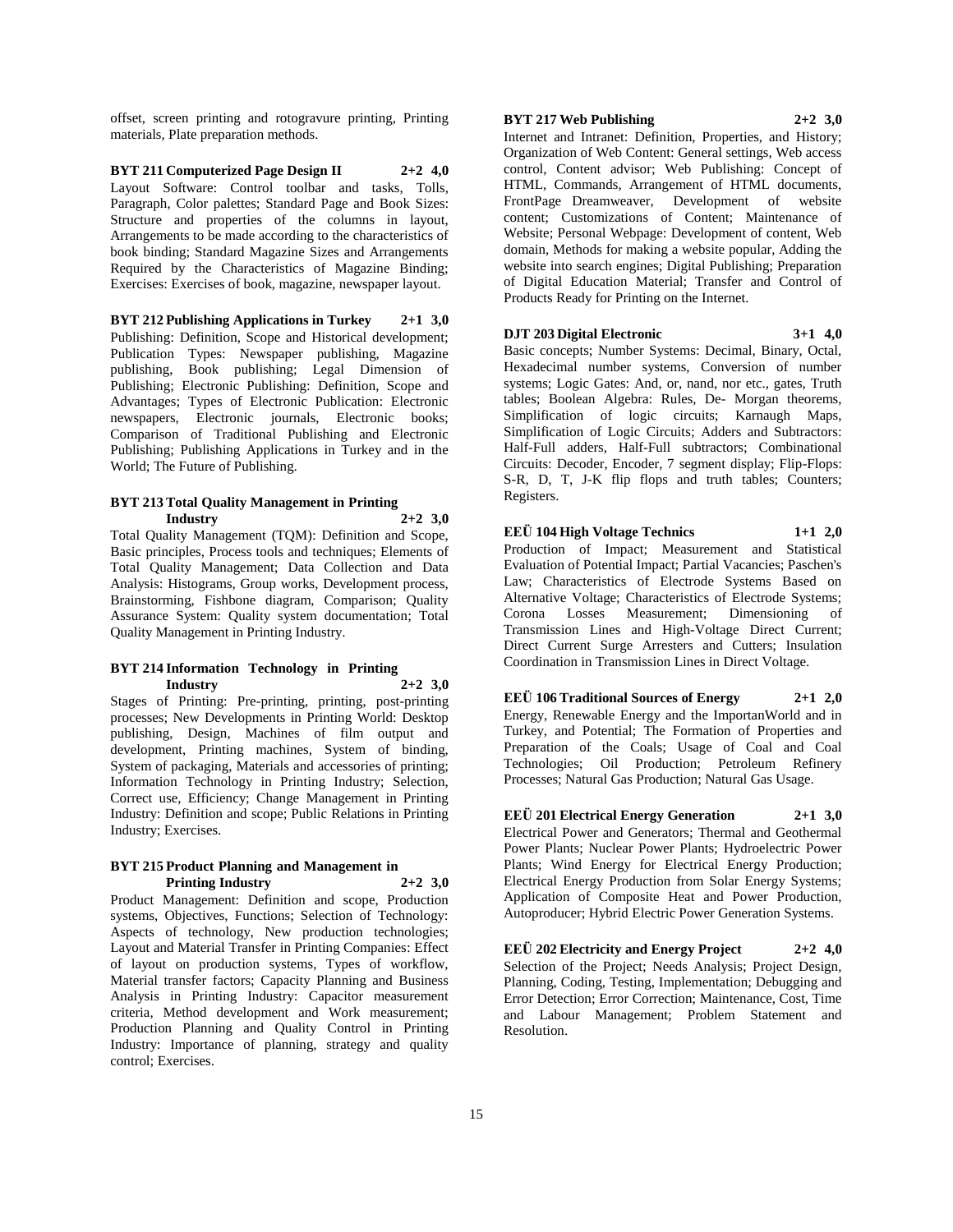#### **EEÜ 203 Electrical Energy Transmission and Distribution 2+1 2,0**

Current, Voltage and Power in Electrical Energy Systems; Electrical Energy Transmission and Distribution Networks; Substations and Equipment; Overhead Line Conductors and Insulators on Poles and Underground Cables; Electrical Energy Distribution and Transformer Selection; Electrical Energy Transmission and Distribution Protection Systems.

#### **EEÜ 204 Energy Analysis and Savings 2+0 2,0**

Energy Terminology; Energy Management, Measurement and Control; Basic Concepts of Thermodynamics; Thermodynamics and Energy; Industrial Energy Applications; Energy Audits in Industry; Thermal Comfort; Environmental Factors for Thermal Comfort; Human Factors for Thermal Comfort ; Energy Savings and Isolation; Heat Transfer Methods; Regulations Related to Isolation; Environmentally-Sensitive Energy-Efficient Building and Installation; Industrial Energy Saving and Environmental Impact; Energy Saving in Home Appliances and Lighting Systems; Energy Storage.

**EEÜ 205 Energy and Environment 2+0 2,0** Environment Pollution Caused By Energy Production; Environment Pollution Caused By Energy Consumption; Effect of Isolation Environment; Scientific Reasons of Global Climate Change; Effects of Global Warming on the World; Ecology and Its Importance; Basic Concepts for the Environmental Impact Assessment (EIA); Environmental Impact Assessment (EIA) Act and Its Applications.

## **EEÜ 206 Renewable Sources of Energy 2+0 2,0** Solar Energy; Solar Energy Technologies; Wind Energy; Usable Wind Energy; Geothermal Energy; Geothermal Energy in Turkey and in the World; Bio-Energy; Definition of Biomass and Importance Biomass Energy; Environmental Energy; Environmental Energy Supply: Air, Soil, Water, Building's waste heat; Wave Energy; Wave Energy Converters; Hydrogen Energy; Hydroelectric Energy.

**EEÜ 208 Energy Management and Policies 2+0 2,0** Energy Efficiency Related Laws and Regulations; Energy Management Policy; Energy-Intensive Industrial Sectors; Economic Analysis Methods in Energy Efficiency Projects; Energy Investment Models; Energy Demand Forecasting Methods; Comparison of Energy Management Policies in Turkey and in the European Union Countries.

**EEÜ 210 Contract, Exploration and Planning 2+1 3,0** Organizational Structure of an Electrical Contracting Company; Stages of Project Design; Structure and Components of a Valid Agreement; Factors Affecting Acceptance of the Agreement; Framework of Exploration Procedures; Contract Form; Exploration Summary; Specifications; Authentic and Simulated Electrical Distribution Equipment for Exploration; Framework of Planning Procedures; Determination of Critical Orbit for Electrical Wiring; Explaining the Effect of Delays in Secondary Trajectories on Critical Orbit.

## **EEÜ 212 Occupational Safety 2+0 2,0**

Basics of Safety; Elements Threatening Safety; Biological threats, Chemical threats, Physical threats; Concepts Related to Workplace Safety; Protective Safety Measures; Occupational Diseases; Analysis and Classification of Accidents; Injury, Vital Hazards and First Aid; Accident Reports; Fire; Workplace Safety Legislation.

## **EEÜ 232 Hydrojen Energy and Usage 3+1 3,0**

Fossil Fuels and Adverse Effects; Seeking an Alternative to Fossil Fuels and Energy Variables; The Nature of Hydrogen and Features; Hydrogen Production, Storage and Transport Technologies; Hydrogen Conversion and Application Systems; Hydrogen in the Quest Of Energy Requirements and Energy Problems.

**EEÜ 234 Solar Energy Systems 3+1 3,0** Solar Energy and Formation; Some Basic Calculations Associated with Solar Energy; Solar Energy Technologies; Heat Treatment Technologies; Brooms With Colector Box Solar Hot Water Systems; Planar Solar Collectors; Collector Energy Balance; Medium and High Temperature Energy Producing Technologies; Turkey is Engaged in a few Words it is in Energy Studies in some Institutions.

**EEÜ 236 Production of Electricity with Wind 3+1 3,0** Basic Concepts Related To Wind Energy; Wind Formation and Classification; Wind Energy is Used to Evaluate the Data and Methods; Weibull Distribution; Rayleigh Distribution; WASP (wind Atlas Analysis and Application Program) Program; Power and Power Density Function; Classification of Wind Turbines; Available Wind Energy.

#### **EEÜ 238 Hydroenergy 3+1 3,0**

Hydrodynamic and Hydro-electric Energy; Characteristics of Fluids; Continuity Equation; Bernoulli Equation; Viscosity; The Surface Tension In Liquids; The Energy Flowing Fluid; Hydroelectric Power Plants; Classification Of Hydroelectric Power Plants; Hydroelectric Turbines Used in Power Plants; The Importance of Hydroelectric Energy in Turkey; Hydroelectric Power in the World.

#### **EEÜ 240 Thermal Power Plant 3+1 3,0**

Thermal Power Plants; Thermal Power Plants Produce Electricity Running Coal Thermal Power Plants; Working with Fuel Oil Thermal Power Plants; Working With Diesel Fuel Thermal Power Plants; Gas-Powered Thermal Power Plants; The Thermal Power Plants in our Country.

#### **EEÜ 242 Geothermal Energy 3+1 3,0**

Geothermal Energy Concept; Geothermal Energy Sources; The use of Groundwater as a Source of Energy-saving and Hot. In the tradition of geothermal vapors and energy resource use. The use of Geothermal Energy Heating Energy Systems; Generation Of Electricity Using Geothermal Energy.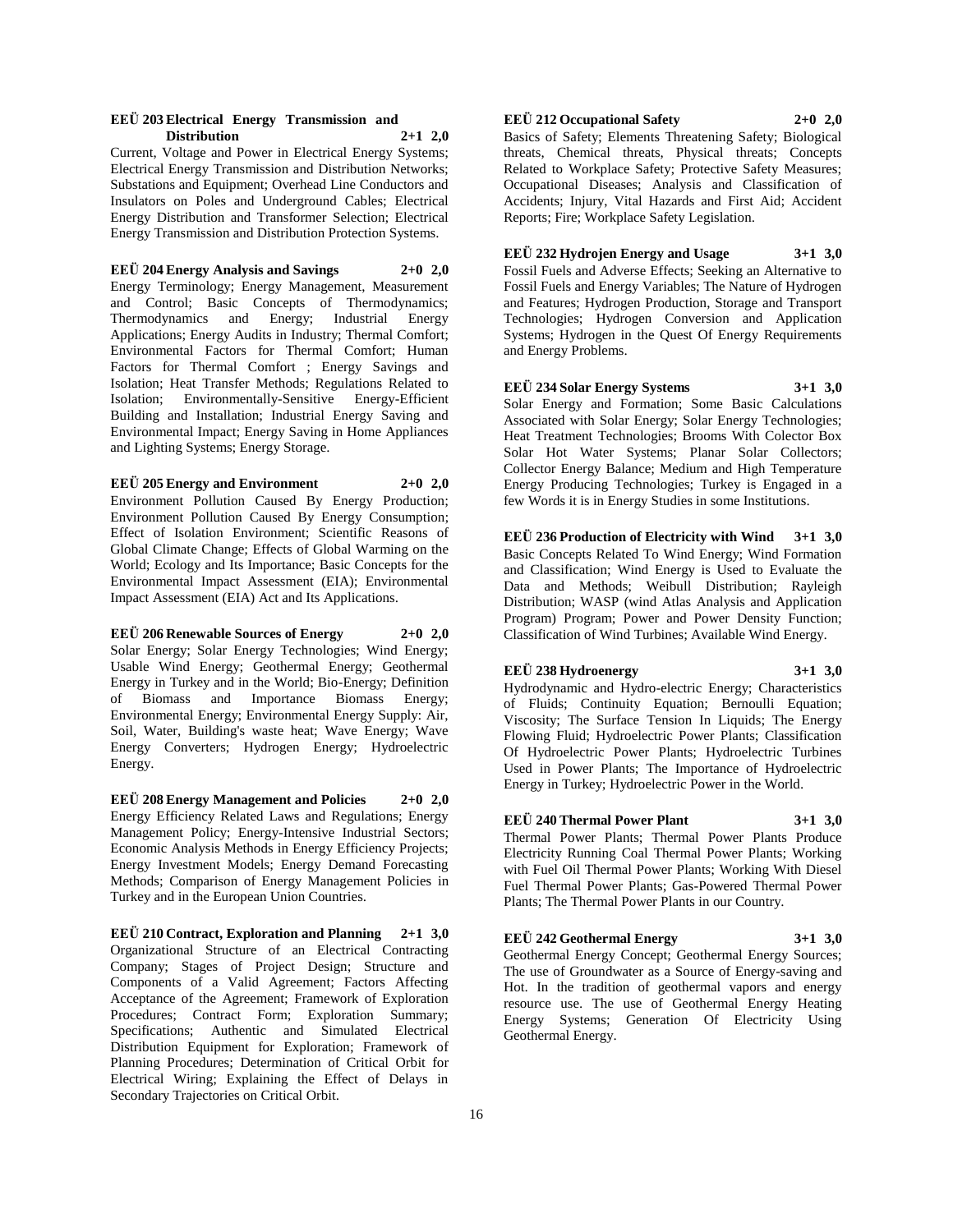## **EEÜ 244 Energy Plant Management 3+1 3,0** The Definition of Energy; Types of Energy; Classification of Energy Facilities; Fuel, oil-gas Production and Distribution Facilities; Hydro-electric Power Plants (HEPP); Gas-Cycle Power Plants, Wind Power Plants; Nuclear Power Plants and Thermal Power Plants; The Design of the Plants and the Equipment Used; EN-VER (Energy Efficiency Act) In Order to Ensure Efficiency In Power Plants Required Procedures Within the Scope of The Law; The Necessary Measures Within the Scope of the Job Security in Power Plants.

**EEÜ 246 Technical English 3+1 3,0**

Speaking: Introduction himself and others, Subjects interested with working place, Demands in formal place, Offering help, Excuse, Apology, Necessity, Obligation, Quantity, Ratio Percentages, Estimating, Instruction; Listening-Understanding: Understanding in professional subject; Writing: Taking note, Cirriculum vitae, Business letters, Passive structure usage; Reading-Understanding: Conjunctions indicate time, purpose, condition, Expressions in passive structure, Expressions indicate contrariness, Dictionary usage.

**EEÜ 248 Fuels and Combustion Technology 3+1 3,0** Introduction; Basic Concepts Related to Fuels and Combustion Technologies, Classification of Natural Fuels; Secondary Fuels; Pulverized Coal, Smokeless Fuel, Coke and Metallurgical Coke Production Process Chemistry and Technology; Liquid and Gas Fuels; Properties, Combustion Processes Chemistry and Technology; Effects of Solid and Liquid Fuels and the Reduction of Negative Environmental Impacts and Improvements. Analysis of Solid, Liquid and Gas Fuels; Combustion Processes Related to Quality Control and Digital Applications.

**ELE 102 Basics of Electricity 2+2 3,0** Formation and Properties of Electricity; Basic Electrical Laws; Direct Current and Alternative Current Sources; Electricity-Work and Electricity-Power Relations; Transformers and Electrical Installation Schemes; Operations and Connections of Electric Motors; Equipments Used in Electrical Installations; Stable Electrical Plants; Energy Sources.

#### **ELE 103 Electrical and Electronical Measurements 3+1 5,0**

Principles of Measurement and Instruments; Direct Current Measurements: Principles of ampermeter and voltmeter in direct current; Alternative Current Measurements: Principles of ampermeter and voltmeter in alternative current; Power and Work (energy) Measurements: Power measurement in three phases of alternative current circuits, Power measurement in direct current circuits, Power factor, Principles of wattmeter; Measurements of Circuit Components and Parameters; Measurements with Oscilloscope; Industrial Measurements and Transducer; Description and Classify of System; Uprightness, Sensitivity, Symbol.

**ELE 104 Alternative Current Circuit Analysis 3+1 5,0** Alternative Current and Voltage: Maximum value, Average value, Instantaneous value, Effective value, Phase angle; Circuit Equipments AC Behaviour: Ohmic Resisteance, Condencer, Current, voltage, power over inductance, R-L-C circuits; Power and Energy on AC: Power and energy on ohmic resistance, Power and energy on condenser, Power types on R-L-C circuits; AC Systems with Three Phase.

## **ELE 105 Direct Current Circuit Analysis 3+1 5,5**

Resistance; Ohm's Law; Work, Power and Efficiency; Kirchhoff's Laws; Electrical Supplies: Current and voltage supplies; Circuit Solution Methods: Mesh currents, Nodal analysis, Circuit theories; Thevenin, Norton, Superposition Theorems, Condensers; Electro Magnetism and Electro Magnetic Induction; Transient Analysis in Direct Current: Resistance-inductance, Resistance-capacitance time constant.

#### **ELE 106 Electric Systems (Networks) and Foundations 1+1 2,0**

Basics Concepts About Electric System and Foundations: Phase, neutral, mean and conservation conductors, Insulation balks, Electric current and effects, Effects of electric current on human body, Avoid from electric current; Type and Safety of Low Voltages: TN network, TT network, IT network, Conservation insulation; Electric Installation Technology and Applications; Switchs and plugs, Light sources, Poor current units.

## **ELE 207 Electrical Maintenance and Troubleshooting 1+1 3,0**

Maintenance: General maintenance, Proactive maintenance, Periodic maintenance; Fault Finding: To use avometer in fault finding; Repairing and Service: Checking of oil in power transformer: Fault finding cause of short circuit and over load on electric networks, To replace of electric machines parts, Checking of diodes, transistors, capacitance.

**ELE 212 Electricity Installation Plans 3+1 5,0** Pre-study of Installation Plan: Definition of plan, Selective of materials and applications, Preparing of sketch, Legal procedure, Statutes related project; Preparing Installation Plan: Functional efficiency, Lighting, Energy and distribution of plan, Cost analysis of project, Preparing of project for approval, Finishing of installation plans and presentation; Presentation of Installation Plan.

**ELE 215 Electromechanical Control Systems 3+1 4,0** Control Input Components: Switches, Buttons, Paco switches, Mechanic limiting switches, Micro switches, Sensors, Thermostats; Control Output Components: Solenoids valves, Contactors, Coils; Protection Coil of Electric Machines; Control of Electric Machines: Speed control and breaking in three phases asynchronous machines; Control of Lift; PLC in Control Systems.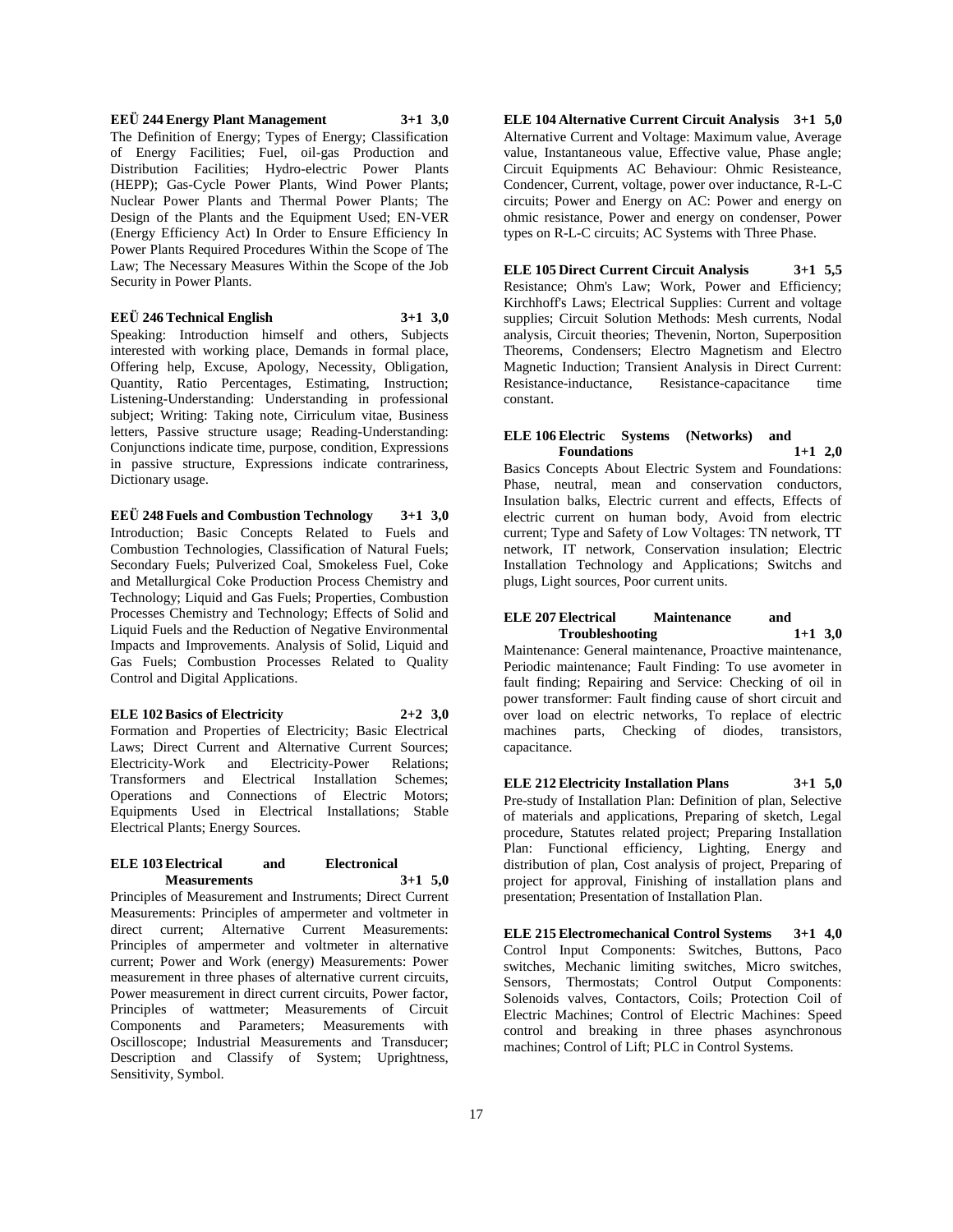**ELE 222 Related Electrical Service and Systems 1+1 2,0** Water Systems in Buildings: Hot and cold water systems; Heating Systems in Buildings: Schematic diagrams and specifications for various heating systems; Air Conditioning; Lighting Systems: Typical lighting applications characteristics; Fire Alarms Systems: Smoke detectors, Temperature rise detectors, Flame detectors; Conductor Systems; Stand-by-Supply Systems.

**ELE 227 Electrical Machines 3+1 3,0** Magnetic Materials and Magnetic Circuits; Electromechanical Energy Conversion Principles; Transformers; Asynchronous Machines Synchronous Machines; Direct Current Machines; Introduction to Power Electronics and Motor Drives.

**ELE 228 Electrical Machines and Drivers 3+1 4,0** Structures of Electrical Machines and Operational Principles; Fundamental Equalities and Characteristic Curves: DC motor operation techniques, Types of DC motors, Asynchronous motors; Mono Phase AC Motor; Control Principles of Electrical Machines: Basic control principles used in electrical motors; DC Motor Driving: The structures and operational principles of various DC motors; AC Motor Driving Techniques and Circuits: The structures and operational principles of various AC motors; Step Motors and Driving Circuits: Types of step motors and driving methods.

## **ELO 103 Digital Electronics 3+1 4,0**

Digital Concept; Number System; Logic Circuit: Definition of And-Or-Nand etc. logic gates; Simplification of the Logical Expressions; Integrated Circuits : Encoder, Decoder, Seven segment decoder; Flip-Flops: Truth tables of R-S, D, T and J-K type flip flops; Counters: Synchronous, Asynchronous, Up-down counter; Registers and Handlers; Memory Units: Definition of RAM, ROM, PROM, EPROM; Algorithmic State Machines; Invertors.

## **ELO 104 Analog Electronics 3+1 4,0**

Semi-conductors and Basic Structures of PN Junction Circuit Equipments; Characteristics of Diodes, Filters, Cutters, Rectifiers, Inverter Circuits; Zener Diodes and Types of Other Diodes; BJT Transistors: Pre-voltage, Operation point, Figures of common connection and Darlington arrangement; JFET-MOSFET Transistors: Their

features, Operations, Pre-voltages, Current controlling and types; Operational Amplifiers: Their characteristics, Basic circuits: Addition, Subtraction, Integration and Derivation receiving circuits; Multivibrators and Wave Formers: Their features, Operations and types.

#### **ELO 109 Basic Electronics 3+1 5,0**

Unit Systems: Current, Voltage, Power; Circuit Types and Elements: Basic circuits, Ohm's law, Kirchhoff's laws; Some Techniques Used in Circuit Analysis: Nodal and mesh analysis, Source transformations, Superposition, Thevenin and Norton theorems; Inductance and Capacitance; RL and RC Circuits; RLC Circuits; Semi Conductors and Principles: Diodes, Rectifiers, Cutter

circuits; Basic Logic Circuits: Number systems And-Or-Nand etc. logic gates, J-K Flip Flop, R-S Flip Flop, T and D Types Flip Flops, Counters, Registers, Decoder, Encoder.

#### **ELO 110 Digital Electronics 3+0 3,0**

Digital Concept; Number System; Logic Circuit: Definition of And-Or-Nand etc. logic gates; Simplification of The Logical Expressions; Integrated Circuits : Encoder, Decoder, Seven segment decoder; Flip-Flops: Truth tables of R-S, D, T and J-K type flip flops; Counters: Synchronous, Asynchronous, Up-down counter; Registers and Handlers; Memory Units: Definition of RAM, ROM, PROM, EPROM; Algorithmic State Machines; Invertors; Digital Modulations.

**ELO 111 Basic Electronic 2+1 3,0**

Electrical Current: Definition and comparison of direct and alternating current; Alternans, Period and Frequency; Elements of Electronic Circuit: Characteristics, Types and Uses; Passive Circuit Element: Resistance, Capacitor, Inductor; Active Circuit Elements: Diodes, Transistors; Integrated Circuit: Conductor, Insulator and Semiconductor; Power Sources.

## **ELO 112 Analog Electronics 3+0 3,0**

Semi-conductors and Basic Structures of PN Junction Circuit Equipments; Characteristics of Diodes, Filters, Cutters, Rectifiers, Inverter Circuits; Zener Diodes and Types of Other Diodes; BJT Transistors: Pre-voltage, Operation point, Figures of common connection and Darlington arrangement; JFET-MOSFET Transistors: Their features, Operations, Pre-voltages, Current controlling and types; Operational Amplifiers: Their characteristics, Basic circuits: Addition, Subtraction, Integration and Derivation receiving circuits; Multivibrators and Wave Formers: Their features, Operations and types.

#### **ELO 205 Power Electronics 3+1 5,0**

P?N Juncted Power Elements: Types of power diodes, transistors and thyristors; Electrical Characteristics of Thyristos: V?I characteristic of SCR, Gate characteristic of SCR; Triggering Elements: Usage, types and operation of triggering elements; Thyristor Applications: Rectifiers, Invertors, Static keys, Solid state relays; Protection of P?N Juncted Power Elements.

**ELO 211 Microprocessors / Microcontrollers 3+1 5,0** General Structure of Micro Computer System: Central process unit, RAM and ROM memory characteristic, Input/Output interfaces and peripheral, Micro computer system tools; Comparison of Microprocessors and Microcontroller; Installation of Microprocessors and Microcontroller System; Introduction to Programming: Assembly language structure , Instructions, Flow diagrams; Programming: Data transfer, Loop consumption, Sub programme concepts.

**ELO 212 Advanced Digital Applications 3+1 4,0** Sequential Logic: RS flip flop, D flip flop, T flip flop, JK flip flop; BCD Counters: Asynchronous counters,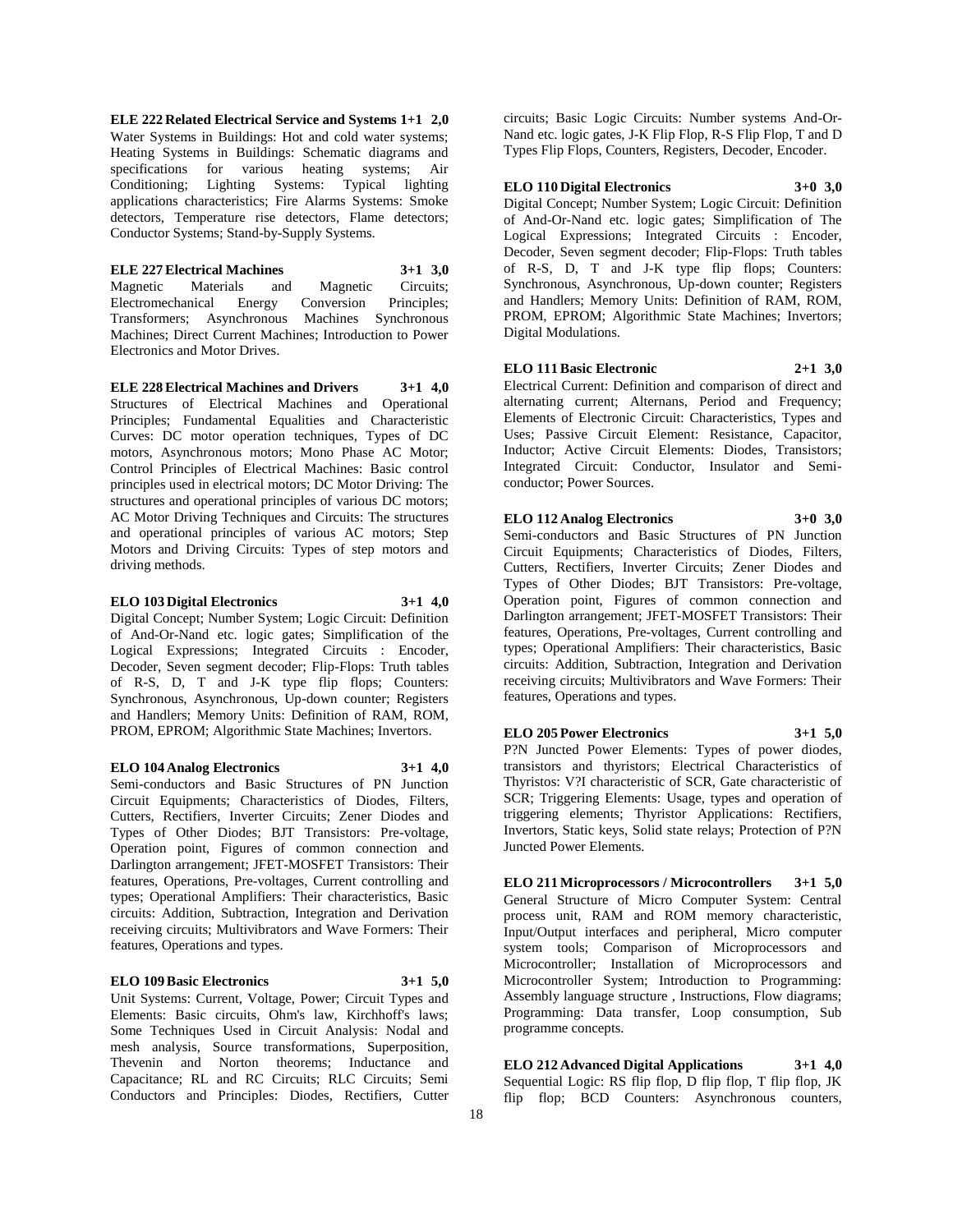Synchronous counters, counters; Registers: Serial and parallel registers; Memory Units: RAM, ROM, PROM, EPROM, EEPROM; Algorithms Machines: PLA, FPLA; Converters, Types and operation of numeric/analog converters, Types and operation of analog / numeric converters.

## **ELO 214 Automatic Control 3+1 4,0**

Principles of Control: Power supply in servo mechanism, Potentiometer and amplifiers, Open circuit and closed circuit controls of D.C machines, Open circuit and closed circuit controls of A.C machines; Torque; Basic Construction of Control Synchronous: Operation and characteristic of synchronous position control system, Operation principles of torque conductor and receiver, Operation principles of differential control transmitter and differential control receiver, Operational amplifiers.

#### **ENO 204 Data Addition and Control with Computers 3+1 5,0**

Basic Terms: Programmable logic control, Data summing with computer and basic concept related with control; "Data Summing With Computer and Control" SCADA Programmes Definitions; Similarities and Differences Among SCADA Software; Actual SCADA Programming: Stopping and operating motors with instructions; Programmable Logic Control and SCADA Communication.

#### **ENO 208 Robot Technology 3+1 4,0**

Structure and Operation of Robot: Purpose of robot usage, Block diagrams, Utilization areas of arm-type designed robots; Robot Sensor Units: Operation system of sensors, Robotic syncro-angular sensors, Robotic syncro-resolver sensors; Principles of Robot-Mechanic Systems; Robot Control System: Decision mechanisms, Position servo system, Concept of optimal control; Robot Applicators; Robot Programming: Flow diagram, Coordinate values.

## **ENO 209 Control with Computer 3+1 4,0**

Industrial Computers: Technique properties of solid state memory, Transmitter modules, Receiver modules, VGA and TV signal converters, Flat panel / CRT screen modules; Speedy Data Measurement and Control Cards; Signal Processing and Measurement Modules; Industrial Communication; PC Based Communication Control; Distant Data Measurement and Control Modulations; Scattered Data Measurement and Control Systems.

## **ENO 210 Microcontroller Based Control 3+1 4,0**

Basic Terms related to Input-Output Processes: "Sink current", "Source current" concept, Parallel data transfer process; Programming to Input-Output Device; Interrupt: Definition of interrupt vector, Interrupt sub-programs; Counters-Timers: Counter-Timer units and principles of working, Step motor control with microcontroller, DC motor control with microcontroller; ADC-DAC Applications.

## **ETK 211 Professional Ethics 2+0 3,0**

Concepts of Ethics and Morality: Definition, Characteristics, Distinction; Types of Ethics; Principles, Rules and Codes; Concept of Professional Values; Relationship Between Ethics and Professional Value; Need for Ethics; Principles and Rules of Professional Ethics; National and International Regulations of Ethics.

#### **FOT 107 Photography 2+1 3,0**

Components of Cameras; Techniques of Photography: Exposure, Equivalence laws, Exposure adjustments; Adjustments of Technical Equipment: White balance, Virtual adjustments; Compositions: Subject, Movement, Rhythm, Texture, Perspective, Light; Assistant Equipment; Tripod, Filters, Light; Ranges of Photography; Portrait, Nature, Architectural; Technological Developments: Digital photography.

## **GRA 110 Graphic and Animation 3+1 4,0**

Pictures Files; Comprehension of various kinds of picture files forms and properties, Commonly used picture files picture saving files, Properties of picture files; Selecting The Most Useful Picture Forms to Be Used in Web; Opening the Existing Picture and Making Necessary Arrangements on the Picture Files to be able to Make Picture Files; Animations for Web Pages; General Properties of the Animation Creating Programmes; Necessary Drawing Object for Animation; Animation Logic; Creating Animations Using Various Methods.

## **GRA 211 Web Design 1+1 2,0**

Basic Internet Terms: Server- client logic, TCP-IP Protocole, WEB based services; Introduction To Web Design: Softwares required for design and installation, FTP software; HTML: All HTML commands used in HTML; Script Using: The commands belong to script languages supporting design and flexibility while preparing web pages; Design and Planning: The design criteria needed to prepare visual and productive web pages.

#### **GTS 107 Drawing I 2+1 3,5**

Pattern: Definition, Types, Tools and equipment used in drawing; Academic Understanding of Patterns; Human Anatomy; Line Values, Proportions, Balance, Movement, Composition; Model Drawing and Nature Drawing; Introduction to Different Materials and Techniques.

#### **GTS 108 Drawing II 2+1 3,5**

Drawings of Figures and Objects and Use of Various Technical Materials; Exercises for the Use of the Language of Graphic Expression in Graphic Design.

**GTS 110 Introduction Graphic Design 2+1 3,0** Basic Concepts and Theories of Visual Communication; Basic Principles of Graphic Design; Development of Problem Solving Techniques: Problem statement, Research, Organization of information; Using Various Materials and Techniques in Graphic Image; Visual Analysis.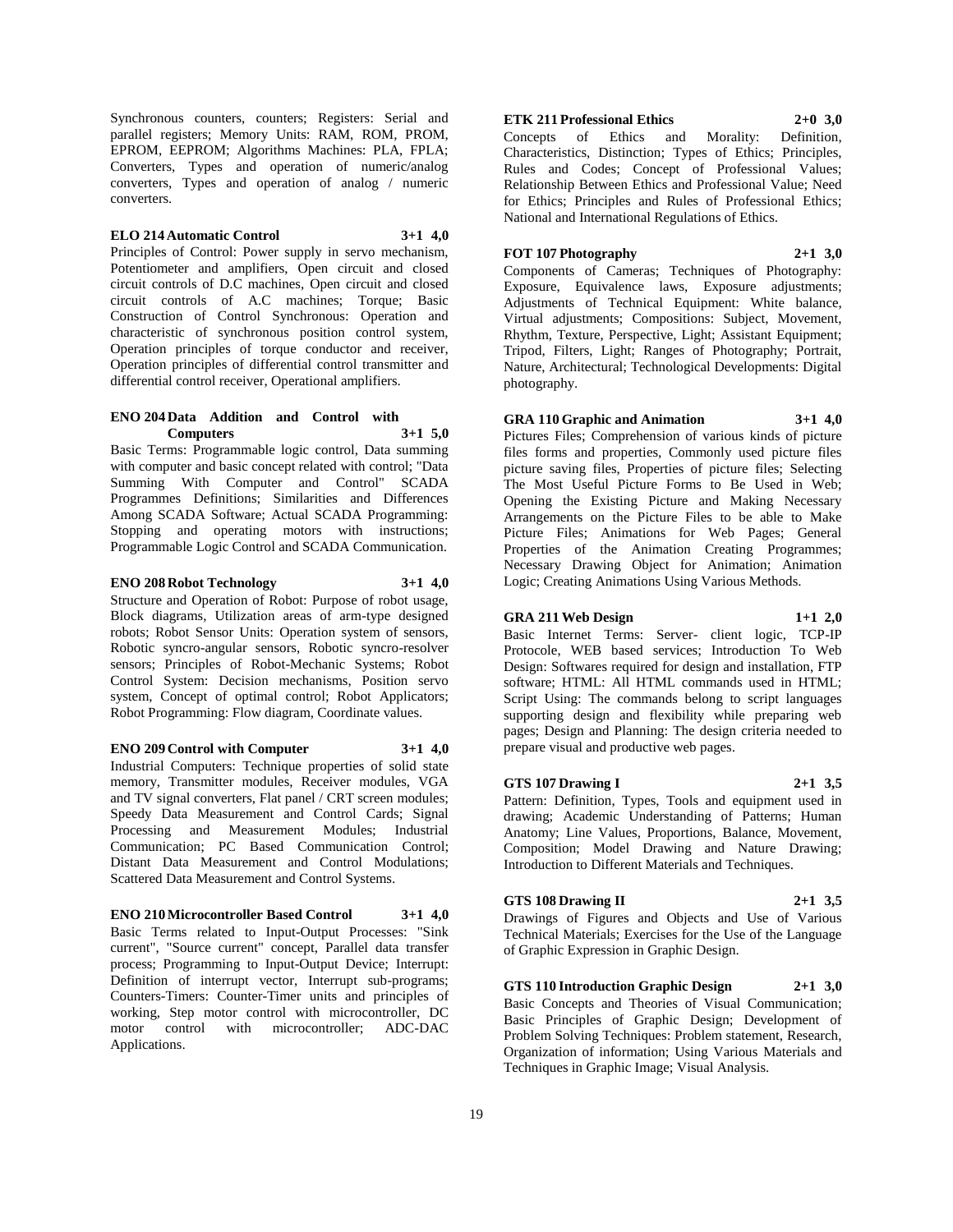**GTS 112 Illustration 2+1 3,0**

Illustration: Definition, Content, History and Areas of use; Illustration Types and Techniques; Main Materials Used in Illustration; Identification and Analysis of Works Produced by Illustrators; Production and Evaluation of Illustration Works.

**GTS 201 Visual Communication Design 2+2 5,0** Historical development of visual communication; Nonverbal communication; Perception and explanation in visual communication; Functions and necessity of visual communication; Marks and symbols in visual communication: analyses of symbols; Components of graphic design: Typography, Photo, Colour, Contrast relations; Visual analysis in advertisements: Creativity and correct and effective usage of visual elements.

**GTS 202 International Advertising 2+0 3,0**

What is international advertising?; essential considerations of international advertising; Effective factors of consumer behaviours in international advertising: Culture, Traditions, Time, Policies; Legal accommodations in international advertising; Analysis of applied international advertisements.

## **GTS 205 Printing Techniques 3+0 3,5**

Basic Printing Techniques, offset printing, Press Letters, Gravure Printing, Printing Process: Prepress, Post press; Printing Considerations, Advertising and Publication Relations, Printing Technique Selection, Paper selection, Ink selection, Encountered In print Problems and Solutions.

## **GTS 207 Internet Advertising 3+1 3,0**

Advertisement Types; Online Advertising Tools; What is Internet Advertising?; Internet Advertising Types: Banner, Pop-up; The Issues to Be Considered for Internet Advertisement Preparation; Internet Advertising Applications.

**GTS 208 Technical English 3+0 3,0**

Frequently used words and terms in the field of advertising; Recognition and Use, Turkish Provisions; Translation of Selected Texts from Advertising Field Literature; Technical Report Writing.

**GTS 209 Positioning Strategies in Advertising 3+1 3,0** Marketing Communications, Integrated Marketing, Positioning; Positioning Strategy Approaches: Product Properties and Consumer Price and Quality, Utilization and Application, Product and user interactions, Product classification, Global Icons, competitors, Advertising Studies, Consumer-Oriented Positioning Strategies , Competition, Competitors definition, Identification, Positioning, Consumer Solving, Control of selected location.

**GTS 212 Desktop Publishing 2+2 3,0** Desktop Publishing; Definition, Importance, Development, Drawing Image Processing and Page Layout programs,

Data Transfer Methods and Image Formats Among Desktop Publishing Programs, Graphic Design Fundamentals and Principles; Page Design Studies; Brochure and Poster Design as Research Projects in Practice.

## **GTS 214 Organization and Management in**

**Advertising Agencies 3+1 3,0** Organization and Management Relationship; Necessary Advertising Agency Departments, Customer Relations, Creative, Strategic Planning, Accounting, Publishing, Media Planning, Task Description of the Departments, Personnel Eligibility Determination, Work Flow Process; Office Planning; Organizational Structure.

**GTS 216 Semiotics 3+1 3,0**

Sign and Semiotics; Signs in Communication Process; Meaning and Ideology; Historical Development of Semiotics: Charles Sanders Pierce and semiotics, Ferdinand de Saussure and signifier/signified concepts, Louis Hjelmslev and logical formalization, Roland Barthes and signification; Phases of Semiotical Analysis; Signification: Denotative and connotative meaning; Signifier, Signified, Sign; Relation between Advertisement and Semiotics; Analysis of Advertorial Scripts using A Semiotical Approach.

**GTS 217 Computer Aided Graphic Design I 2+1 3,0** Design and Typesetting: Definition, Scope: Application Programs: Adobe Illustrator, Design, Photoshop, Macromedia Freehand, Corel-Draw; Image Formats in Digital Environment: EPS, TIFF, JPEG; Color Models: RGB, CMYK; Selection of Appropriate Color Modes; Exercises: Press release, Packaging, Posters, Magazine.

**GTS 218 Computer Aided Graphic Design II 2+1 3,0** Graphic Design Techniques; Design Elements; Vector-Based Drawing and Image Processing Computer Programs in Computer-Aided Design; Contemporary Graphic Designs; Studies in Visual Communication.

**GTS 219 Original Printmaking I 2+1 2,5** Printmaking: Definition, Content, Techniques, History; Terminology of Original Printmaking; Types of Printmaking; Materials and Methods Used in Printmaking; Pit and High-Print Practices: Determining an original in view of the printing method, Preparation of the original, Mold preparation, Production and evaluation of works.

**GTS 220 Original Printmaking II 2+2 4,0**

Original Printmaking: Content and Types; Linoleum and Wood Printing Techniques: Materials used, Mold preparation methods, Properties of materials, Properties of inks, Image transfer; Varieties Template Printing Technique in Printmaking: Materials used, Mold preparation methods, Properties of materials under printing, Properties of inks, Image transfer; Exercises.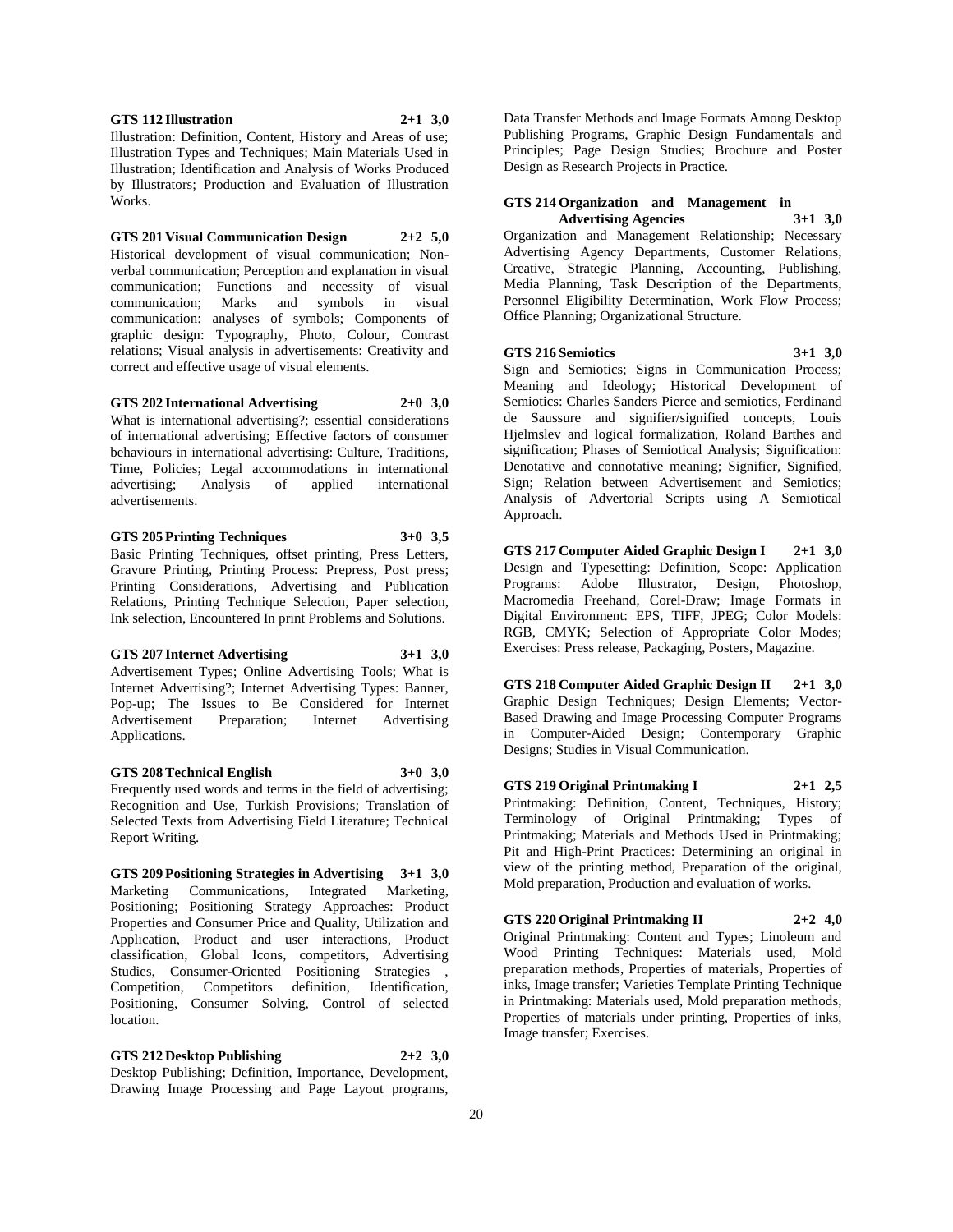**GTS 221 Packing Design I 2+1 3,0** Packaging Technology: Definition, Content, Properties, Areas of use; Packaging and Graphic Design; Points to Consider in Graphic Design by Type of Packaging; Producing Graphic Design of Product Packages Used for Different Purposes: Food, Clothing, Electronic goods, Retail consumer goods, etc.

#### **GTS 222 Packing Design II 2+1 3,0**

Relationship of Forms, Materials and Visual Communication in Packaging Design Process; Project Design in View of Brand Identity of a Product and Product Range Criteria: Analysis of successful examples on the market.

#### **GTS 224 Project 0+2 3,0**

Project Description and Project Processes: Principles of project selection and planning, Review of the literature, Feasibility study, Basic information, e.g. originality of the project, Development of a project plan; Selection of a Specialization Area; Presenting a Report of All Project Stages.

#### **GTS 226 Visual Communication and Advertising 2+1 3,0**

Use of Principles of Visual Aesthetics and Perception to Improve Advertising Strategies; Graphic Works in Advertising Campaigns; Advertising Campaign: Definition, Surreptitious advertising, Newspaper, Radio and television, Difference of outdoor campaigns; Analysis of Advertising Campaigns.

## **GTS 228 Graphic Production Techniques 2+1 3,0**

Graphics Product Design Process: Operation steps, Relationship between graphics and printing; Desktop Publishing and Graphic Production: Programs used in desktop publishing, Drawing and image processing and Page layout programs, Basic principles of graphic design; Production Techniques: Preparation of materials produced in graphic design for printing, Pre-printing, printing and post-printing procedures; Exercises.

**GTS 229 İllustrator Graphic Applications I 3+1 3,0** What Is Vectorial Graphic: Introduction to Illustrator, Interface; Using Menu: Control panel, Tools panel; Using Panels: Using workspace; Working with Documents: Creating a new document, Working with template documents: Artboard Tool: Tool-1, Tool-2, Artboard panel, Navigation; Guides and Grids: Smart guides, Guides, Grids; Selection Tools: Direct selection tool, Group selection tool, Magic wand tool, Lasso tool.

**GTS 230 Illustrator Graphic Applications II 3+1 3,0** Understanding Objects: Layers; Transform Operations: Align tool, Rotate tool, Scale tool, Reflect tool; Tools for Composing Objects: Pen tool; Basic Drawing Tools: Line, Arc, Spiral, Rectangular/Polar Grid tool; Text Composing and Arrangement: Character panels, Paragraph panels; Composing Object Tools: Stroke panel, Appearance panel,

Clipping mask; Working with Colors: Swatches panel, Color panel, Gradient panel, Transparency panel; Options for Saving Documents: Saving as an Illustrator document; Term Project.

#### **İLT 105 General and Technical Communication 2+0 2,0**

Definition and Type of Communication: Communication and it's basic concepts, Types of communication; Oral Communication: Techniques, Principles and necessity of oral communication, It's effects on daily life; Written Communication; examples of written language, The kinds of written text used for institutional communication at business Life; Applying Communication Techniques at Business Life; Graphics Communication; Purpose of using Graphic and Schemes Communication; Communication via Technological Devices; Convenience provided by Technologic Equipments.

## **İNG 175 English I 3+0 3,0**

Using the Verb 'to be'; Saying Name, Phone Number and email Address; Describing Things and Places in a Classroom; Asking for Help While Studying; Using the Verb 'to be' in Questions, Describing Favourite Celebrities, Friends and Family; Using Simple Present Statements, Yes-No Questions and Short Answers; Talking about Daily and Weekly Routines; Saying How Often You Do Things; Talking about Free-time Activities and TV shows; Using 'there is, there are'; Using 'some, no, a lot of, and a couple of'; Describing Neighbourhood and Local Events; Asking for and Telling the Time.

## **İNG 176 English II 3+0 3,0**

Using the Present Continuous; Talking About the Weather and Sports; Using 'like to', 'want to', 'need to' and 'have to' with Other Verbs; Using 'this', 'that', 'these', 'those'; Asking Questions with 'How much'; Talking about Clothes, Colours, Shopping and Prices; Using can; Talking about Countries, Languages, and Nationalities; Talking about International Foods; Using the Simple Past of Regular and Irregular Verbs; Using the Past of be; Asking Simple Past Information Questions; Describing Past Experiences; Using Many and Much; Using Some and Any; Using Would Like; Describing Favourite Foods and Eating Habits; Using 'or something' and 'or anything'.

#### **İNŞ 229 Reinforced Concrete Design 2+2 4,0**

Preloading; Vertical Drains; Deep Compaction of Cohesion less Soils: Vibro floatation, Vibratory probes, Compaction piles, and Dynamic compaction, Blasting; Grouting: Permeating grouting, Compaction grouting; Chemical grouting. Jet grouting; Soil Reinforcement: Soil nailing, Micro piles, Reinforced earth, Stone columns, Lime columns, Geotextiles, Freezing, Electro-osmosis.

#### **İNŞ 230 Soil Improvement Methods 3+0 4,0** Preloading; Vertical Drains; Deep Compaction of Cohesion

less Soils: Vibro floatation, Vibratory probes, Compaction piles, and Dynamic compaction, Blasting; Grouting: Permeating grouting, Compaction grouting; Chemical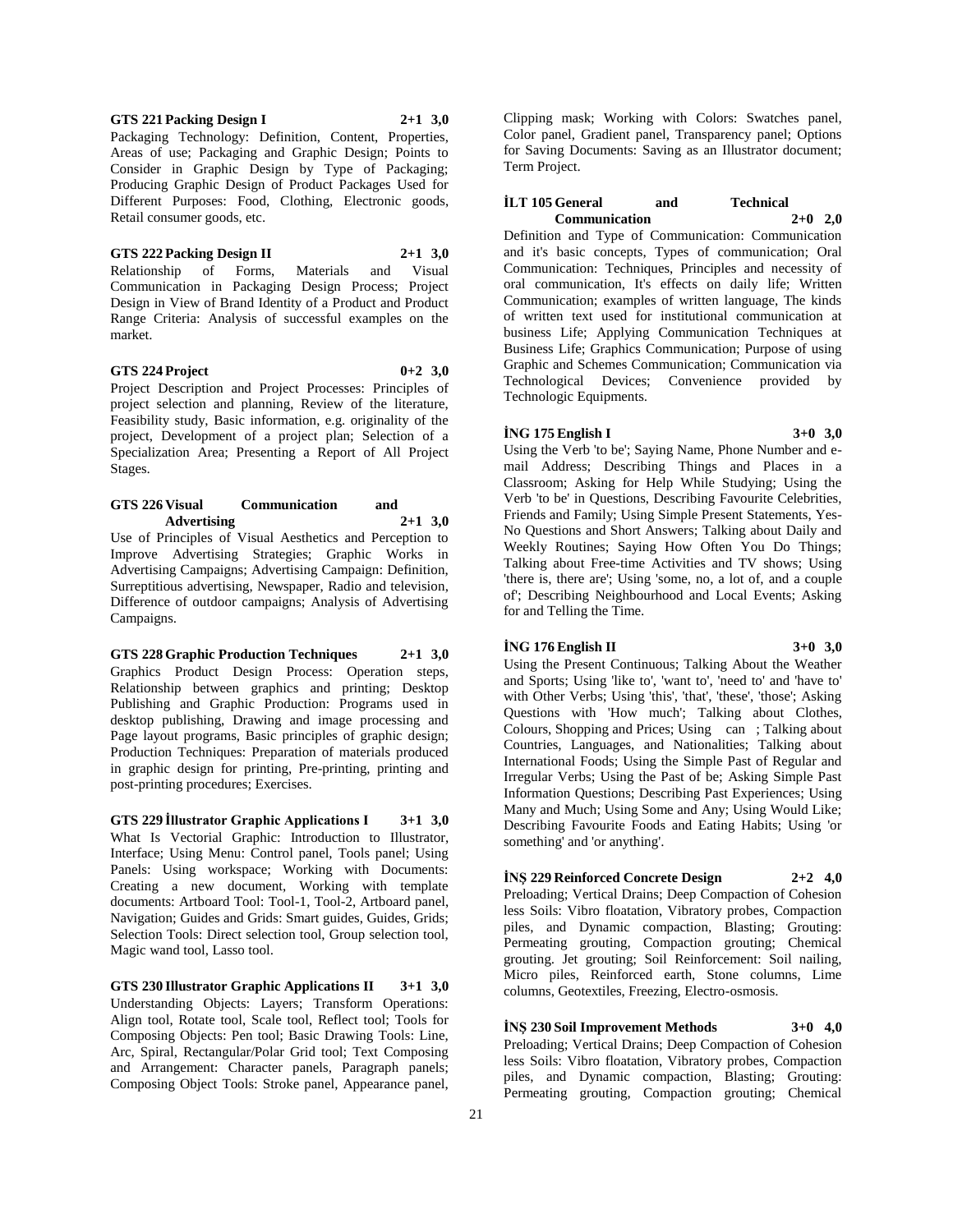grouting. Jet grouting; Soil Reinforcement: Soil nailing, Micro piles, Reinforced earth, Stone columns, Lime columns, Geotextiles, Freezing, Electro-osmosis.

## **İNŞ 231 Static of Structure 3+0 3,0**

Fundamentals of Structural Analysis; Assumptions in Structural Analysis; Loads and Supports; Classification of Structure Systems; Internal Forces in Structure Members; Determining Degree of Indeterminacy in Structural Systems; Determining Internal Forces in Statically Determinacy Systems: Simple beams, Cantilever beams, Hinged girders, Frames, Arches and frames of three hinges; Solving Live Loads Systems Using Influence Lines; Determining Internal Forces in Statically Indeterminacy Systems.

**İNŞ 232 Analyses of Concrete 3+0 3,0** Introduction; Quality Control of Concrete Structures: Types of tests applied on concrete; Strength of concrete, Standard testing, Preparation of test samples; Semi-destructive tests; Pull-out tests, Pull-off tests; Non-destructive tests; Rebound hammer test; Ultrasonic pulse velocity test; Radar imaging of concrete, X-ray diffraction on concrete materials; Porosity by mercury intrusion porosimetry; Differential scanning calorimeter tests on concrete; Maturity of concrete; Estimation of concrete strength by combined methods; Project presentations.

**İNŞ 235 Methods of Concrete Technology 2+2 3,0** Ordinary Concrete Technology: New developing concrete materials; Additive materials; Quality assurance and quality control; Special production technologies; Concrete pouring in extreme weather conditions (Hot and Cold Weather); Ready mixed concrete; Pump concrete; Shot create; Injection mortar; Vacuum concrete; Concrete under water; Heat treatment application in prefabrication; Massive concrete and Roller compacted concrete; Light weight concrete; Highway and airport concrete.

## **İNŞ 236 Steel Structure Design 3+0 3,0**

Introduction to Steel Structures; Structural Material: Steel; Steel Connection Tools; Bolt and Bolted Connections; Tension Members; Load and Resistance Factor Design; Connection of Tension Members; Compression Members; Effect of Combined Flexural and Axial Load on Constant Cross-Sectional Members; Truss Systems; Plate Girders: Profile Beams, Welded Beams; Beam Joints; Supports and Connections; Roof Truss.

**İNŞ 237 Application of Geotechnics 2+1 3,0** Basic Principles of Geology: Rocks and minerals; Classification of rocks in terms of engineering; Deformations of rocks; Drilling and sampling; Soil Investigation; Earthquakes and earthquake regions of

Turkey; Analysis of issues according to civil engineering in

terms of Geology.

**İSN 102 Public Relations 3+0 3,0** Fundamentals of Public Relations; Historical Development of Public Relations in Turkey and in the World; Development of Public Relations in Private and Public Sector; Career Development in Public Relations; Place of Public Relations Department in an Organization; Interdepartmental Public Relations; Research in Public Relations; Planning a Public Relations Campaign: Identifying problems, Determining objectives, Application and evaluation; Materials Used in Public Relations: Written, Audio-visual and other materials.

**İŞL 209 Business Management 2+0 2,0**

Business and Basic Concepts, Aims and Relationship with Environment of Management: Basic concepts, Business' aims, Importance in economical structure, Difference between manager and entrepreneur; Classification of Businesses: Dimension, Property, Legal structure etc.; Establishment Studies, Dimension and Capacity: Foundation stages, Location, Dimension definion, Capacity; Functions of Business: Management, Organization, Control, Planning; Organization Operation Process: Leathership and management, Strategical management, Change, Groups, Motivation.

**İŞL 421 Entrepreneurship 2+0 3,0** Importance and Evolution of Entrepreneurship: Entrepreneurship within the framework of Manager, Concepts of Entrepreneur, Employer, Boss and Investor; Leadership in Entrepreneurship and Importance of Characteristics; Characteristics of Entrepreneurship; Changing Views of Entrepreneurship; General Evaluation of Entrepreneurship in Turkey: Change and Entrepreneurship; Entrepreneurship before and after the Republic; Female Entrepreneurs.

**KGS 104 Quality Assurance and Standards 2+0 2,0** Standardization: Definition, Aims and principles, TSE (Turkish Standards Institute) and its mission, Regional and internal standardization associations; Quality and Quality Concept: Quality definition and concept, Quality approach, Quality costs and risks, Concept of quality control; Quality Assurance: Quality management principles, TS-EN-ISO 9000, TS-EN- ISO 9001; TS-EN, ISO 9004, ISO 9004, ISO 19011 standards and explanations; Vocational Standards: Understanding vocational standards.

## **KLP 201 Mould Design 2+2 3,0**

The Importance, Properties and Choice of Mould Process in Machine Construction; The Study of Basic Mould Elements: Mould sets, Bushes, Guide pillars, Female mould and emeries, Skinning plates, Pilots; Fundamental Operations: Filing, Marking, Drilling, Pivoting and guiding, Centring, Removable joinings; Worktables Used in Mould Manufacturing; Manufacturing of Simple Cutting Moulds; Construction Basics in Blow and Injection Moulds; Manufacturing and Mounting of Blow and Injection Mould.

## **KÜL 199 Cultural Activities 0+2 2,0**

Participating Actively or as a Spectator in Sports Activities; Participating in Activities Arranged by the Counseling Center; Participating in Workshops in Art; Education on Museums; Participating in Art Trips; Participating in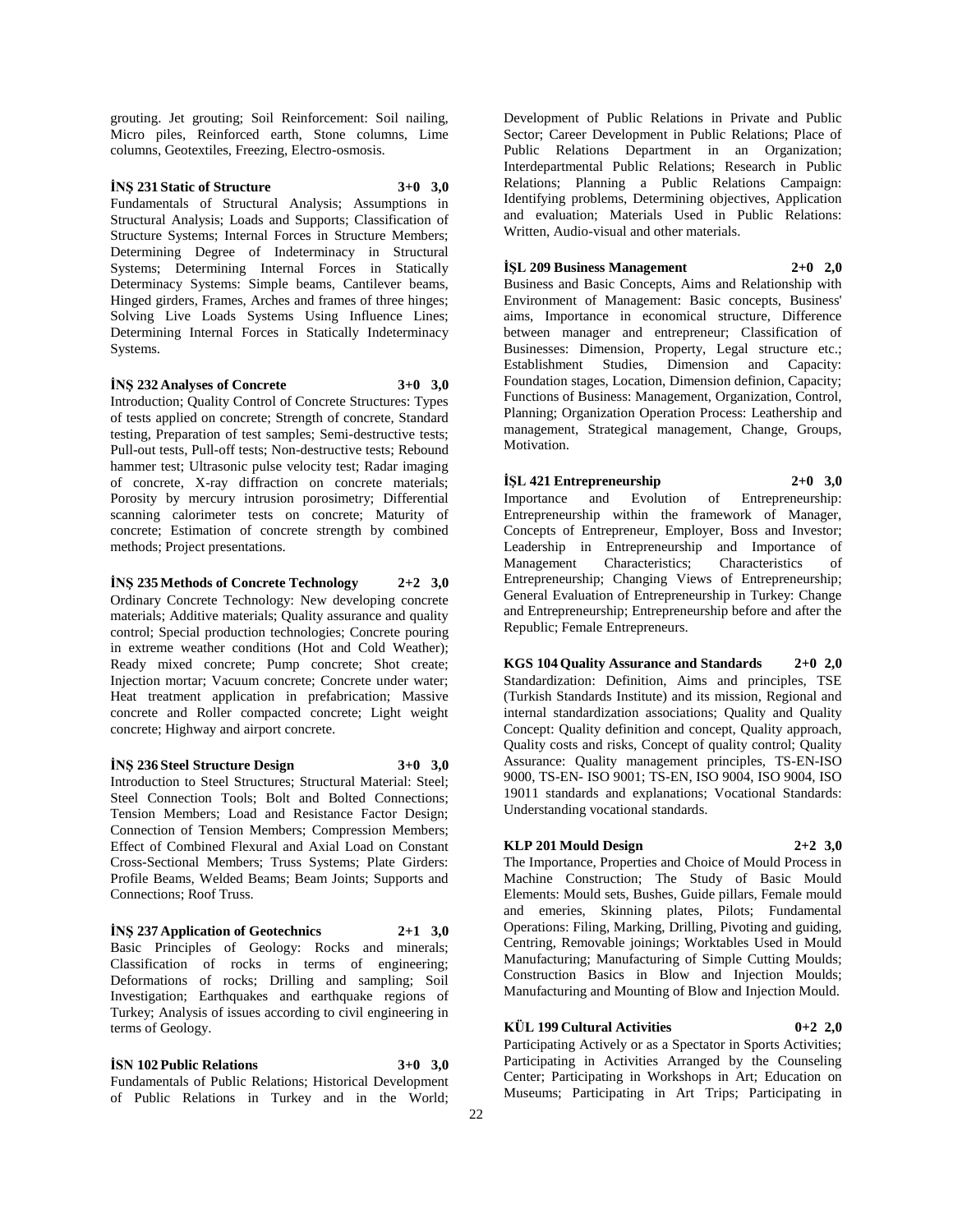Cultural Trips; Participating in and Taking Duty in activities such as Cinema, theatre, scientific Meeting etc.; Taking duty in Clubs; Being a Student Representative and Participating in Environmental Activities.

## **MAK 104 Engineering Science I 3+1 4,0**

Circular Movement: Angular velocity, Angular acceleration, Torque, Moment of a couple; Potential/Kinetic Energy and Momentum; Principle of Conservation of Momentum: Impulse, Involving torque, Constant torque, Potential energies, Kinetic energies; Simple Machines: Flow, power and loss in fluid; Temperature and Temperature Measurement Equipments: Internal energies, Enthalpy, Specific enthalpy, Water depends, Freezing point, Steam; Foundation of Gas Laws: Constant volume, Constant temperature, Constant pressure, Cycle of Carnot.

#### **MAK 115 Mechanical Drawing I 3+1 4,0**

Geometrical Drawings: Angle, Spring, Curved, Straight line, Constructs the common tangents to two circles; Projection, Drawing View: 1st angle projection, 3rd angle projection including the use of hidden detail lines; Dimensions; Identifying The Standard Symbols for Machined Surfaces; Section Views; Perspective Drawing: Spring, Curved; Standard Machine Components: Bolt, Loaf, Pin, Peg, Rivet, Welding.

#### **MAK 116 Mechanical Drawing II 1+1 3,0**

Tolerances and Surface Roughness: Surface finish symbols, Lay of surface, Design a pair of mattinggears for specified gear centres; Production Drawings: Basic forms of standards screw thread, Single start square screw, Mulstart square screw, Acme square screw, Buttress threads screw, Screw threads, Bearings; Gears; Installation Drawing; Drawing Studies: Engineering drawings to Turkish standard, Working drawings, Turkish standard including tolerancing.

## **MAK 117 Manufacturing Process I 3+1 4,0**

General Information About Manufacturing in Mechanical Technology; Knowledge and Skills Process of Variable Equipment of Measurement and Control; Giving Information About the Equipment Related to the Handwork; Basic Drilling on Drilling Machine; Basic Turning on Universal Lathe; Basic Milling on Universal Milling Machine; Grinding Cutting Tools on Grinding Machine, Knowledge and Skills; Undetectable Elements; Basic Welding with Electrical Welding Machine.

## **MAK 118 Manufacturing Process II 3+1 4,0**

Basic Knowledge and Skills Process in Universal Turning Lathe; Basic Knowledge and Skills Process in Universal Milling Machine; Knowledge and Skills Process of Variable Equipment of Measurement and Control; Grinding Tool to Free Hand in Carborundum Disc Machines; Basic Knowledge and Skills Process of Abrasion Machine: Stones, Tarpered work internal and extarnal using; Basic Knowledge and Skills Process of Welder's Bench.

**MAK 119 Mechanical Technology I 1+1 2,5** Manufacturing Process; Cutting Tools for Scale Removing; Principles of Scale Removing in Turning Lathe; Principles of Scale Removing in Drill Bench: Describes the functions and uses of the centre lathe, Describes the machining of holes to a given tolerance; Undetectable Elements Principles of Scale Removing in Milling Machine: Describes the three main types of milling machine, Typical milling machine operations; Principles of Scale Removing in Guide and Screwplate.

**MAK 120 Mechanical Technology II 1+1 2,5** Principles of Scale Removing in Turning Lathe; Principles of Scale Removing in Drill Bench: Milling cutters, Up cut and down cut milling, Mill flats at different angles, Drill holes at different angles; Principles of Scale Removing in Mule and Shape Machine; Principles of Scale Removing in Abrasion Machine: Following on the speed, Feed of the work; Grinding Wheel: Wheel dressing; Principles of Scale Removing in Brooch.

**MAK 128 Materials Technology I 3+0 3,0** Classification of The Materials: Crystalline state, Simple cubic, Body centred cubic, Face centred cubic; Atomic Structure and Relative Force, A compound, An alloy; Latent Heat of Fusion: Solid solution, Equilibrium, Phase, Liquids, Solids, Eutectic composition, Eutectic temperature; Equilibrium Diagram: The iron carbon phase diagram; Iron Alloys; Steel; Non İron Metals: Aluminium, Copper, Brass, Magnesium, Steel standards.

## **MAK 221 Computer Aided Design I 3+1 5,0**

Basic CAD Applications: Commands of limits, Units, Grid, Snap, Ortho, Menu, Save, End, Quit, Screen; CAD Station Drawing Spring: Drawing sector, Drawing straight line; Coordinate Systems: Commands of zoom, Pan, Redraw, Regen Fillet, Chamfer, Break, Trim, Move, Copy, Array, Offset Mırrormirrtext, Rotate, Ellipse, Polygon, Rectangle, Trace, Fill, Solid, Donut, Polyline, Divide, Measure, Change Color, Linetype, Ltscale, Scale, Explode Extend, Stretch, Block, Wblock, Insert, Minsert, Layer, Hatch, Help, List, Area, Dblist, Dist, Id, Status.

**MAK 222 Computer Aided Design II 1+1 3,0** Dimensions: Measuring line, Measuring arrow, Dimension line, Extension lines, Arrows, Text location, Text format, Style of drawing, Perspective drawing; Screenwritter; Three Dimensional Drawing: Characteristics, Colours; Linear Measuring: Horizontal measuring, Vertical measuring, Baseline measuring, Rotate measuring, Continue measuring, Angular measuring, Radial measuring, Diameter measuring, Radius measuring, Ordinate measuring; Three Dimensional Drawing.

## **MAK 225 Engineering Science II 3+1 4,0** Fluids in Motion: Flow power, Regional lose, Pressure

change for parallel circuits, Pressure change for output circuits; Measure and Control: Measurement of speed, Measurement of dynamic, Measurement of pressure, Measurement of temperature, Manuel control, Automatic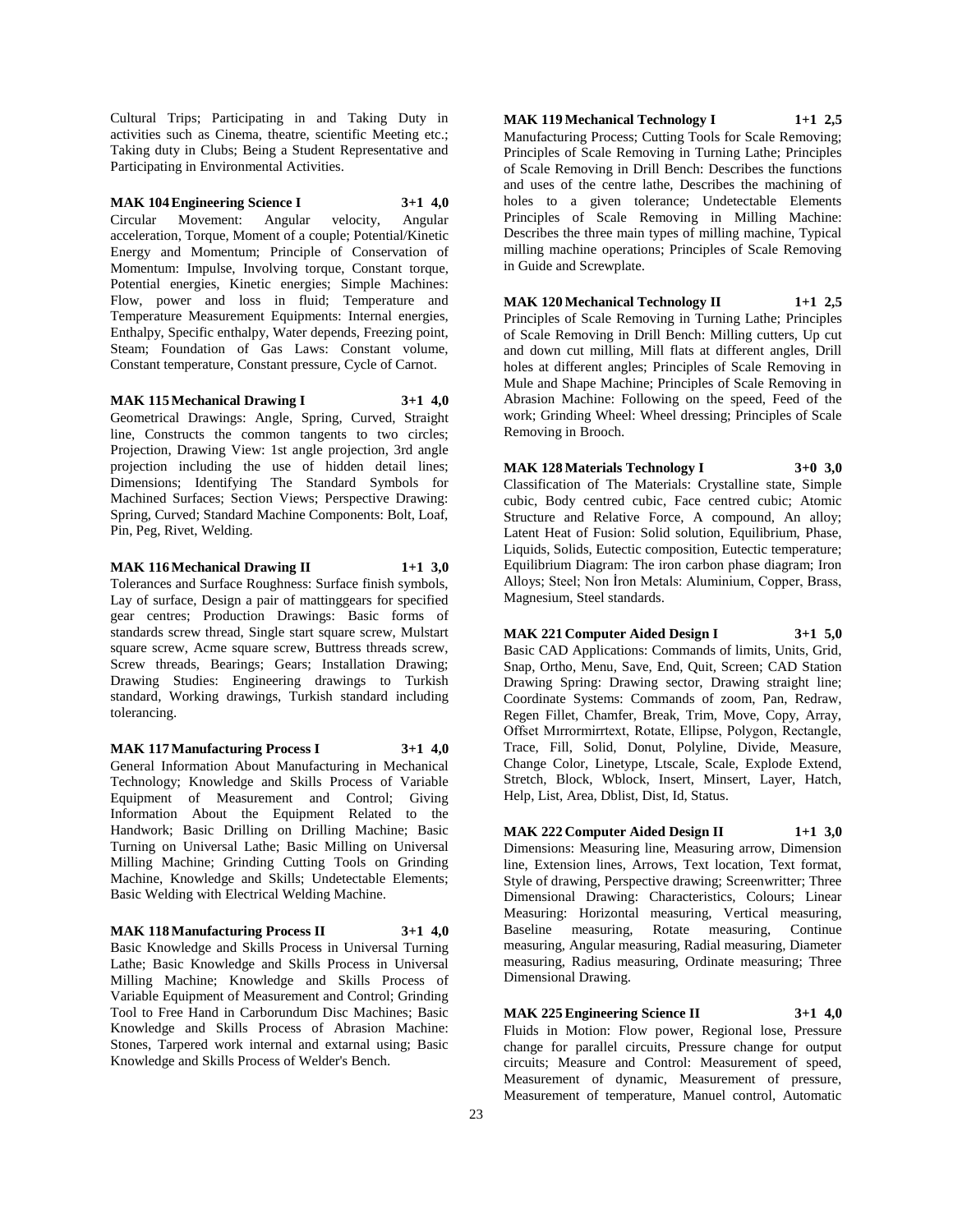control; Heat Energy: Change of internal energy, Enthalpy, Specific enthalpy; Gases: Constant volume, Constant pressure, Constant temperature, Adiabatic, Polytrophic.

## **MAK 227 Materials Technology II 3+1 4,0**

Destructive Tests: Tensile testing, Impact testing, Brinell diamond testing, Vickers diamond testing, Rockwell diamond testing; Experiment; Forming Process, Metallography; Polymers; Plastic, Thermosetting plastic, Thermoplastic, Amorphous and crystalline polymer structures, Plasticers, Fillers, Glass, Flexible PVC, Rigid PVC, Polyethylene, Nylon, Internal Plasticization, External plasticization, composites; Corrosion.

**MAK 229 Mechanical Science and Elements 3+1 5,0** Basic Terms: Diagram of force extension, Stress, Modulus of rigidity, Safety coefficients, Poisson's ratio; Stress: Gliding stress, Shear stress, Hardness, Bending stress, Flow tension, Extension, Elasticity, Beam, Grade, Moment of inertia, Torsional stress, Machine Components: Rivet, Welding, Solder, Bolt, Archer, Shafts, Bearing, Journal bearing, Roller bearing, Lubrication.

**MAK 236 Computer Aided Manufacturing 3+1 4,0** General Structure and Coding Systems of Machine Tools; Preliminary Studies Required to Program The Milling Machines; General Preperations of CNC Turning Machines Before Programming, and Programming in Common Codes; CYCLE and Subroutine Turning Functions of Turning Machines and Programming and Usage of The BOXFORD 280 TLC CNC Turning Machines; Programming of The EMCO Compact 5 Milling Machine, Coding Sysytems and General Structure of CNC Milling Machines; Preliminary Studies Required to Program the CNC Milling Machines.

## **MAK 238 System Analysis and Design 2+2 3,0**

Feasibility Working: Project, Selection of material, Bearing, Piston, Wedge, Screw, Working condition, Aided condition, Use for energy, Actuating components, Technology of control, Automatic control, Semi automatic control, Manual control, Maintain, Cost price, Scheme of organization, In line operation, Cards of operation, System of manufactured, Scheme of flow, Time of production, Instruction book, Maintain Working; Periodic Maintain: Daily, Monthly, Cards of maintain.

**MAK 240 Hydraulic and Pneumatic Systems 3+1 4,0** Basic Terms of Hydraulic: Bernoulli's equation, Continuation, Flow variety, Reynold's number; Elements in Hydraulic Pneumatic: Gear pumps, Sliding pumps, Piston pumps, Screw pumps, Directional control valves, Flow control valves, Pressure control valves, Cylinders; Basic Terms in Pneumatic: Absolute temperature, Absolute pressure, Isothermal, Adiabatic, Compression; Elements in Pneumatic: Air lubrication, Compressor, Directional control valves, Flow control valves.

#### **MAK 242 Administrating Management and Manufacturing Control 1+1 3,0**

Management and Manufacturing: Preplanning, Forecasting, Planning, Organisation, Job, Batch, Flow and automatic types of production, Industrial wage, Waste of energy, Material consumption, Statistical of quality control, Production, Planning; Control Rules of Management: Quality control, Stock control, Buck keeping; Marketing; Planning, Orient and Check; Education; Turkish Work Laws; Auditing: Strike, Lockout, Syndicate.

## **MAK 252 Energy Management 1+1 2,0**

General Energy Situation of Turkey; Structure of Turkish Industry; Consumption of Energy; Energy Management; Measurement Instruments and Measurement Techniques; Rising Productivity of Energy in Cauldron; Electricity Systems: Economy of Energy in Lighting; Methods of Economic Analysis; Environment; Alternative Energy Sources; Compound Heat Power Production Systems; Environment Laws; Heat Production Systems; Power Production Systems; Source of Energy: Coal, Petroleum, Natural gas, Hydraulic energy, Electric energy.

## **MAT 121 Mathematics I 3+1 4,0**

Numbers: Aritmetical Operations, Power and root calculation, Binary, Octal and Hexadecimal systems; Algebra: Algebric operations, Formulas, Transformation of formulas, Factorization, Simplificaion of rational expressions, Equation and Unequalities: Equation systems and their solution; Functions: Derivation of values, Graphic plotting; Logarithm: Exponentional functions, Operation with powers; Trigonometry: Transformation of angles, Trigonometric ratios, Function skipping; Geometry: Area and volume calculations, Pythagoras and Ochlides Equations.

#### **MAT 122 Mathematics II 3+1 4,0**

Linear Equation Systems and Matrix: Solution of linear equation systems, Calculation of Determinant, Reverse matrix finding; Limits: Continuity, Diagnosis of limit, Rules of limit, Continuity of functions; Derivative: Definition of derivative; Integration and Applications: Integration, Gravity center calculation with area and volume; Differential Equations: Basic differential equations, Boundary conditions, Solutions of differential equations; Statistic: Fundamental terms, Frequency dissipation, Graphic representation of data.

#### **MAT 125 General Mathematics 3+1 4,0**

Basic Concepts: Sets, Number systems, Expressions with whole and rational powers, Identities, First and second degree equations; Ratio and Proportion: Definitions, Types, Problem Solving Using Proportions; Percentage and Interest Ratios: Percentage and Interest Calculations; Functions: Relation and Function Concepts, Function Operations, Linear and Second Order Functions and Their Graphical Representations, Exponential and Logarithmic Functions and Their Graphical Representations.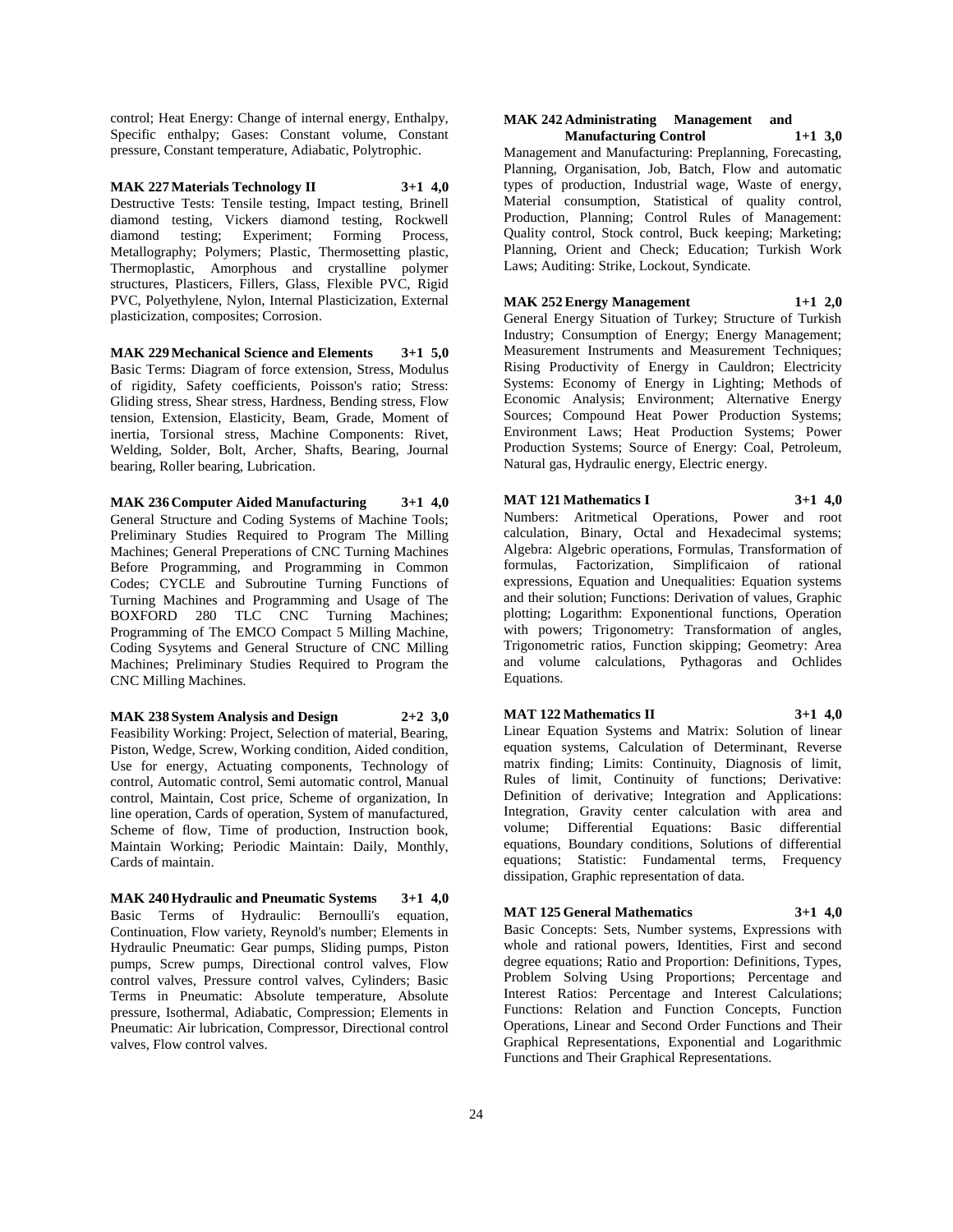**MEK 104 Statics Strength of Materials 3+0 4,5** Introduction to Mechanics; Static of Rigid Materials; Truss Systems; Distributed Forces; Center of Gravity; Analysis of Structures; Forces in Beams and Cables; Method of Virtual Work; Friction; Mechanical Properties of Materials; Linear Elasticity; Hooke's law; Moments of Inertia; Bending Moment.

#### **MEK 108 Mechanics 2+0 2,0**

Vector Algebra and Vector Systems; Force Systems; Centre of Mass. Statics of Particles; Equilibrium; Moment; Friction and Laws of Friction; Velocity and Acceleration; Linear Motion; Curvilinear Motion; Newton?s Second Law; Dynamics of Particles; Work and Energy; Hydrostatics (fluid statics);Hydraulics.

**MEK 209 Mechanics of Materials (Dynamics) 3+0 3,0** Inner and Outer Force: Static loads, Dynamic loads, Tension and stress, Strength, Factor of safety; Pulling and Pressing Strength: Hooke's law, Trimming strength, Pins and Designing; Moment of Inertia; Torsion Strength Composite Stress Strength; Tender Columns; Wearing: Repeating loads, Examining broken weary cross sections.

#### **MEK 211 Soil Mechanics 3+0 4,0**

Physical and Index Properties of Soil: Gravity-volume relations, Viscosity limits; Classification of Soil; Water Currents on Soil: Permeability and leakage; Stress-Deformation Relation in Soil Block; Compaction; Squeezed Soil: Consolidation settling and sudden settling; Gliding Resistance of Soil; Ground Pressure; Soil Carrying Capacity for Superficial Foundation.

#### **MİK 201 Microprocessors/Microcontrollers 1+1 2,0**

General Structure of Microcomputer System: Central processing unit, RAM and ROM memory characteristic, ROM kinds, Comparison of RAM and ROM memory, Series transfer, Parallel transfer, Address bus, Data bus, Control bus; Comparison of Microprocessors and Microcontroller: Installation of Microprocessors and Microcontroller System; Introduction to Programming: Assembly language structure, Instructions, Flow diagrams transfer to machine language (Hex Code); Programming: Data transfer, Loop consumption, Sub programme concepts, Addition and subtraction, Shift process.

#### **MİM 216 Architectural Project Analysis 2+1 3,0**

Operating Principles of CAD-based Computer Programs Used in Construction Sector; Program Commands; Exercise on Commands, Drawing of the Plan, Section and External View of an Architectural Project with CAD-based Computer Program; Modeling a Two-dimensional Project as a Three-dimensional Project together with Environmental Layout.

**MİM 217 Architectural Drawing Project 2+3 4,0** Introduction to the Course; Introducing Materials to be used in the Course; Practice with Drawing Materials; Drawing Applications; Presenting Principles of Plan Drawing; Flat Plans for 1/100 in scale; Flat Plans for 1/100 in scale; Presenting principles of a cross-section drawing; Crosssections for 1/100 in Scale; Cross-sections for 1/100 in Scale; Presenting Principles of External View Drawing; External view Drawing for 1/100 in scale; Position of Real Estate for 1/500 and 1/200 in scales; Flat Plans for 1/50 in scale; Cross-sections for 1/50 in scale;; drawing of A-A and B-B External Views for 1/50 in Scale; Position of Real Estate for 1/500 and 1/200 in Scale.

**MRK 201 Advanced Computer Applications 2+2 3,0** Standard Data Base between CAD Software's; Introduction to Solid Model Design with SOLIDWORKS: Working planes, Parametric design, Plane modeling, Images of solid model disassemble; Animation of Solid Model Mounting with Animation Software; Solid Model Calculation,<br>Handling Construction Drawings; Solid Model Construction Drawings; Solid Model Arrangement Command; Semester Project.

## **MRK 203 Construction I 2+2 4,0**

Design and Construction of Organization; Sketch Drawings; Intersection and Side Views: Various examples of intersection and side views; Axle; Pulleys; Bevel Gear: Horizontal bevel gear; Bevel gears with bigger or lower than 90° axis angles; Worm Gear; Rock and Pinion; Steel Construction; Drawing Techniques of Standard Moulding Equipment.

#### **MRK 204 Construction II 2+2 3,0**

Construction Drawings of Casting Equipment: Model drawing, Moulding drawing; Clamping Stripper , Striper Plate; Drilling, Stamping, Curling, Rolling, Hauling, Plastering, Montage and Detail Drawing of Pressure Mould; Blow and Injection Mould Drawing.

#### **MRK 213 Technical English 3+0 3,0**

Speaking: Introduction himself and others, Subjects interested with working place, Demands in formal place, Offering help, Excuse, Apology, Necessity, Obligation, Quantity, Ratio Percentages, Estimating, Instruction; Listening-Understanding: Understanding in professional subject; Writing: Taking note, Curriculum vitae, Business letters, Passive structure usage; Reading-Understanding: Conjunctions indicate time, purpose, condition, Expressions in passive structure, Expressions indicate contrariness, Dictionary usage.

## **MRK 216 Measurements Techniques 2+0 2,0**

Mechanical, Optic, Digital, Electric, Electronic, Pneumatic Measuring Equipments, Principles and Equipments of Coordinate Measure; Measuring Rates; Measuring Sensitivity; Measuring Errors and Calculations: Control hardware and equipment, Specific control and measuring equipment; Surface Strength; Surface Roughness; Template; Presentation of New Control and Measuring Hardware.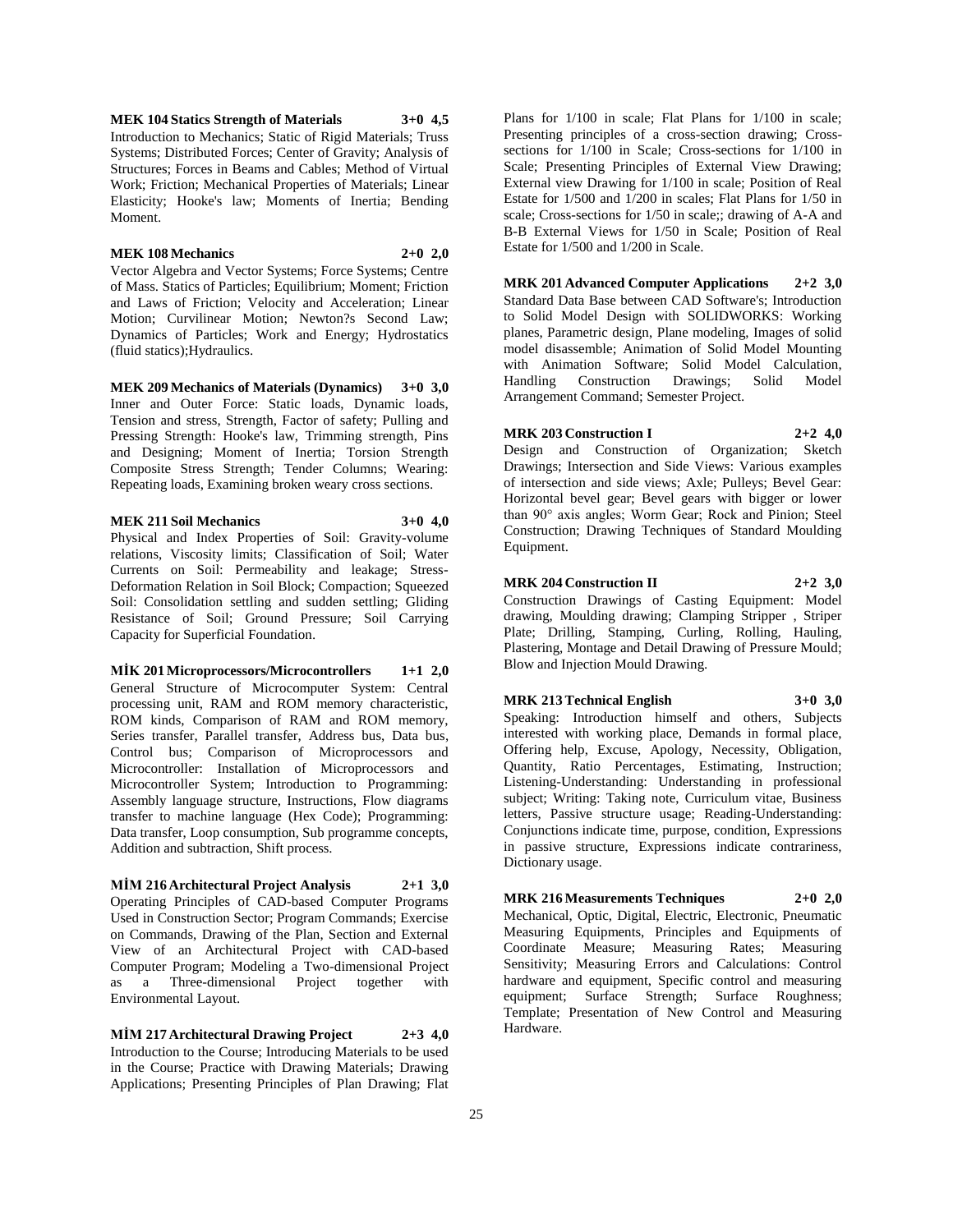#### **MRK 218 Basic Principles of the Machine Construction 3+0 3,0**

Construction Properties: Lightness, Simplicity, Safety, Standardization , Precaution of tensile stress; New Design's Manufacturing, Transportation, Montage, Conveniences; Construction Design According to Strain Types; Precaution to Facilitate Surface Processes; Rules of Drawing; Heat Treated Piece Design; Hint Points in the Design of Casting Piece; Development of Usual Systems.

## **MTR 101 Circuit Analysis 3+0 3,5**

Concepts of Circuit Analysis; Electric Current; DC Circuit Elements; Voltage; Energy, Power; Resistance; Capacitance; Inductance; DC Circuit Analysis; Alternating Current; Frequency; Phase; Impedance; AC Circuits Analysis; Relay Systems; Transformers; Principles of Electric Engines; Generators; Engines.

## **MTR 102 Measurement Techniques 1+1 2,0**

Measurement Techniques; Importance of Measurement; The International System of Units (SI); Base units and derived units; Importance of Calibration; Accuracy, Sensitivity Concepts; Error and tolerances; Analog and Digital Measurement Devices; Measuring Current, Voltage, Power, Frequency, Phase and Electrical energy; Using Oscilloscope; Measuring Mechanical, Hydraulic and Thermodynamic Quantities: Velocity, Pressure, Temperature and Heat Measurements; Job Safety Rules for Electrical Measurements.

#### **MTR 103 Introduction to Mechatronics 3+0 3,0**

Electrical Security; Basic Electrical Measurements, Operation of Oscilloscope and Signal Generators; Electrostatic Sensitive Components Subjects; Mechatronic Structural Components; Mechanical Systems: Design of mechanical system; Electronic Systems; Automation Systems; Informatics Systems; Process Systems; Mechatronic Systems and Design.

#### **MTR 201 Programmable Logic Controllers (PLC) 1+1 2,0**

Introduction to Programmable Controler: Central process unit (CPU), Input modules, Output modules, Analogue Input/Output Modules and Functions; Programing with Ladder Logic Diagram; Analogoue Modules Properties and PLC Links; Software with Command Chart; Trouble Analysis at Programmable Controllers; Programmable Controllers Interface.

**MTR 202 Process Instrumentation and Control 1+1 2,0** Introduction to Process Measurement and Control; Fundamental Process Measurements (level, pressure, temperature, flow rate, etc.); Feedback Control; Dynamic Components in Control Cycle; Real Process Analysis; Five General Control Cycles; Flow Control; Pressure Adjustment; Liquid Level Control; Quality Control; Selection of Feedback Controller; Multiple Cycle Systems; Feed-forward Control; Applications; Energy Transfer and Conversion; Heat Transfer; Boiler control; Pumps and Compressors.

**MTR 203 Mechatronic System Components 2+0 2,0** Mechatronic Structural Components; Mechanical Systems; Design of mechanical system; Electronic Systems; Automation Systems; Informatics systems; Process Systems; Mechatronic Systems and Design.

## **MTR 204 Electro hydraulics/Electro pneumatics 2+1 3,0**

Introduction to Fluid Power; Energy and Power in Hydraulic and Pneumatic Systems; Pumping Theory; Classification of Pumps; Hydraulic Cylinders and Engines; Valves and Other Control Components in Hydraulic and Pneumatic Systems; Hydraulic and Pneumatic Circuit Design and Analysis; Logical Flow Control Systems; Moving-part Logic circuits; Fluid-control of Fluid Power Systems; Electrical-control of Fluid Power Circuits; Electro Hydraulic Servo Systems; Programmable Control Systems (PLC); Applications of Electro Hydraulic, Electro Pneumatic and PLC Systems.

#### **MTR 205 Process Control I 1+1 2,0**

Automatic Control Terms: Set point, Error, Process variable and definitions of measurement, Overshoot, Rise time, Settling time definition; Automatic Control Symbols; Automatic Control Methods; Definition of Open Cycle and Closed Cycle Control Systems; Control Structures; Stabilities at Control Systems; Final Driver Elements.

## **MTR 206 Process Control II 1+1 2,0**

Automatic Control Symbols; Automatic Control Methods; Definition of Open Cycle and Closed Cycle Control Systems; Control Structures; Stabilities at Control Systems; Final Driver Elements.

## **MTR 207 Sensors and Transducers 1+1 2,0**

Definitions of Sensors and Transducers; Differences of Sensors and Transducers; Selection of Sensors; Self Generating Sensors and Modulating Sensors; Static and Dynamic Characteristics of Sensors; Classification of Transducers: Position transducers, Force transducers, Movement transducers, Fluid transducers, Temperature transducers, Variable resistance transducers, Variable inductance transducers, Variable capacitance transducers, Light and Radiation transducers; Medical Sensors; Sensor Applications in Electronic Device Circuits.

## **MTR 208 Mechatronic System Design 1+1 2,0**

What is mechatronics?; Sensors and Transducers; Signal Conditioning; OPAMP; Filtering; Wheatstone Bridge; Data Acquisition and Representation Systems; Mechanical and Electrical Actuators, Drivers; Modeling Systems; Dynamic Responses of the Systems; Transfer Functions; Frequency Response; Closed-loop Controllers; Digital Logic; Microprocessors; Assembly Language; Input-output (I/O) Systems. Programmable Logic controllers (PLC); Realization of a Mechatronic System as a Project.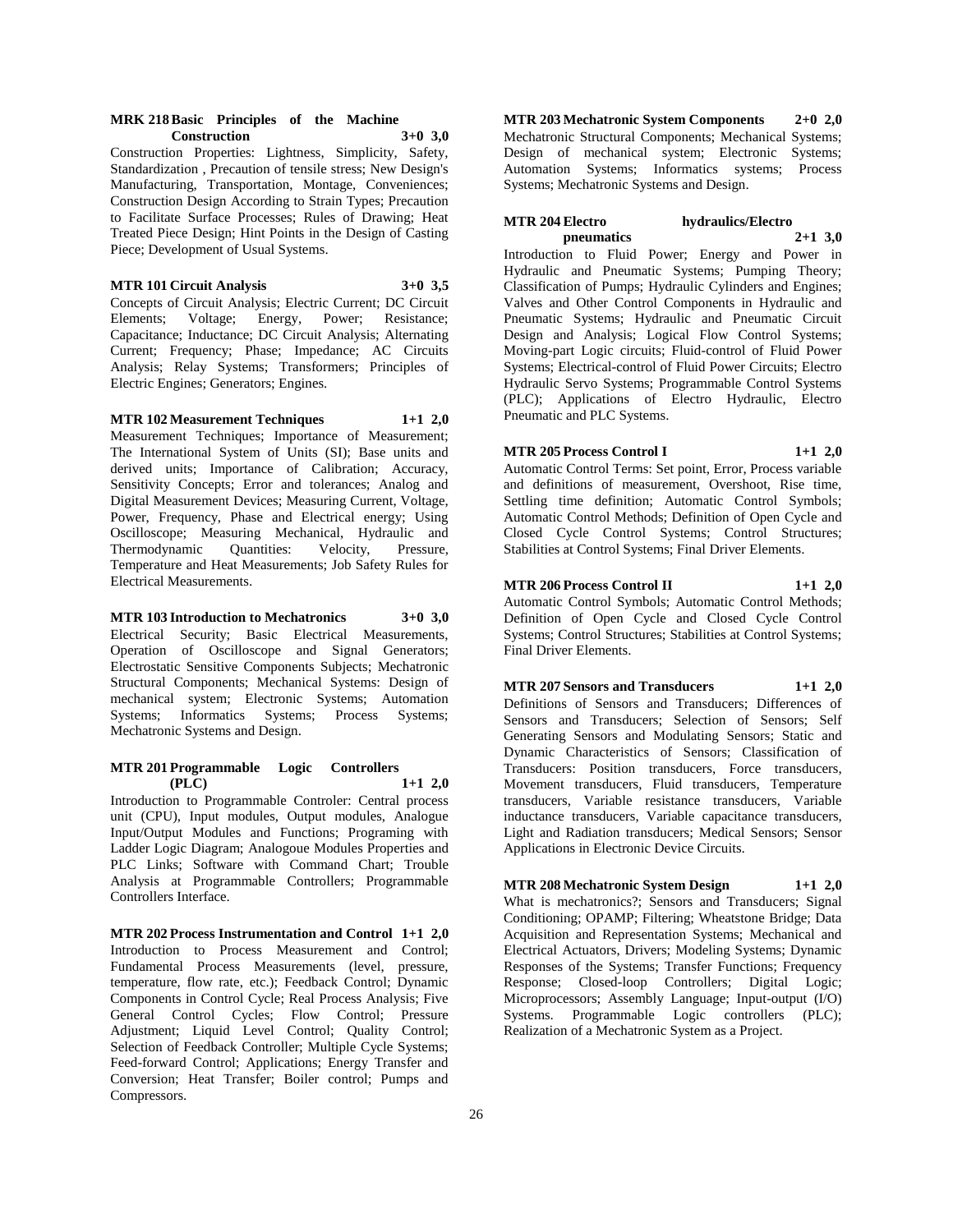#### **MTR 210 Technical English 2+0 2,0**

Speaking: Introduction of himself and others, Subjects interested with working place, Demands in formal place, Offering help, Excuse, Apology, Necessity, Obligation, Quantity, Ratio Percentages, Estimating, Instruction; Listening-Understanding: Understanding in professional subject; Writing: Taking note, Cirriculum vitae, Business letters, Passive structure usage; Reading-Understanding: Conjunctions indicate time, purpose, condition, Expressions in passive structure, Expressions indicate contrariness, Dictionary usage.

**MTR 212 Process Measurements 3+1 3,0**

Instrumentation Terms: Definition of sensor, Fluency, Transmitter; Measurement Errors; Position Instruments: The kind of limit switches and it?s way of using; Pressure and Vacuum Measurements: Pressure measurement methods, Vacuum system, Manometer and its studying and using; Weight and Strength Measurements: Weight measurement at fluids; Velocity and Acceleration Measurements: Definition of velocity and acceleration.

#### **MTR 214 Applications of Mechatronic in Industry 1+1 2,0**

Applications of Mechatronic; Mechanical Systems; Processing of Mechanical Components; Design of Mechanic Components; Design of Mechatronic Components; Realization of Mechatronic Components; Project Process: Project file, Functional efficiency, Organization of project, Cost analysis of project, Control of project, Presentation.

## **MTR 218 Fuzzy Logic 3+1 4,0**

Introduction to Fuzzy Logic; Fuzzy Logic Set Theory: Classical and fuzzy sets, Set operations on fuzzy logic; Fuzzy Arithmetics: Addition and subtraction of fuzzy numbers, Multiplication and division of fuzzy numbers; Fuzzy Logic Membership Functions; Fuzzy Relations; Fuzzy Logic Inference System: Mamdani fuzzy model, Sugeno and Tsukamoto models; Applications of Fuzzy Logic: Matlab fuzzy logic toolbox.

## **MUH 233 Accounting Techniques and Commercial Software I 1+1 2,0**

Basic Concepts and Accounting Systems: Basic concepts, Opening account, Closing account, Registration, Reports and documents in accounting; Balance Sheet and Income Table: Balance sheet arrangement principles, Properties and processes of accounts in balance sheet, Income and expenditure calculations, Cost calculations and process; Use of Packet Program: Keeping and processing accounting registrations in computer.

#### **MUH 234 Accounting Techniques and Commercial Software II 1+1 2,0**

Application of Business Account Approach with Packet Program: Usage areas of business account approach, Registering and keeping outputs in computer according to business account approach; Personnel Following and Insurance Processes: Transferring personal affairs to

computer, Payroll arrangement in computer, Insurance documents arrangement in computer; Card Processes: Arrangement of checks, notes and bank cards, Arrangement of stock cards, Arrangement of current account cards, Product cost calculation.

# **RTV 102 Video Technique II 2+0 3,0**

Physic of Color: Spectrum of electromagnetic wave, Visible electromagnetic waves, Evaluation of colors according to dimensions of a wave, Saturation of colors, Tone of a color, Type of a color, Brightness, Luminance, Chrominance, Component signal, Temperature of a color; Electronic Cameras: Working principle of cameras, Features of tubed cameras, Cameras with CCD, Types of CCD; Basic Principles of Video Recording: Video Recording: Electronic assembly and editing, Numerical recording and analog technique; Formats of Numerical Recording; Technique of Numerical Image; Television Studio Design.

**RTV 110 New Communication Technologies 2+0 2,5** Communication Satellites: Technical structure of the satellites, Frequencies used in satellite broadcasting, Television systems in transition period, Satellite transmitters, Satellite receivers; Transition Period Television Systems: Edtv, Mac, Pal Plus; New Television Technologies; High Diagnosed Television (HDTV), HDTV broadcast systems; Use of Hdtv in Electronic Movie; Numerical Television Technique (Dvb): Standards of Dvb; Data Broadcast; Techniques of Data Broadcast; Cable-Television; Teleconference; Virtual Studio.

**RTV 112 Studio Equipment and Usage 2+1 3,0** Equipment Used in Studio Environment: Camera control units (CCU), Remote control panels (RCP), Measurement devices (waveform/vector scope, multi meter etc.), Router (signal routing matrix), Video distribution amplifiers (VDA), Converters used for a variety of purposes, Monitoring and reference display devices.

**RTV 114 General Communication 3+0 3,0** Definition and Concept of Communication; Elements of communication process; Culture and Communication: Definition and concept of culture, Elements of culture, Types of culture; Non-verbal Communication: Definition, Functions, Codes of non-verbal communication; Organizational Communication: Functions, Organizational culture, Formal communication channels; Communication Tools; Mass Communication: Definitions, Characteristics, Functions; Basic Communication Theories.

**RTV 116 Radyo Programming 2+2 4,0** Basics of Radio Programming: Concept of program, Characteristics of radio programs, Types of radio programs; Program Production Processes: Preparing proposal forms, Guests selection, Determination of music, Writing the text; Types of Broadcasting: Live and Recorded; Program Planning; Characteristics of Radio Studios.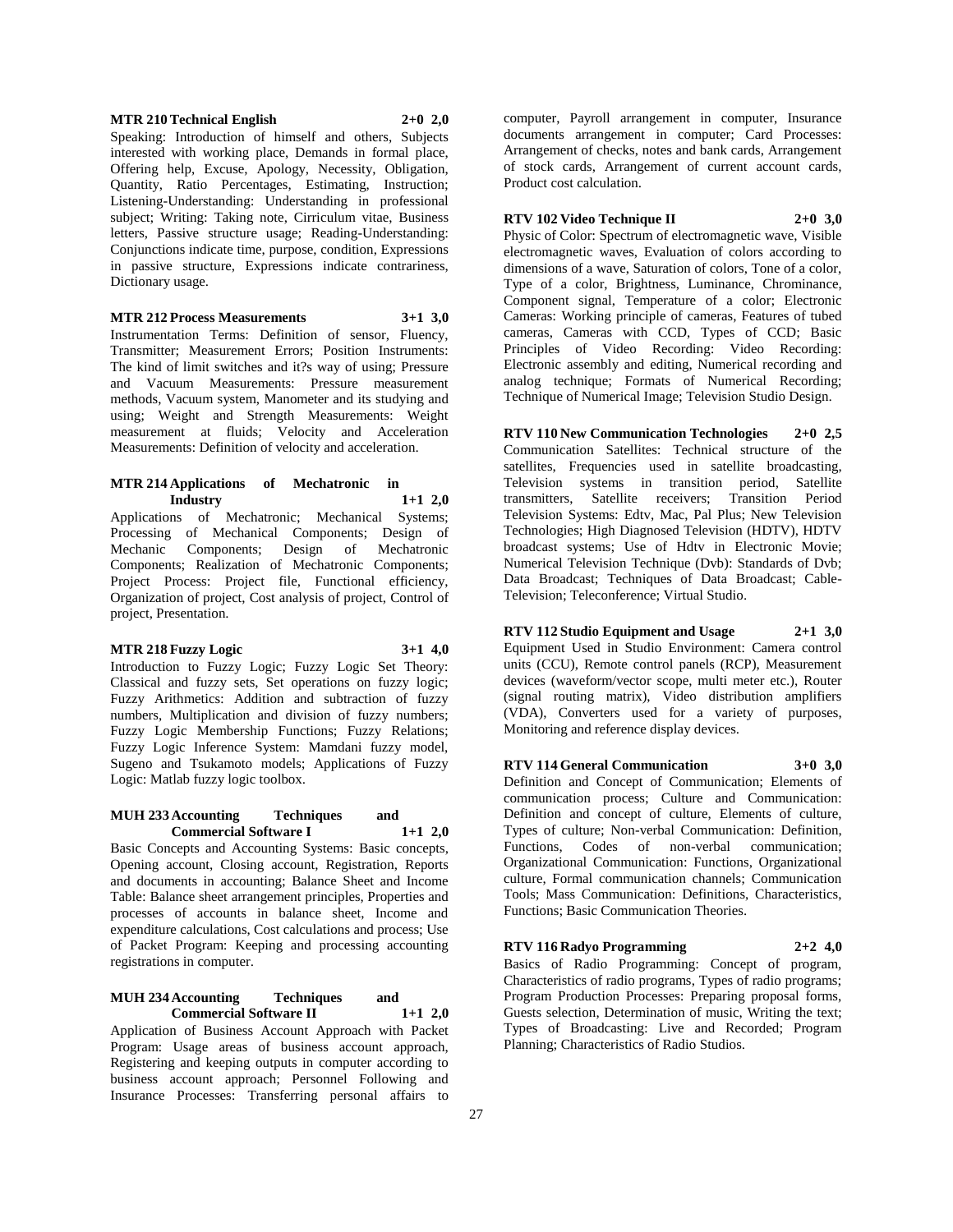**RTV 118 Television Broadcasting Systems 3+0 3,0** Terrestrial Transmitters; Digital Television Transmitters and Characteristics; Radio Link Systems: Satellite broadcasting systems, Video coding in satellite; Broadcasting: Cable broadcasting systems, Cable TV network centers; Cable TV System Units: Coaxial cable, Binary copper cable, Fiber optic; 3D TV broadcasting. The Operation of Transmitter and Receiver Systems; Satellites: Types of communication satellites, Functions of satellites.

## **RTV 119 Audio Technics I 3+0 4,0**

Definition of Sound: Basic physical and perceptual characteristics of sound; Audio Signal: Structure of analog and digital audio signals, Mono and multi-channel audio signals; Audio Signal Transmission and Connection Types: Balanced and unbalanced connections; Audio Cables and Connectors: Audio monitors; Microphones: Structural and directional characteristics of microphones, Microphone use techniques, Microphone accessories; Audio Recording Techniques: Audio recording devices and recording techniques; Audio Mixers: Basic structure and types of audio mixers.

#### **RTV 120 Audio Technics II 3+0 4,0**

Audio Editing: Purpose and functions of audio editing, Definition of analog and digital audio editing systems; DAW Systems: Definition and functions of DAW systems; A DAW System Practice: Software presentation, Basic audio editing applications, Audio editing in view of image; Projects: Student projects and evaluation.

#### **RTV 121 Measurement and Maintenance at RTV 2+1 3,0**

Concept and Definition of Measurement; Basic Electricity Knowledge; Wiring Specifications in System Installation; Video Signal Measurement and Maintenance; Light Level Measurement and Maintenance; Audio Level Measurement and Maintenance; Camera Maintenance and Preparations Before Shot; Maintenance of Sound Recording Devices; Maintenance of Sound Recording Hardware.

#### **RTV 123 Video Technics I 1+1 2,0**

Film Image: Technical specifications of film cameras, Basic specifications of electromagnetic waves; Modulation Techniques: Electronic Image Generation, Horizontal and vertical synchronization; Image Scanning Techniques: Electronic color generation, Color temperature; Technical Specifications of CCDS' and CMOSs': Technical specifications of electronic Cameras, Color difference signal productions.

**RTV 125 Radio Broadcasting Systems 2+2 4,0** Definition and Historical Development of Radio; Propagation of Sound in Radio; Characteristics of Radio; Common Characteristics of Radio and Television; Functions of Radio; Radio Studio: Acoustic, Microphones and their characteristics; Sound Studios and Their Characteristics: Sound studio control room, Mixer in radio broadcasting, Band broadcasting, Live broadcasting; Program Types in Radio.

## **RTV 217 Creation, Production and Broadcast**

**Process of TV Program 2+0 3,0** Technology and TV; Properties of Television as a Communication Devices; TV Production Sector: Production companies, Private and public companies, Advertising agency, Postproduction Companies, Cast Agency, Vocalization studios; TV program types; TV Creation Process; Production Budget; Production Process; Postproduction; Broadcast Precontrol; Legal Obligations on TV program Production; Preparation of TV Program Suggestion.

## **RTV 222 Technical English 3+0 3,0**

Definition and Usage of Frequently Used Technical Terms of Radio Television: Turkish meanings and Definition of this words; Translation of Radio Television Papers from Literature into Turkish; Covering Educational Representations and Computer Softwares; Printing Technical Reports.

## **RTV 229 Television Program Production Techniques 2+1 3,0**

Basic Concepts: TV program types, Broadcasting types and shooting types; Program Production Process; TV Program Narrative Structure and Production Elements: Audio visual narrative elements; Treatment, Scenery technics, Budget; Production Process: Planning, Shooting technics and scales, Shooting rules; Eye lines, Action lines, Continuity; Post Production: Transitions and effects.

## **RTV 231 Digital Recording Systems 2+1 3,0**

Magnetic Tapes and Video Recording: Heads of video recording; Video Recording Formats; Broadcast Quality Formats: Semi-professional formats, Amateur formats; Technical Features of Video Recording Formats; Time Base Correctors; Digital Video Recording Systems; Digital Recording Medias and Features; Optic Discs and Types; Digital Video Signal Compression: Moving picture compression techniques, Compression formats of moving pictures.

## **RTV 232 The Basic Techniques of Diction,**

**Announcing and Sound Recording 2+1 3,0** Speaking and Listening, The Effective Use of Sound and Voice, Voiceless Communication, The Effective Use of Body Language, The Control of Breath, Voice Training and Articulation, The Usage of Period in Speaking, Sounding and Concepts, Studio Knowledge, The Usage of Microphone, Pursuing The Film and The Text From The Monitor, The Concept of Reggie, The Harmony of Casting and Voicing Artists, The Voicing of Production, Animation, Documentary and Advertising Films, The Presentership of Open Faculty, Radio and Television Programs, The Voicing of Documentary, Radio Theatre, Congress Presentation, Diction, Phonetic, Articulation, News Announcing, Sport Announcing.

**RTV 233 Digital Audio Video Archiving 2+1 3,0** Types of Audio and Video Archives; Terminology of Audio and Video Recording; Mass Communication Tools and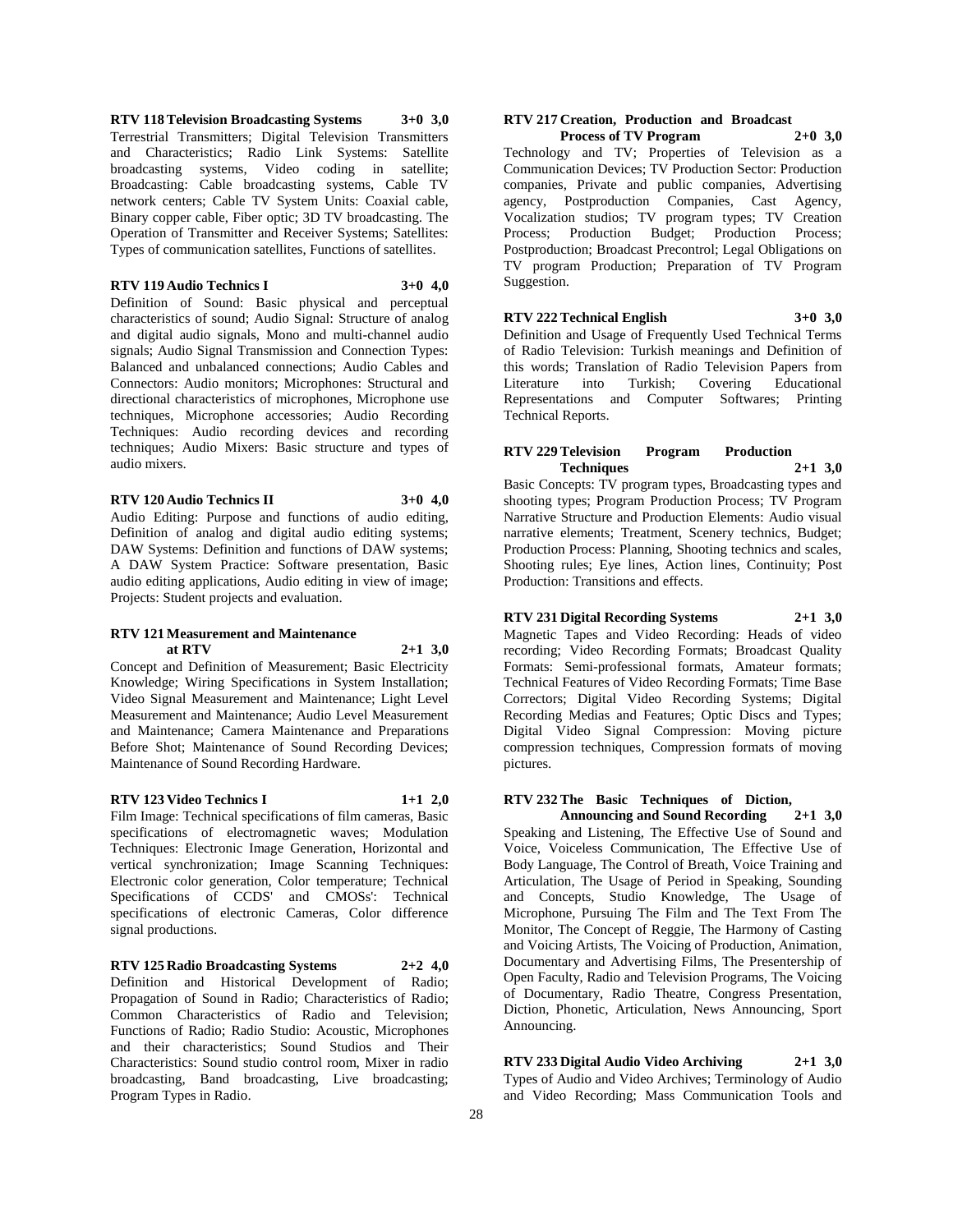Record Production: Institutions providing resources for mass communication and record production; Management of Audio and Video Records: Selection and evaluation, Establishment of classification, cataloguing and access system, Storage, Conservation and restoration, Immigration records, Core benefits and legal problems; Bibliographic Control of Digital Resources and Metadata; Thesaurus as a Tool of Information Identification and Retrieval; Digital Archives and Production System (Cinegy) and Examples of Application.

**RTV 234 Working Life in Media 2+1 3,0**

The Economical and Legal Conditions for Media Personnels; Basic Concepts and Foundations Towards Working Life in Media. Media Expertise as Professional Group, Radio Broadcasting, Journalism, Television Broadcasting, Advertising; The Characteristics and Working Conditions of Media Members, Legal Regulations in Media Towards Working Life, The aim and content of Labor Laws of Press. The Radio Television Chief Committee and Their Aim, The Issues in Media Sector, The Ownership of Media and Relations with Staff, Employment; Media in Respect of Turkish Laws, Principles of Press, The Actual Situation in Turkey, The Principles of Local Television, Radio and Press.

## **RTV 235 Television Business 2+1 2,5**

Management and Organization in Television Businesses: Organizational structure and management systems of TV; TV Production Planning: Characteristics of TV productions, Planning production and production processes; Broadcasting Planning: Planning broadcasting processes and concepts, Streaming and strategies, Measurement; TV Marketing: Characteristics of marketing, Strategies for TV marketing.

#### **RTV 236 Digital Video Effect Systems 2+1 3,0**

Vision Mixers: Parts, Effects; Digital Video Effect Units: Operating specifications, Working principle; Character Generators: Operation, Video generator program, Character generator video generation systems; Electronic Graphic and Animation Systems: Pixel and vectorial based graphic generation, Function of animation systems, Areas of use, 2D graphic animation systems, 3D model generation and animation systems; Slide Storage and Presentation Units: Functions and Techniques; Color Correctors; Functions, Adjustments, Converters of television color system.

## **RTV 237 Camera Technics 1+1 2,0**

History of Camera; Electronic Cameras: Studio camera, EFP camera, ENG Camera; F Number in Electronic Cameras; Depth of Field and Variables Affecting Depth of Field; Lenses and Types of Lenses: Normal focal length lenses and their characteristics, Short focal length lenses and their characteristics, Long focal length lenses and their characteristics, Zoom lenses and their characteristics; Facilities of Electronic Cameras; Studio Control Room and Mobile Recording Vehicles, Camera Mountings; Power Supplies in Electronic Camera.

# **RTV 238 IP Based Broadcasting 2+1 3,0**

Development of IP Based Broadcasting; Digital TV Broadcasting; Broadcasting Standards and Interaction; Internet Based TV Broadcasting; IPTV: Characteristics of IPTV platforms, Infrastructure and components of IPTV, IPTV applications: services, subscriber management; Content Presentation Methods: Unicast, Multicast; WEBTV: WEB TV broadcasting and its characteristics; Mobile TV Broadcasting; Internet Based Radio Broadcasting: Development of digital radio, Characteristics of digital radio, Internet radio and mobile radio applications.

## **RTV 239 Video Editing Technics 2+1 3,0**

Cable Systems Used in Image and Sound Transmission: Types of video and audio signals, Types of analog and digital cables and connection; Historical Development of Video Cameras; Basic Elements of Video Cameras; Types of Video Cameras; Principles of Video Cameras; Camera Objectives: Structure of objectives, Classification of objectives; Importance and Role of Lighting; Reasons of Using Lighting in Shooting: Technical reasons, Aesthetic reasons; Lighting Equipment; Lighting Methods.

## **RTV 240 Lighting Technics 1+1 2,0**

Definition of Lighting and Purpose of Lighting; Intensity of Light and Color Temperature; Lighting Sources: Hard light sources, Soft light sources; Lighting as a Dramatic Factor: Lighting for Creating an Atmosphere; Psychological Aspects of Lighting; Illumination Aesthetics; Rembrandt lighting, Cameo lighting, Silhouette lighting; Color and Color Control in Lighting; Light Filters and Their Usage; Internal and External Light in Camera.

## **RTV 241 Television Reporting 2+1 3,0**

Concept of Reporting: Definition, Properties and Types; Language in Reporting; Structural Properties of Reporting; Differences Between Newspaper, Radio and Television and Internet Reporting; News Bulletin Formats; Methods of Searching News; Writing the Text: Method and Rules.

#### **RTV 242 Video Editing Applications 1+2 3,0**

Aim of Editing in Video and Audio; Editing Magnetic Tapes: A-B roll editing system, Necessary software and connections for desktop editing, Differences between A-B roll editing and desktop editing, Preparations before editing in desktop editing systems; Meaning of Time Code and Editing Script; Desktop Editing: Computer and its hardware and software for desktop editing; Video and Audio Signal Transfer to Computer; Concepts of Capture and Import; Editing Orograms: Basic characteristics, Main effect groups, Exporting the projects in editing programs.

## **RTV 244 Interactive Television 2+1 3,0**

Digital Television Broadcasting: Communication standards, Transmission areas, Receiving the broadcasting; Digital TV Broadcasting and Interaction: Definition of interaction, Interactive TV services, Interaction levels; Half Interaction: Channels, EPG, VOD, NVOD; Full Interaction: Interactive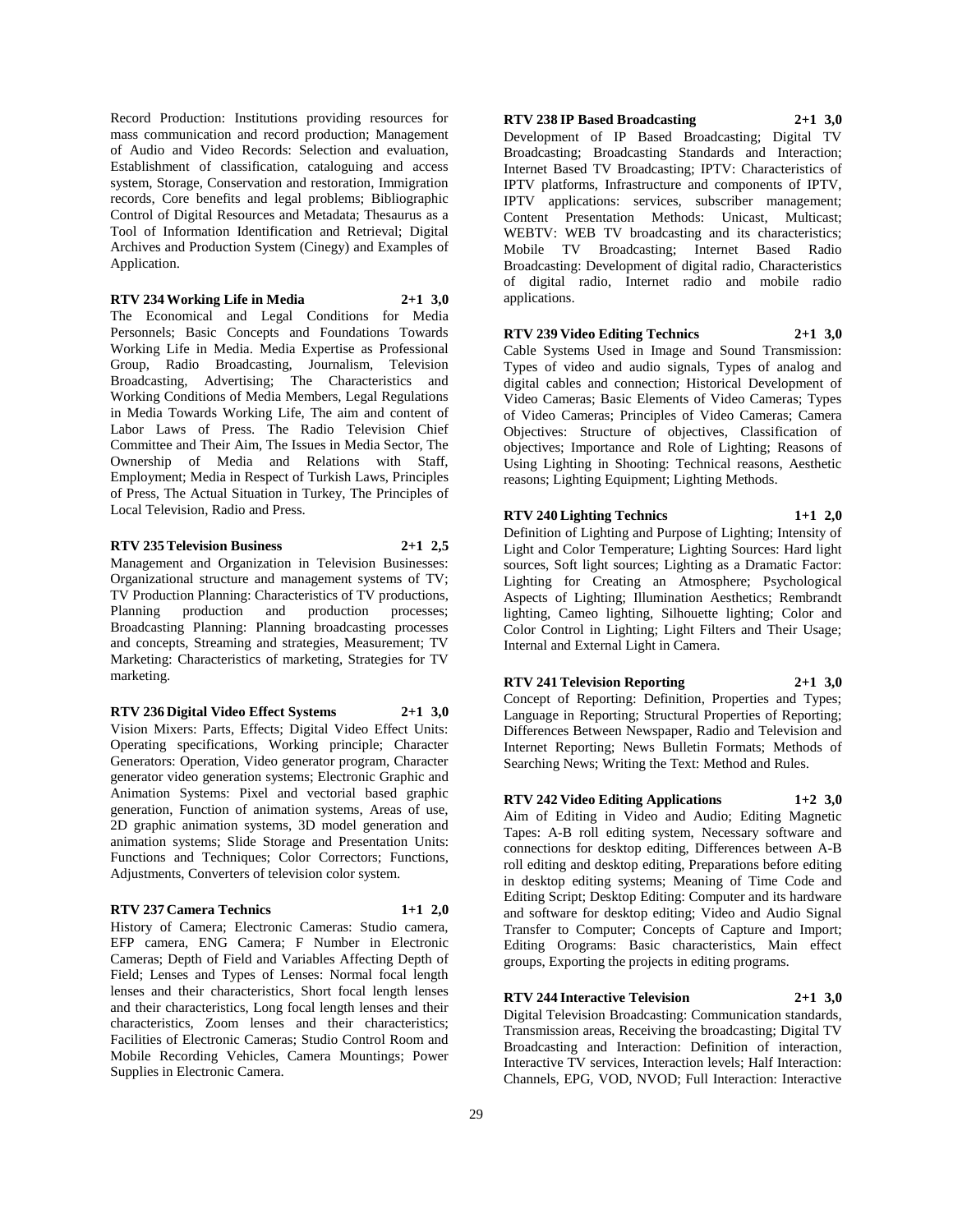TV Program and User Interaction; Interface design for ITV: Criteria for design, Content development.

**RTV 246 TV Program Production Applications 1+1 2,0** Pre-production Processes of TV Program: Conceptualization, Proposal, Preparing Synopsis, Treatment and Storyboard, Preparing the budget, Time Forecasting; Scenery: Techniques, Design, Numbering shootings, Sequences, Planning; Shooting techniques: Rules, Scales; Production and Postproduction Processes.

**RTV 248 Television Advertising 2+1 3,0** Writing; Story Board; Shooting Board; Types of Camera Shooting; Visual Displays; Camera Movement; Production Companies and Director; Casting; Photo Shootings; Montage; Production and Post-Production.

#### **RTV 258 Vision Mixer 2+1 3,0**

Monopolization.

Basics of Picture Selection; Image Transition; Basic Image Transitions: Cutting, Chaining, Imposing, Fadeout; Special Visual Effects; Standard Electronic Effects: Wipe, Border, Hard, Soft, Wiping; Electronic Coding; Luminance coding, Chrome coding, External coding, Internal coding with colour discrimination; Special Numerical Effects.

**RTV 260 Media Literacy 2+0 3,0** Media Literacy: Concept, Definition and Importance; Historical Development, Theories and Principles; Critical Approaches; Media Enterprises: Possession and control, Regulation and policy-making, Production and Distribution; Structure of Media Message; Configuration and Interpretation of Visuals: Power, Gender in public and

media, Children and advertising, Censorship, Racism and

**SAN 111 Fundamental Art Education I 3+0 3,0** Goals, Content and Main Concepts of Fundamental Art Education; Design and Creativeness; Basic Plastic Elements: Paint, Line, Colour, Dimension, Shape, Surface; Material Identification; Plastic Components: Action, Rhythm, Volume, Place, Balance, Tissue; Usage Methods of Values and Applications; Light-Dark Values; Composition Setting; Form Associations: 2-D form, Adding third dimension.

#### **SAN 112 Fundamental Art Education II 3+0 3,0**

Condition and Principles in Fundamental Art Education; Visual Record Elements; Universal Elements; Drawing Systems; Arrangement Factors; Analysing of Objects; Study Works; Derivation of Artistic Forms from Natural Forms: Getting object lineated synthesis, Migrating to new form; Material Identification; Analysing Artistic Work; Personal and Group Projects; Artistic Research Excursion.

#### **SAN 155 Hall Dances 0+2 2,0**

Basic concepts. The ethics of dance, Dance Nights, Dance Costumes, National International Competitions and rules/grading, Basic Definitions, Classifications of Dances: Social Dances; Salsa, Cha Cha, Samba, Mambo, Jive,

Rock'n Roll, Jazz, Merenge; Flamenko, Rumba, Passa - Doble, Argentina tango, Vals, Disco, Quickstep, Foxtrot, Bolero, European Tango: Ballroom Dances; Sportive Dances; Latin American Dances; Samba, Rumba, Jive, Passa-Doble, Cha Cha, Standart Dances; European Tango, Slow vals (English), Viyana vals, Slow foxtrot, Quickstep.

## **SNT 111 History of Arts I 2+0 2,0**

Definition, Content and Fundamental Concepts of History of Arts; Art Branches; Culture and Art Relation; Analysing Methods of Artistic Works: Material and technique, Theme, Figure, Shape, Specific content; Relations with Other Sciences: Philology, Palaeography, Epigraphy, Numismatic, Chronology, Archaeometry, Geography, Ethnography, Anthropology, History, Archaeology; Developed Theories About History of Arts; Reflection Theory; Pre-historical Art: Antiquity art, Middle age art, Renaissance, Baroque; Art Trends: Classism, Romantism, Realism, Impressionism, Symbolism.

## **SNT 114 History of Art II 2+0 3,0**

Art Movements and Graphic Design; Arts and Crafts Movement; Typographic Revolutions; Font Designers; Classification of Typefaces; Art Nouveau; Art Movements That Affect Design in the Early 20th Century Art; Cubism, Futurism, Dadaism, Surrealism; Use of Posters in World War I, Russian Suprematism and Constructivism, De Stijl Movement, Bauhaus.

**ŞPL 201 City Admiration and Environment 3+0 3,0** Urban Management; Perception of City; Human and Environment; Globalization; Urban Culture and Identity; Environment and Participation; Industrialization and Urban Transformation; Effects of Urbanization to Environment and Ecological System; Urbanization and Environmental Problems; The Planning and Application Problems of Urban Technical and Social Services; Urban Planning and Administrative Organization; Importance of Public Participation in Urban Planning; Restructuring of Local Governments; Historical Development of Local Governments; Legal and Administrative Regulations.

**ŞPL 202 Plans of Map and Expropriation 2+0 3,0** Existing Maps; Types and Hierarchy of Plans; Development Plans, Regional Plans, Metropolitan Area Plans, Environment Organization Plan, City Plans: Land use plans, Detail plans; Procedures of Elaborating and Implementing city plans; Changing city plans, Expropriation: Process of Making an Expropriation Decision, Notifying the Owners; Organization of land and land subdivision control.

#### **TAR 165 Atatürk's Principles and History of Turkish Revolution I 2+0 2,0**

Reform efforts of Ottoman State, General glance to the stagnation period, Reform searching in Turkey, Tanzimat Ferman and its bringing, The Era of Constitutional Monarchy in Turkey, Policy making during the era of first Constitutional Monarchy, Europe and Turkey, 1838-1914, Europe from imperialism to World War I, Turkey from Mudros to Lausanne, Carrying out of Eastern Question,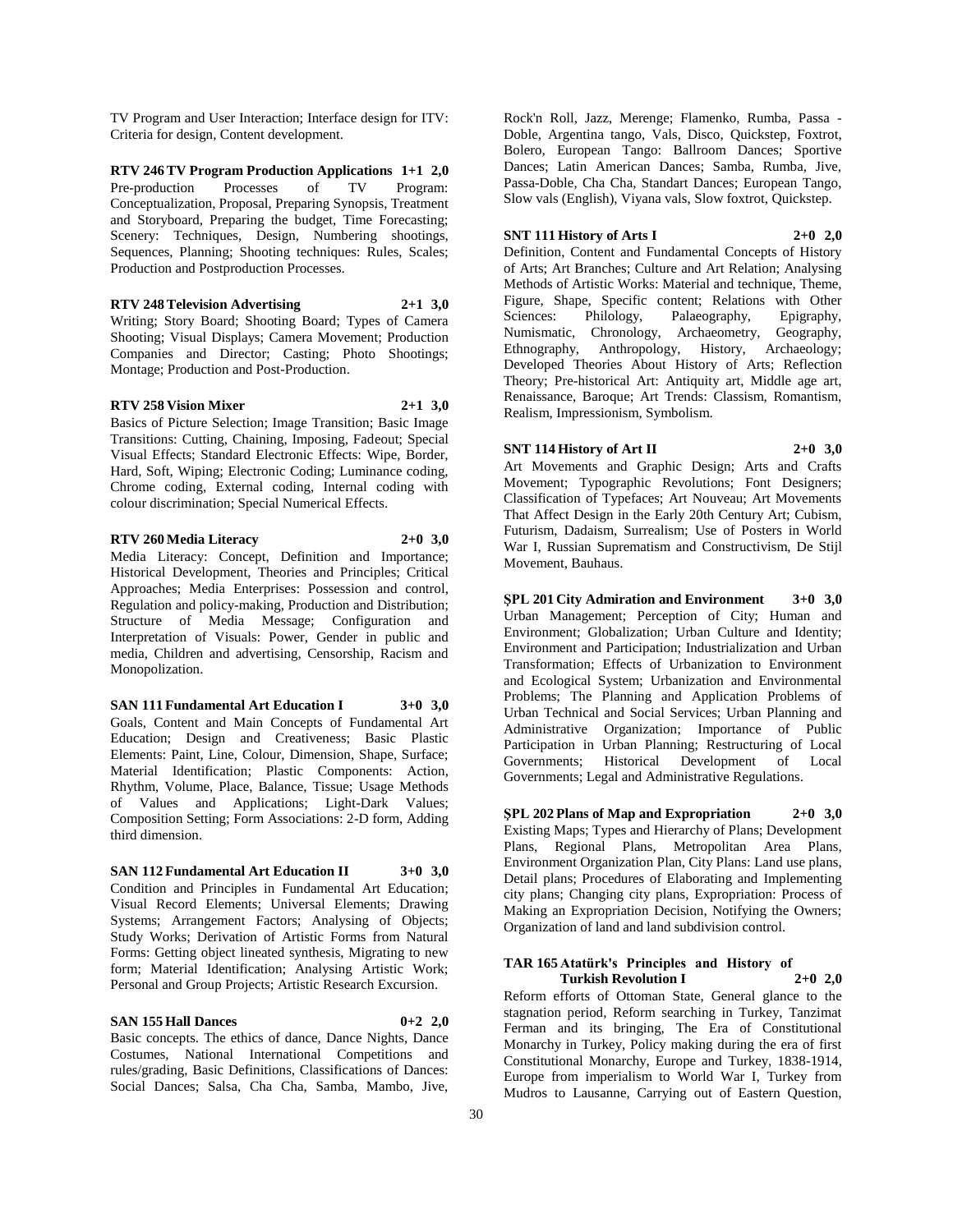Turkish Grand National Assembly and Political construction 1920-1923, Economic developments from Ottomans to Republic, The Proclamation of New Turkish State, from Lausanne to Republic.

#### **TAR 166 Atatürk's Principles and History of Turkish Revolution II 2+0 2,0**

The Restructuring Period; The Emergence of the fundamental policies in the Republic of Turkey (1923-1938 Period); Atatürk's Principles, and Studies on Language, History and Culture in the period of Atatürk; Turkish Foreign Policy and Application Principles in the period of Atatürk; Economic Developments from 1938 to 2002; 1938-2002 Period in Turkish Foreign Policy; Turkey after Atatürk's period; Social, Cultural and Artistic Changes and Developments from 1938 to Present.

**TEK 107 Scientific Principles of Technology 3+1 4,0** Material Properties: Chemical operations in burning and oxidation, Prevention from oxidation, Elasticity of material and Hook's Law; Static: Static balance state, Vctorial and scalar quantities, Moment, Center of gravity; Dynamics: Path, time, velocity and acceleration; Mechanic and Electromagnetic Wave Movement: Wave length, Frequency; Fluid Pressure: Pressure and its units, Absolute presuure, Relative Pressure; Electric and Magnetism: Simple circuits with serial and parallel connected resistants, Current, voltage difference and resistant problems.

## **TER 201 Thermodynamics 2+0 2,0**

Definitions and Fundamental Principles; First Law of Thermodynamics; Thermodynamic Systems; Heat and Work; Second Law of Thermodynamics; Entropy; Heat Energy; Carnot Principle and Carnot Cycle; Change of State of Gases; Heat Engine Cycles: Constant volume (Otto), Constant pressure (Diesel) and mixed cycles, Power cycles.

## **THU 203 Community Services 0+2 3,0**

Various Community Projects: Helping young students during their study periods or after school study sessions, Aiding the elderly in nursing homes, helping disabled individuals with various tasks, helping social services and aiding children with their education etc., take part in the projects which raise environmental awareness, Integrating with the community and enabling use of knowledge accumulated in the courses.

#### **THU 205 Community Services 0+2 4,0**

The course aims to integrate the students with the community and enable them to utilize the knowledge they have accumulated in their courses. The students participate in different community projects such as helping young students at their study periods or after school study sessions, aiding the elderly in nursing homes, helping disabled individuals with various tasks, helping Social Services and aiding children with their education etc. The students also try to work in projects which raise environmental awareness.

## **TİP 111 Typography I 2+1 2,5**

Definition and Scope of Typography; Anatomy of the Latin Alphabet Letters; Basic Rules of Writing; Presentation of Certain Typefaces; Typographical Regulatory Studies; Creating Meaning Through Connotation: Meaning of the word; Design Elements in Writing: Heading, Sub-heading, Text, etc., Analysis of Elements.

## **TİP 112 Typography II 2+0 2,0**

Historical Development of Typography; Structure and Anatomy of Letters; Font Family, Font Size, Space, Editing, Optical Alignment, Emphasis, Readability and Abstraction, Special Effects; Importance of Typography and Its Relationship with Other Graphic Elements.

#### **TOP 102 Surveying 2+2 4,5**

Concepts Related to Topography; Simple Measurement Tools and Horizontal Measurement: Application of right angles, Application of right angles by the help of prisms, Application of lines; Length Measurement: Calculation of Surveying and levelment; Calculation of Area: Calculation of area according to measurement values, Calculation of area according to coordinate values, Calculation of area according to Cross Method; Theodolite and Angle Measurement: Measuring horizontal and vertical angles, Length measuring; Drawing Maps and Plans Using The Dimensions of a Field: Calculation of Coordinates; Calculation of Polygons.

## **TRA 108 Highways 2+0 2,0**

The terms highway and road traffic; Driver and pedestrian characters; Characteristics of vehicle; Transportation and traffic concept; Urban transportation; Traffic arrangement and beginning of traffic; Changes in traffic trend; Transferring traffic and saturation point; Basic elements of traffic and relations between them; Capacity concept and speed-flow relationship for capacity; Service level; Concrete pavement design; Concrete pavement construction; Defects and restoration of concrete pavements.

## **TRA 218 Transportation 2+1 3,0**

Modes of Transportations: Highways, Railways: The structure of the transport system: Routes; Geometric design; Study of surveying works; The experiments of bituminous asphalts, liquid asphalt, aggregates and bitumen; Surface coatings.

## **TRS 102 Technical Drawing 2+2 4,5**

Engineering Drawing and Tools: Drawing tools, introduction, use and care; Engineering Drawing Papers: Papers used at drawing, Measurements of paper standards; Scales: Applications; Standard Line: Areas of application; Line studies; Standard Writing: Inclined and Perpendicular writing, Writing studies; Geometrical Drawings: Angles, Setsquare, Ruler, Drawing angles by using compasses, Dividing to equal parts, combinations, Drawing regular polygons into a circle; Geometric Projection and Drawing Views; Scaling and Measuring; Cross Section Views;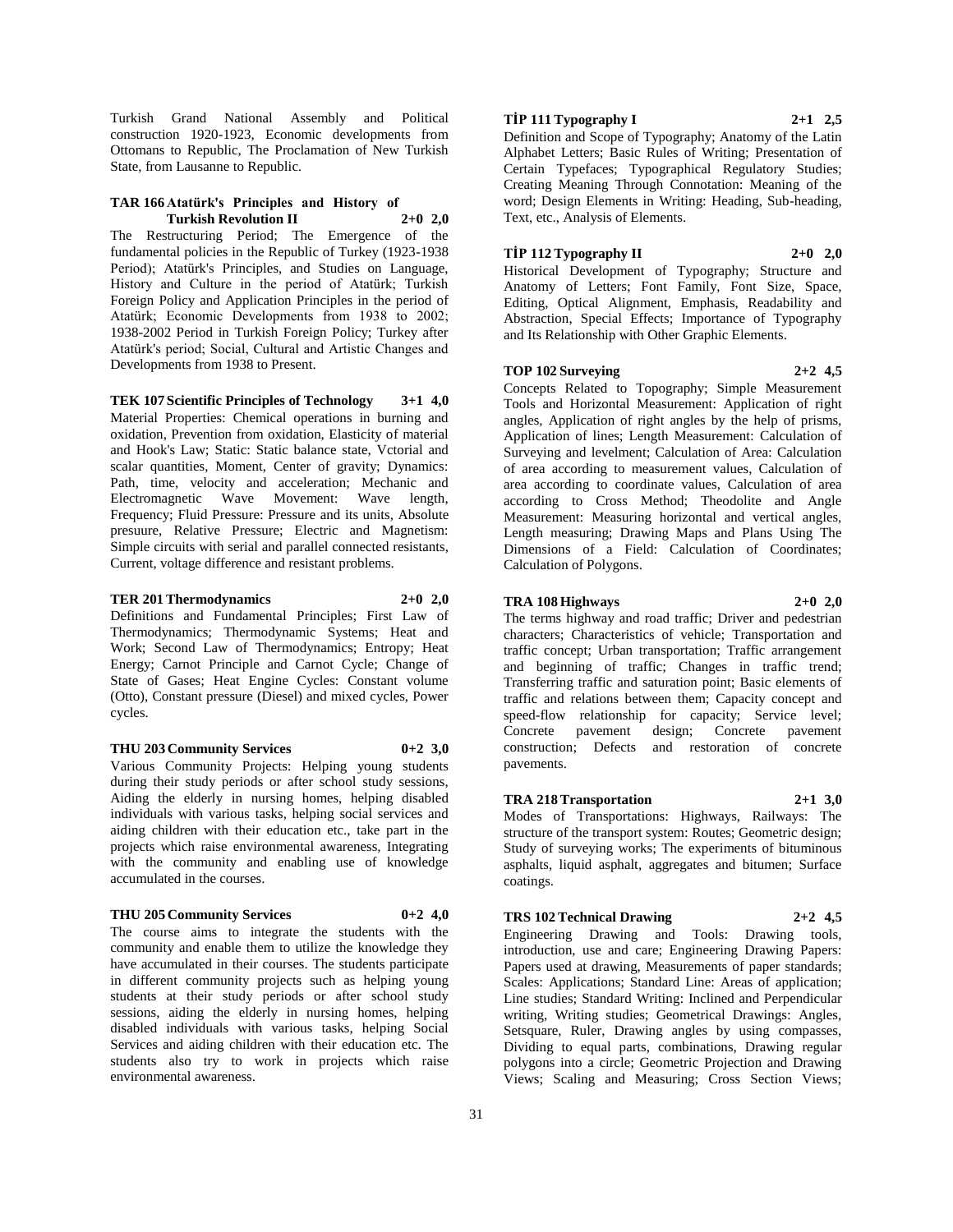Perspective; Roughness of Surfaces and Surface Processing Signs; Tolerance and Exercises.

## **TRS 104 Technical Drawing 2+2 4,0**

Technical Drawing and Tools: Drawing tools, introduction, usage and care; Technical Drawing Papers: Papers used at drawing, Measurements of paper standarts; Scales: Applications; Standart Line: Usage areas, Line studies; Standart Writing: Inclined and Perpendicular writing, Writing studies; Geometrical Drawings: Angles, Setsquare, Ruler, Drawing angles by using compasses, Dividing to equal parts, combinations, Drawing regular polygons into a circle; Geometric Projection and Drawing Views; Scaling and Measuring; Cross Section Views; Perspective; Roughness of Surfaces and Surface Processing Signs; Tolerance and Exercises.

## **TÜR 120 Turkish Sign Language 3+0 3,0**

Overview of Sign Language: Characteristics of sign

language; History of Sign Language in the World: Emergence of language and sign language, Verbal education and approaches to sign language; History of Turkish Sign Language: Early period, Ottoman period, Period of the Republic of Turkey; Introduction to Turkish Sign Language: Finger alphabet, Pronouns, Introducing oneself and family, Greetings, Meeting, Relationship words; Showing Basic Words: Adjectives: Adjectives of quality, Adjectives of quantity; Verbs: Present tense, Past tense, Future tense, Time adverbs, Antonyms; Healthy Living: Expression of health-related problems, Sports terms, Expressing requirements; In a Bank: Expressions required to carry out basic procedures in a bank; Vacation: Basic words about vacation.

#### **TÜR 125 Turkish Language I 2+0 2,0**

Language: Characteristics of language, Relationship between language and thought and language and emotion, Theories about the origin of languages, Language types, The position of Turkish Language among world languages; Relationship Between Language and Culture; Historical Progress of the Turkish Language; Alphabets Used for Writing in Turkish; Turkish Language Studies; Turkish Language Reform; Phonetics; Morphology and Syntax; The Interaction of Turkish Language with Other Languages; Wealth of Turkish Language; Problems Facing Turkish Language; Derivation of Terms and Words; Disorders of Oral and Written Expression.

## **TÜR 126 Turkish Language II 2+0 2,0**

Composition: Written composition, Paragraph and ways of expression in paragraphs; Punctuation; Spelling Rules; Types of Written Expression and Practices I: Expository writing; Types of Written Expression and Practices II: Narrative writing; Academic Writing and Types of Correspondence; Reading and Listening: Reading, Reading comprehension strategies, Critical reading; Listening; Relationship between Listening and Reading; Oral Expression: Basic principles of effective speech; Body Language and the Role of Body Language in Oral Expression; Speech Types; Principles and Techniques of

Effective Presentation; Some Articulatory Features of Oral Expression.

## **YPD 101 Building Inspection 2+1 3,0**

Legal procedures in building inspection; Application Process: Building Material Standards; Control of material and laboratory tests; Application of Building: Control of steel and mold; Preparation of concrete; Compliance control of materials in projects.

## **YPD 102 Guidelines for Earthquake Resistant**

**Construction 2+0 2,0** Causes and Characteristics of Earthquakes: Concept and definitions; Seismological assessment; Forms of ground motion; Design for earthquakes; Collecting the geological data's and evaluation; Slope stability analysis and landslides; Liquefactions; The basic design of foundation; Retaining structures; Construction on active faults; Strengthening of structures.

#### **YPD 103 Structural Design I 3+1 4,0**

Evolution of Concrete and Concrete Buildings: Structural Behavior of concrete elements; Structure and building loads; Design criteria for concrete framed structures; Elements of Concrete Framed Structures: Foundation, Floors, Stairs; Wall design; Exterior Wall Design: Wall types and assemblies, Metal cladding, Stud-backed walls; Drawing a Wall Section: Points to consider, Drafting guidelines; Reinforced prefabricated buildings; application systems; Assembling techniques of panel facade elements and joint analysis.

## **YPD 104 Structural Design II 2+0 2,0**

Steel in Architecture: Evolution of Steel Structures, Steel-Framed Structures: Developments and achievements; Example of Steel-Framed Buildings; Principles of Design and Construction: Fundamentals of planning, Load bearing systems, Columns, Bracing, Flooring systems, Integration of building structure with building insulation; Steel stairs; External Walls: Curtain walls, Facade claddings; Internal Walls: Glass walls, suspended ceilings, raised floors; Roofs: Glass roofs; Corrosion and protection, Fire Protection; Wood in Architecture: Wood construction components; Principles of Design and Construction: Fundamentals of planning, Load bearing systems, Bracing, Floor structures, Construction of floors, Integration of building structure with building insulation, Wooden Stairs; External Walls and facade claddings; Internal walls construction; Roofs.

**YPD 105 Construction and Material 3+0 3,0** Definition of Materials: History; Natural Stone as an Element of Construction Materials; Aggregate: Classification, Screen Analysis, Granulometry, Properties of Aggregates Used in Foundation Construction; Properties of Bitumen Aggregate; Experiments Applied to Aggregate; Plaster; Lime; Cement, Properties of Cement; Mortar and Properties; Concrete and Properties of Concrete; Mixture Ratios for Concrete Materials; Metals, Woods, Glass, Plastic Materials.